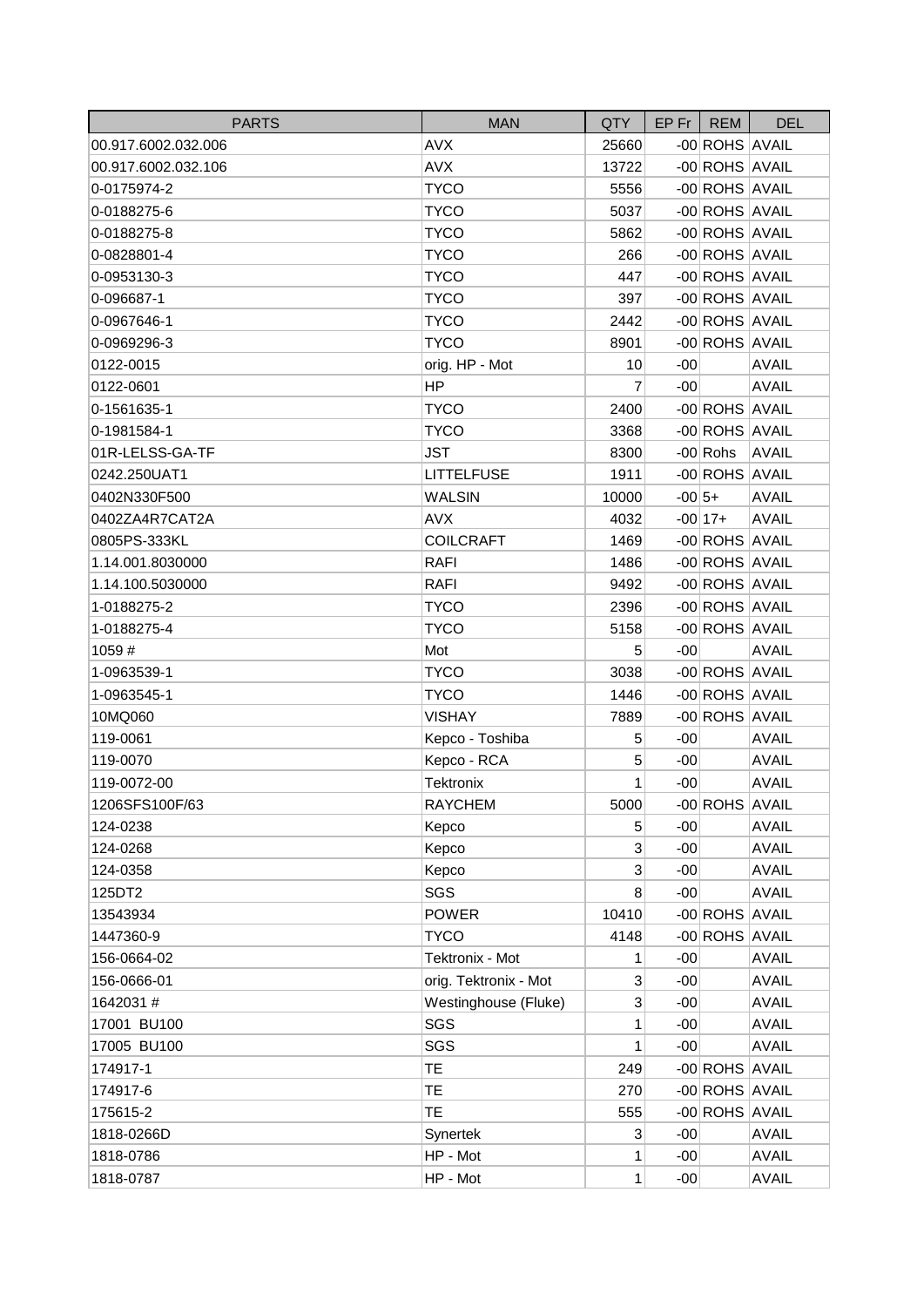| <b>PARTS</b>                 | <b>MAN</b>            | QTY                     | $EP$ Fr $ $ | <b>REM</b> | <b>DEL</b>   |
|------------------------------|-----------------------|-------------------------|-------------|------------|--------------|
| 1818-0792                    | HP - Mot              | 1                       | $-00$       |            | <b>AVAIL</b> |
| 1818-1473                    | <b>HP</b> - Signetics | $\overline{2}$          | $-00$       |            | <b>AVAIL</b> |
| 1818-1474                    | HP - Synertek         | $\overline{\mathbf{c}}$ | $-00$       |            | <b>AVAIL</b> |
| 1818-1629A                   | Mostek                | 1                       | $-00$       |            | <b>AVAIL</b> |
| 1818-1630                    | <b>HP</b> - Signetics | $\overline{2}$          | $-00$       |            | <b>AVAIL</b> |
| 1818-1654                    | HP-SG                 | $\overline{c}$          | $-00$       |            | <b>AVAIL</b> |
| 1818-1654                    | <b>HP</b> - Signetics | $\overline{c}$          | $-00$       |            | <b>AVAIL</b> |
| 1818-1655                    | HP - NEC              | 4                       | $-00$       |            | <b>AVAIL</b> |
| 1818-1690                    | TI / NEC              | $\overline{c}$          | $-00$       |            | <b>AVAIL</b> |
| 1818-1752 (5962-01-281-1702) | HP - Signetics        | $\overline{2}$          | $-00$       |            | <b>AVAIL</b> |
| 1818-1754                    | orig. HP - NEC        | $\overline{c}$          | $-00$       |            | <b>AVAIL</b> |
| 1818-2055B                   | <b>HP</b>             | 3                       | $-00$       |            | <b>AVAIL</b> |
| 1818-2244A                   | <b>HP</b>             | 1                       | $-00$       |            | <b>AVAIL</b> |
| 1818-2245A                   |                       | $\overline{c}$          | $-00$       |            | <b>AVAIL</b> |
| 1818-2251A                   | HP                    | 1                       | $-00$       |            | <b>AVAIL</b> |
| 1818-2252A                   | <b>HP</b>             | 3                       | $-00$       |            | <b>AVAIL</b> |
| 1818-2269A                   | orig. HP              | 1                       | $-00$       |            | <b>AVAIL</b> |
| 1818-2274A                   | <b>HP</b>             | 1                       | $-00$       |            | <b>AVAIL</b> |
| 1820-0006                    | HP-GE                 | 1                       | $-00$       |            | <b>AVAIL</b> |
| 1820-0054                    | orig. HP - NSC        | $\overline{c}$          | $-00$       |            | <b>AVAIL</b> |
| 1820-0476                    | <b>FSC</b>            | 3                       | $-00$       |            | <b>AVAIL</b> |
| 1820-0610                    | HP - Mot              | $\overline{2}$          | $-00$       |            | <b>AVAIL</b> |
| 1820-0663                    | orig. HP              | 1                       | $-00$       |            | <b>AVAIL</b> |
| 1820-0671                    | <b>HP</b>             | 7                       | $-00$       |            | <b>AVAIL</b> |
| 1820-0698                    | HP                    | $\overline{4}$          | $-00$       |            | <b>AVAIL</b> |
| 1820-0795                    | orig. HP - Mot        | $\overline{c}$          | $-00$       |            | <b>AVAIL</b> |
| 1820-0817                    | Mot                   | 4                       | $-00$       |            | <b>AVAIL</b> |
| 1820-0949                    | Mot                   | 1                       | $-00$       |            | <b>AVAIL</b> |
| 1820-0982                    | <b>HP</b>             | 1                       | $-00$       |            | <b>AVAIL</b> |
| 1820-0986                    | HP-NSC                | 9                       | $-00$       |            | <b>AVAIL</b> |
| 1820-0987                    | HP-FSC                | $\overline{2}$          | $-00$       |            | <b>AVAIL</b> |
| 1820-1019                    | HP.                   | 5                       | -00         |            | <b>AVAIL</b> |
| 1820-1178                    | orig. HP - TI         | 1                       | $-00$       |            | <b>AVAIL</b> |
| 1820-1320                    | Mot                   | $\overline{2}$          | $-00$       |            | <b>AVAIL</b> |
| 1820-1438                    | orig. HP - Mot        | 3                       | $-00$       |            | <b>AVAIL</b> |
| 1820-1786                    | HP - Mot              | 3                       | $-00$       |            | <b>AVAIL</b> |
| 1820-1856                    | HP-AD                 | 1                       | $-00$       |            | <b>AVAIL</b> |
| 1820-2014                    | HP - Mot              | 5                       | $-00$       |            | <b>AVAIL</b> |
| 1820-2036                    | orig. HP - Mot        | 1                       | $-00$       |            | <b>AVAIL</b> |
| 1820-2058                    | Mot                   | 6                       | $-00$       |            | <b>AVAIL</b> |
| 1820-2099                    | HP - Mot              | $\overline{2}$          | $-00$       |            | <b>AVAIL</b> |
| 1820-2101                    | orig. HP              | 5                       | $-00$       |            | <b>AVAIL</b> |
| 1820-2113                    | HP - Mot              | 3                       | $-00$       |            | <b>AVAIL</b> |
| 1820-2171                    | HP                    | 3                       | $-00$       |            | <b>AVAIL</b> |
| 1820-2281                    | HP.                   | 5                       | $-00$       |            | <b>AVAIL</b> |
| 1820-2312 / 1DA9-0003        | <b>HP</b>             | 5                       | $-00$       |            | <b>AVAIL</b> |
| 1820-2368                    | HP - Signetics        | 1                       | $-00$       |            | <b>AVAIL</b> |
| 1820-2430                    | HP - NEC              | $\overline{2}$          | $-00$       |            | <b>AVAIL</b> |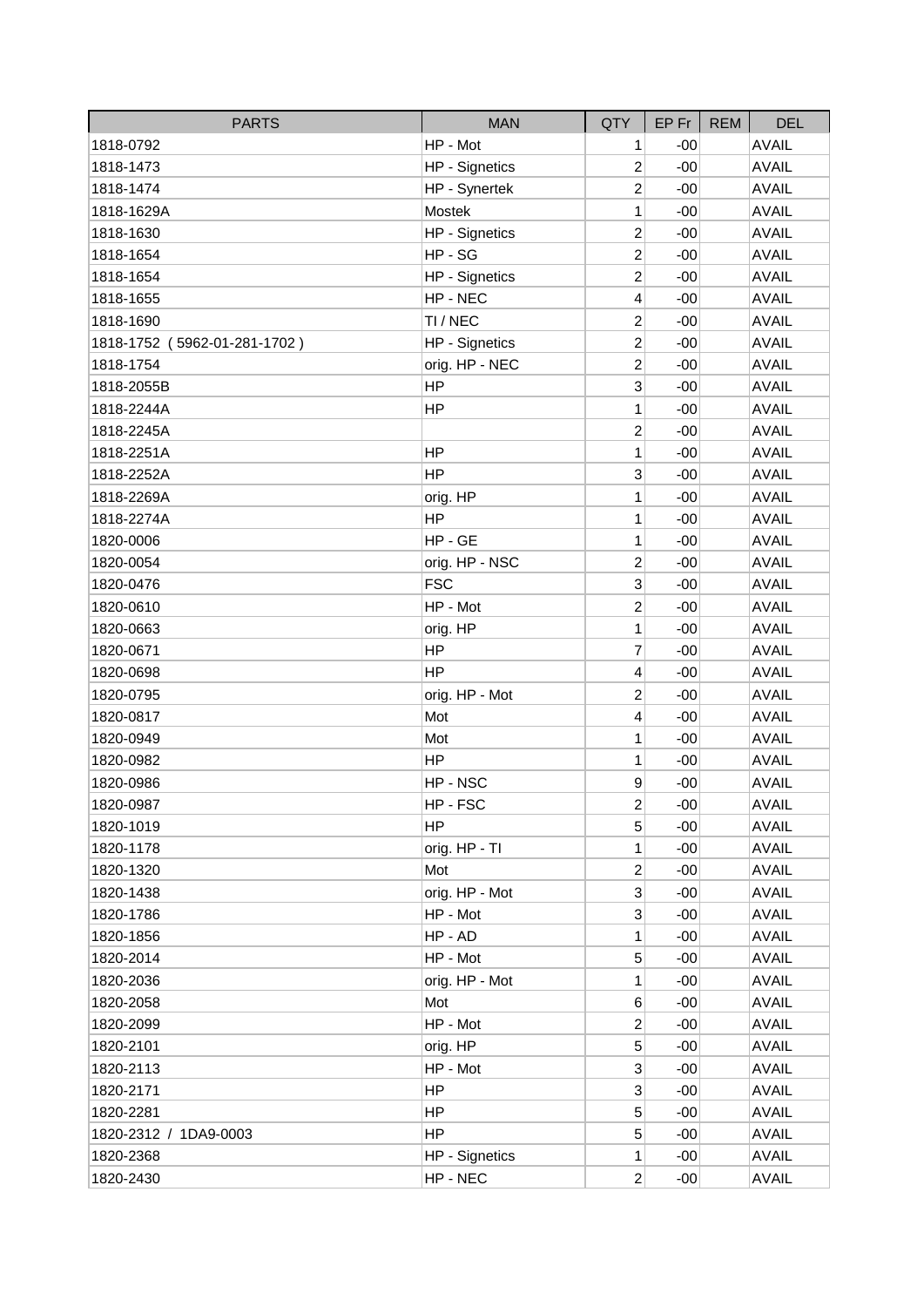| <b>PARTS</b>           | <b>MAN</b>          | QTY                     | $EP$ Fr | <b>REM</b> | <b>DEL</b>   |
|------------------------|---------------------|-------------------------|---------|------------|--------------|
| 1820-2813              | HP-NSC              | 2                       | $-00$   |            | <b>AVAIL</b> |
| 1820-2861              | <b>FSC</b>          | 5                       | $-00$   |            | <b>AVAIL</b> |
| 1825980000             | WEIDMÜLLER          | 7028                    |         | $-00 16+$  | <b>AVAIL</b> |
| 1826-0139              | HP - Mot            | 3                       | $-00$   |            | <b>AVAIL</b> |
| 1826-0226              | HP                  | 3                       | $-00$   |            | <b>AVAIL</b> |
| 1826-0340              | HP-NSC              | 4                       | $-00$   |            | <b>AVAIL</b> |
| 1826-0347              | HP-NSC              | 5                       | $-00$   |            | <b>AVAIL</b> |
| 1826-0356              | HP - AD             | $\overline{2}$          | $-00$   |            | <b>AVAIL</b> |
| 1826-0372              | HP - AME            | 13                      | $-00$   |            | <b>AVAIL</b> |
| 1826-0393              | HP-NSC              | 8                       | $-00$   |            | <b>AVAIL</b> |
| 1826-0393 with THM6025 | HP-NSC              | 2                       | $-00$   |            | <b>AVAIL</b> |
| 1826-0393 with THM6032 | HP-NSC              | $\overline{2}$          | $-00$   |            | <b>AVAIL</b> |
| 1826-0424              | Mot                 | 5                       | $-00$   |            | <b>AVAIL</b> |
| 1826-0447              | HP - NSC            | 1                       | $-00$   |            | <b>AVAIL</b> |
| 1826-0543              | HP-FSC              | 5                       | $-00$   |            | <b>AVAIL</b> |
| 1826-0589              | HP                  | 3                       | $-00$   |            | <b>AVAIL</b> |
| 1826-0607              | HP-NSC              | 8                       | -00     |            | <b>AVAIL</b> |
| 1826-0609              | HP - PMI            | 1                       | $-00$   |            | <b>AVAIL</b> |
| 1826-0610              | HP - PMI            | 4                       | $-00$   |            | <b>AVAIL</b> |
| 1826-0684              | HP                  | 2                       | $-00$   |            | <b>AVAIL</b> |
| 1826-0753              | HP - Mot            | 3                       | $-00$   |            | <b>AVAIL</b> |
| 1826-0777              | HP - Harris         | 3                       | $-00$   |            | <b>AVAIL</b> |
| 1826-0883              | HP - AMD            | 3                       | $-00$   |            | <b>AVAIL</b> |
| 1826-0923              | orig. HP            | $\overline{c}$          | $-00$   |            | <b>AVAIL</b> |
| 1826-0944              | HP - Intersil       | $\overline{c}$          | $-00$   |            | <b>AVAIL</b> |
| 1826-0955              | HP                  | 3                       | $-00$   |            | <b>AVAIL</b> |
| 1826-1010              | <b>HP</b>           | 3                       | $-00$   |            | <b>AVAIL</b> |
| 1826-1231              | HP                  | $\overline{c}$          | -00     |            | <b>AVAIL</b> |
| 1826-1481              | <b>HP</b>           | 3                       | $-00$   |            | <b>AVAIL</b> |
| 1826-1488              | HP-NSC              | 3                       | $-00$   |            | <b>AVAIL</b> |
| 1850-0047              | orig. HP - NPC      | $\overline{4}$          | $-00$   |            | <b>AVAIL</b> |
| 1850-0102              | orig. HP - Mot      | $\boldsymbol{9}$        | $-00$   |            | <b>AVAIL</b> |
| 1853-0009              | orig. HP - Mot      | 35                      | $-00$   |            | <b>AVAIL</b> |
| 1853-0075              | HP - Mot            | $\overline{\mathbf{4}}$ | $-00$   |            | <b>AVAIL</b> |
| 1853-0227              | <b>HP</b>           | $\overline{c}$          | $-00$   |            | <b>AVAIL</b> |
| 1853-0251              | orig. HP - Mot      | 5                       | $-00$   |            | <b>AVAIL</b> |
| 1853-0288              | HP - Mot            | 5                       | $-00$   |            | <b>AVAIL</b> |
| 1853-0332              | orig. HP - Mot      | 3                       | $-00$   |            | <b>AVAIL</b> |
| 1853-0409              | orig. HP - RCA      | 5                       | $-00$   |            | <b>AVAIL</b> |
| 1853-0423              | HP - Mot            | 3                       | $-00$   |            | <b>AVAIL</b> |
| 1854-0014              | orig. HP - TI / FSC | 7                       | $-00$   |            | <b>AVAIL</b> |
| 1854-0042              | HP - Mot            | $\mathbf 2$             | $-00$   |            | <b>AVAIL</b> |
| 1854-0417              | orig. HP - Mot      | 5                       | $-00$   |            | <b>AVAIL</b> |
| 1854-0419              |                     | 4                       | $-00$   |            | <b>AVAIL</b> |
| 1854-0485              | HP - Mot            | 6                       | $-00$   |            | <b>AVAIL</b> |
| 1855-0368              | HP                  | 5                       | $-00$   |            | <b>AVAIL</b> |
| 1855-0373              | <b>HP</b>           | $\overline{c}$          | $-00$   |            | <b>AVAIL</b> |
| 1855-0376              | <b>NSC</b>          | $\overline{3}$          | $-00$   |            | <b>AVAIL</b> |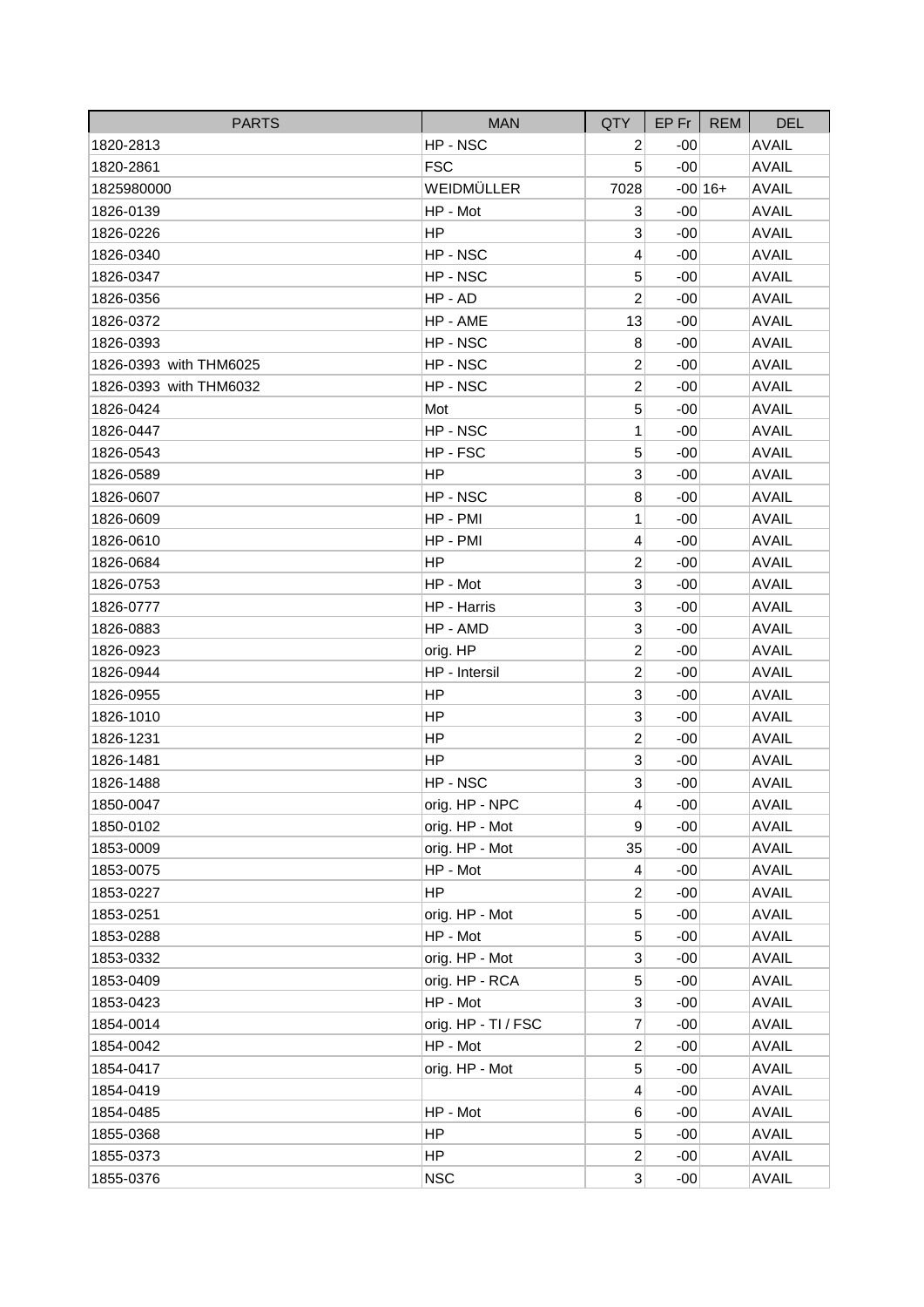| <b>PARTS</b>        | <b>MAN</b>     | QTY                       | $EP$ Fr $ $ | REM            | <b>DEL</b>   |
|---------------------|----------------|---------------------------|-------------|----------------|--------------|
| 1855-0413           |                | 4                         | $-00$       |                | <b>AVAIL</b> |
| 1855-0417           | HP             | 5                         | $-00$       |                | <b>AVAIL</b> |
| 1855-0429           | Mot            | 17                        | $-00$       |                | <b>AVAIL</b> |
| 1855-0441           | HP-NSC         | 3                         | $-00$       |                | <b>AVAIL</b> |
| 1855-0473           | $HP - IR$      | 5                         | $-00$       |                | <b>AVAIL</b> |
| 1858-0029           | orig. HP       | 4                         | $-00$       |                | <b>AVAIL</b> |
| 1858-0053           | HP - Mot       | 3                         | $-00$       |                | <b>AVAIL</b> |
| 188 225-0           | <b>BINDER</b>  | 150                       |             | $-00 16+$      | <b>AVAIL</b> |
| 1884-0055           | HP-RCA         | 7                         | $-00$       |                | <b>AVAIL</b> |
| 1901-0050           | HP             | 51                        | $-00$       |                | <b>AVAIL</b> |
| 1901-0184           | HP - Mot       | 9                         | $-00$       |                | <b>AVAIL</b> |
| 1901-0347           | HP             | 30                        | $-00$       |                | <b>AVAIL</b> |
| 1901-0415           | HP - Mot       | 10                        | $-00$       |                | <b>AVAIL</b> |
| 1901-0470           | HP - Mot       | 10                        | $-00$       |                | <b>AVAIL</b> |
| 1901-0490           | orig. HP - Mot | 5                         | $-00$       |                | <b>AVAIL</b> |
| 1901-0568           | HP             | $\overline{2}$            | $-00$       |                | <b>AVAIL</b> |
| 1901-0569           | HP             | 3                         | $-00$       |                | <b>AVAIL</b> |
| 1901-0632           | HP             | 5                         | $-00$       |                | <b>AVAIL</b> |
| 1901-0683           | Varo           | 5                         | $-00$       |                | <b>AVAIL</b> |
| 1901-1182           | orig. HP - MSC | $\overline{c}$            | $-00$       |                | <b>AVAIL</b> |
| 1901-1284           | $HP - GI$      | 4                         | $-00$       |                | <b>AVAIL</b> |
| 1902-0017           | HP - MOT       | 21                        | $-00$       |                | <b>AVAIL</b> |
| 1902-0044           | HP - Mot       | 21                        | $-00$       |                | <b>AVAIL</b> |
| 1902-0064           | <b>HP</b>      | $6\phantom{1}6$           | $-00$       |                | <b>AVAIL</b> |
| 1902-3096           | HP             | 5                         | $-00$       |                | <b>AVAIL</b> |
| 1902-3126           | <b>HP</b>      | 9                         | $-00$       |                | <b>AVAIL</b> |
| 1902-3279           | HP             | 5                         | $-00$       |                | <b>AVAIL</b> |
| 1902-3428           | HP - Mot       | 20                        | $-00$       |                | <b>AVAIL</b> |
| 1910-0016           | <b>ITT</b>     | 27                        | $-00$       |                | <b>AVAIL</b> |
| 1912-0012           | orig. HP       | 12                        | $-00$       |                | <b>AVAIL</b> |
| 1912-0016           | <b>HP</b>      | $\ensuremath{\mathsf{3}}$ | $-00$       |                | <b>AVAIL</b> |
| 19-213/GHC-YR1S2/3T | <b>EVL</b>     | 4005                      |             | -00 ROHS AVAIL |              |
| 1-928776-9          | <b>TYCO</b>    | 48500                     |             | -00 ROHS AVAIL |              |
| 19810A              | orig. HP       | 1                         | $-00$       |                | <b>AVAIL</b> |
| 198PLFL212106-12    | <b>RAT</b>     | 858                       |             | -00 ROHS AVAIL |              |
| 1990-0455           | <b>HP</b>      | 8                         | $-00$       |                | <b>AVAIL</b> |
| 1990-0494           | <b>HP</b>      | 6                         | $-00$       |                | <b>AVAIL</b> |
| 1990-0577           | <b>HP</b>      | 12                        | $-00$       |                | <b>AVAIL</b> |
| 1BC0030             | ANDERS EL.     | 2158                      |             | -00 ROHS AVAIL |              |
| 1DC9-0001           | <b>HP</b>      | 3                         | $-00$       |                | <b>AVAIL</b> |
| 1EA60A              | orig. Raytheon | 8                         | $-00$       |                | <b>AVAIL</b> |
| 1EA80A              | orig. Raytheon | 8                         | $-00$       |                | <b>AVAIL</b> |
| 1KA2-5006           | <b>HP</b>      | 1                         | $-00$       |                | <b>AVAIL</b> |
| 1N127               |                | 3                         | $-00$       |                | <b>AVAIL</b> |
| 1N1566A             | orig. Mot      | $\overline{4}$            | $-00$       |                | <b>AVAIL</b> |
| 1N23E               | Sylvania       | 30                        | $-00$       |                | <b>AVAIL</b> |
| 1N3051              | Mot            | $\boldsymbol{9}$          | $-00$       |                | <b>AVAIL</b> |
| 1N3209              | orig. GE       | $\overline{7}$            | $-00$       |                | <b>AVAIL</b> |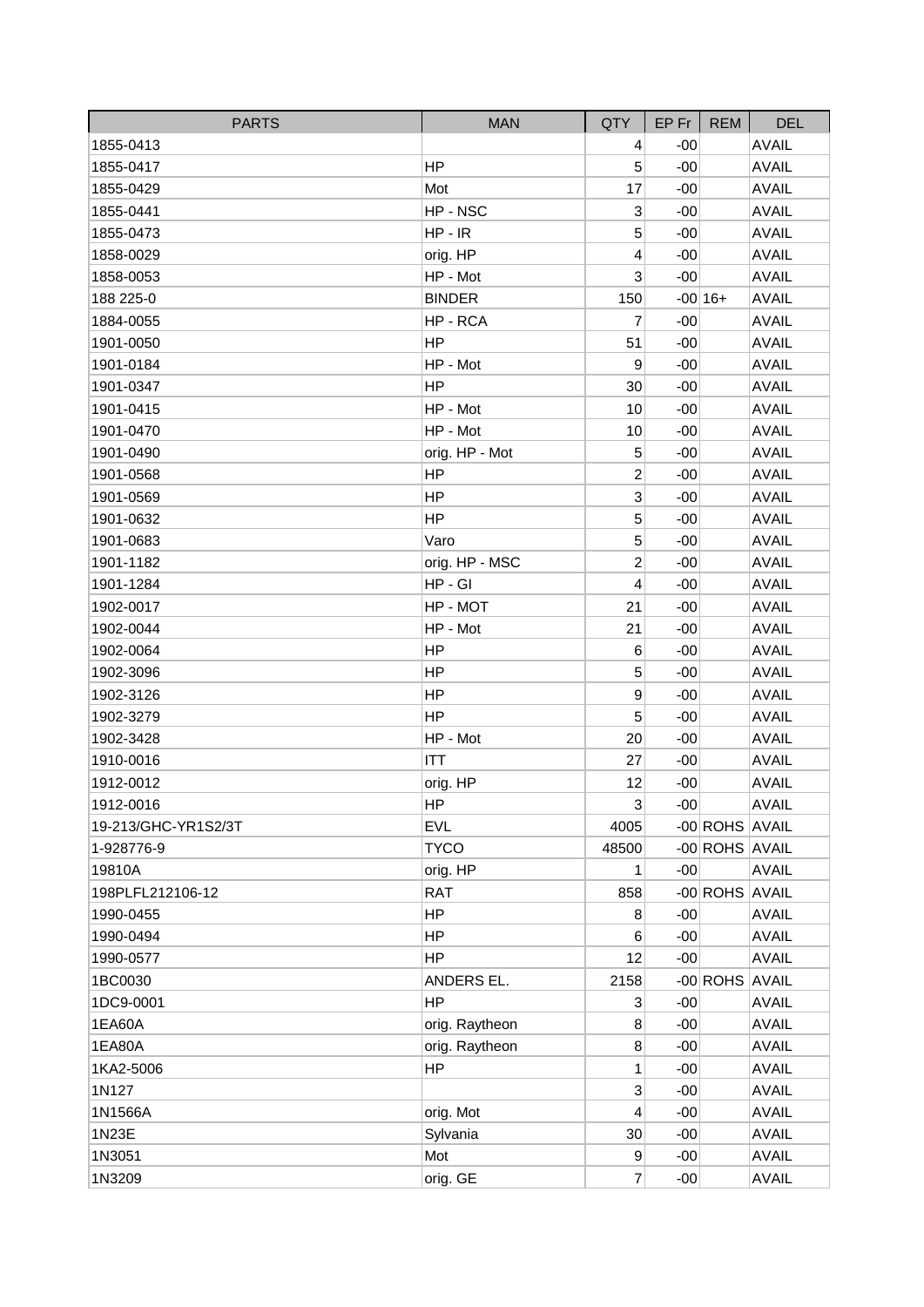| <b>PARTS</b>            | <b>MAN</b>            | QTY                     | EP Fr | <b>REM</b>        | <b>DEL</b>   |
|-------------------------|-----------------------|-------------------------|-------|-------------------|--------------|
| 1N4603                  | HP - Microwave        | 8                       | $-00$ |                   | <b>AVAIL</b> |
| 1N52                    |                       | $\mathbf{1}$            | $-00$ |                   | <b>AVAIL</b> |
| 1N69A                   | Sylvania              | $\overline{c}$          | $-00$ |                   | <b>AVAIL</b> |
| 1N78                    | Silvania              | 3                       | $-00$ |                   | <b>AVAIL</b> |
| 1N831                   | <b>HP</b>             | 1                       | $-00$ |                   | <b>AVAIL</b> |
| 1N90                    |                       | 10                      | $-00$ |                   | <b>AVAIL</b> |
| 1NA1-8001               | orig. HP              | 5                       | $-00$ |                   | <b>AVAIL</b> |
| 1NA9-8005               | <b>HP</b>             | 5                       | $-00$ |                   | <b>AVAIL</b> |
| 1NB4-5012 with heatsink | HP                    | 5                       | $-00$ |                   | <b>AVAIL</b> |
| 1NB4-5016               | orig. HP              | 1                       | $-00$ |                   | <b>AVAIL</b> |
| 1PMFS1/4CCT26A1500F     | <b>KOA</b>            | 1915                    |       | $-00$ 1345+ AVAIL |              |
| 1PS76SB10               | <b>NXP</b>            | 11515                   |       | -00 ROHS AVAIL    |              |
| 1S213                   | Toshiba               | 4                       | $-00$ |                   | <b>AVAIL</b> |
| 1S518                   | <b>Siemens</b>        | 6                       | $-00$ |                   | <b>AVAIL</b> |
| 1SR154-400TE25          | <b>ROHM</b>           | 1356                    |       | -00 ROHS AVAIL    |              |
| 212-G11B                | Kemet                 | $\overline{2}$          | $-00$ |                   | <b>AVAIL</b> |
| 212-G11D                | Semtron               | 4                       | $-00$ |                   | <b>AVAIL</b> |
| 216M0SHASA81S           | <b>ATI</b>            | 5975                    |       | $06+$             | <b>AVAIL</b> |
| 234K                    | <b>AD</b>             | 1                       | $-00$ |                   | <b>AVAIL</b> |
| 242016#                 | orig. Fluke           | 5                       | $-00$ |                   | <b>AVAIL</b> |
| 2450AT45A100            | <b>JOHANSON</b>       | 1000                    |       | -00 ROHS AVAIL    |              |
| 24FC256T-I/             | <b>MICROCHIP</b>      | 2884                    |       | -00 ROHS AVAIL    |              |
| 25AA160A-I/ST           | <b>MCP</b>            | 676                     |       | $15+$             | <b>AVAIL</b> |
| 272612#                 | Weston                | 3                       | $-00$ |                   | <b>AVAIL</b> |
| 2744#                   | Signetics             | $6\phantom{1}6$         | $-00$ |                   | <b>AVAIL</b> |
| 277093-0902 used        | Weston - Schlumberger | 1                       | $-00$ |                   | <b>AVAIL</b> |
| 2835-0538               | HP                    | 9                       | $-00$ |                   | <b>AVAIL</b> |
| 2J520-150RG174-C724r2   |                       | 1371                    |       | 2017              | <b>AVAIL</b> |
| 2N1404                  | orig. TI              | 51                      | $-00$ |                   | <b>AVAIL</b> |
| 2N1544                  | orig. Mot             | 17                      | $-00$ |                   | <b>AVAIL</b> |
| 2N1907                  | orig. TI              | 3                       | $-00$ |                   | <b>AVAIL</b> |
| 2N2098                  | Sprague               | $\overline{c}$          | $-00$ |                   | <b>AVAIL</b> |
| 2N218                   | orig. ETCO            | 10                      | $-00$ |                   | <b>AVAIL</b> |
| 2N2195A                 | Mot (no p/n marked)   | 24                      | $-00$ |                   | <b>AVAIL</b> |
| 2N2386                  | orig. TI              | 7                       | $-00$ |                   | <b>AVAIL</b> |
| 2N2996                  | orig. TI              | $\overline{\mathbf{c}}$ | $-00$ |                   | <b>AVAIL</b> |
| 2N3324                  | orig. Mot             | 8                       | $-00$ |                   | <b>AVAIL</b> |
| 2N3584                  | orig. RCA             | 4                       | $-00$ |                   | <b>AVAIL</b> |
| 2N4065                  | orig. Intersil        | 20                      | $-00$ |                   | <b>AVAIL</b> |
| 2N4068                  | orig. RCA             | $\overline{c}$          | $-00$ |                   | <b>AVAIL</b> |
| 2N4258                  |                       | 3                       | $-00$ |                   | <b>AVAIL</b> |
| 2N4956                  |                       | 1                       | $-00$ |                   | <b>AVAIL</b> |
| 2N525                   | orig. Mot             | 3                       | $-00$ |                   | <b>AVAIL</b> |
| 2N683CCAB               |                       | 8                       | $-00$ |                   | <b>AVAIL</b> |
| 2SD291                  | orig. Sony            | $\overline{7}$          | $-00$ |                   | <b>AVAIL</b> |
| 3006-2165               | MARQUARDT             | 4957                    |       | -00 ROHS AVAIL    |              |
| 30062175                | <b>MARQUARDT</b>      | 999                     |       | -00 ROHS AVAIL    |              |
| 30069-0411              | <b>MOLEX</b>          | 2500                    |       | -00 ROHS AVAIL    |              |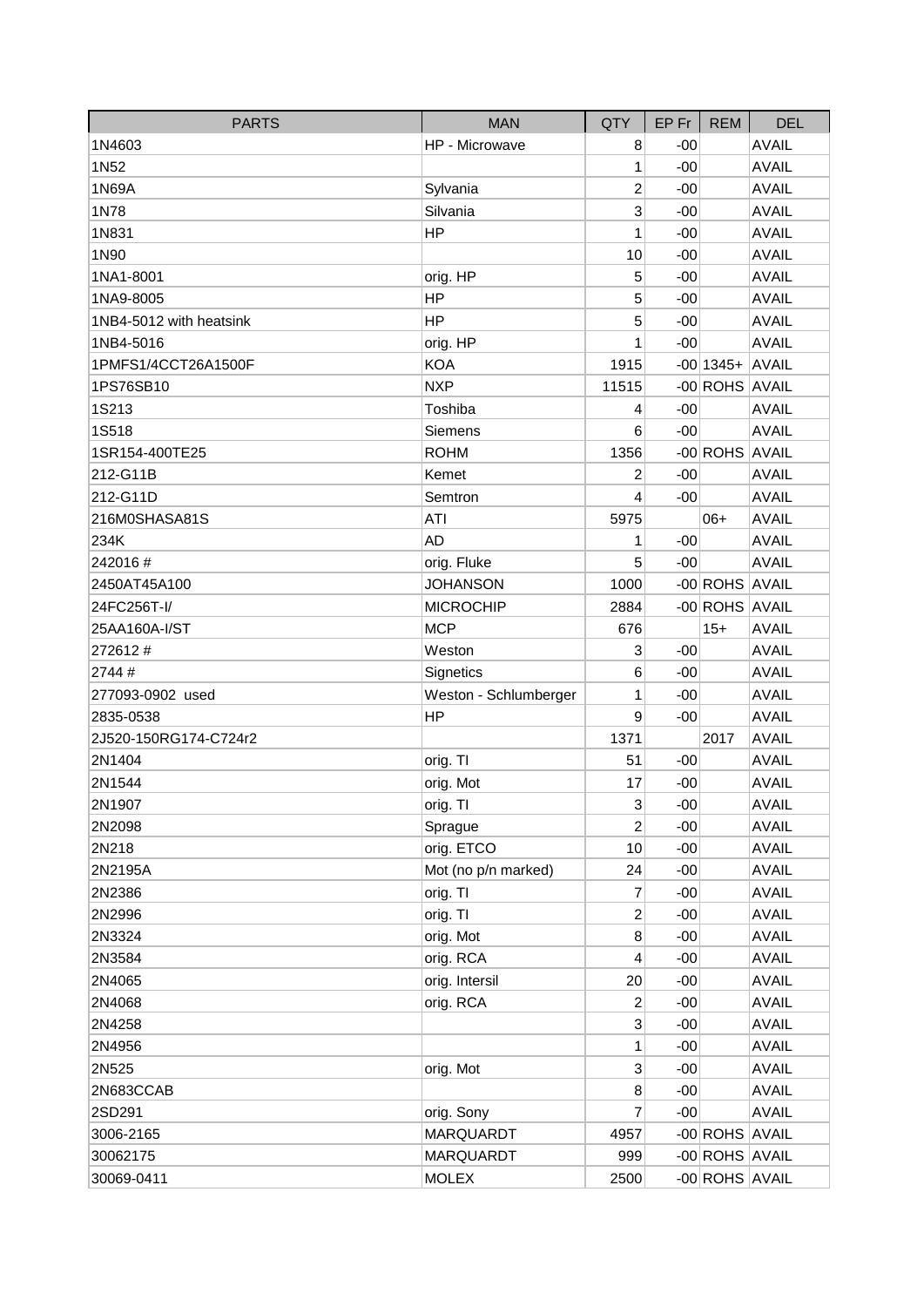| <b>PARTS</b>                  | <b>MAN</b>             | QTY             | $EP$ Fr $\parallel$ | <b>REM</b>         | <b>DEL</b>   |
|-------------------------------|------------------------|-----------------|---------------------|--------------------|--------------|
| 3106Y-1-101                   | <b>MURATA</b>          | 400             | $-00$               |                    | <b>AVAIL</b> |
| 3211-V0W1USBA                 | <b>LEAMAX</b>          | 6761            |                     | -00 ROHS AVAIL     |              |
| 3-2176055-8 (RLP73K2BR36FTDF) | <b>TE Connectivity</b> | 18000           |                     | $-00$ 1829+ AVAIL  |              |
| 3386P-1-102                   | <b>BOURNS</b>          | 1400            | $-00$               |                    | <b>AVAIL</b> |
| 3386P-1-104                   | <b>BOURNS</b>          | 200             | $-00$               |                    | <b>AVAIL</b> |
| 3386P-1-502                   | <b>BOURNS</b>          | 850             | $-00$               |                    | <b>AVAIL</b> |
| 3386W-1-103                   | <b>BOURNS</b>          | 300             | $-00$               |                    | <b>AVAIL</b> |
| 3386W-1-254                   | <b>BOURNS</b>          | 150             | $-00$               |                    | <b>AVAIL</b> |
| 3500MP                        | orig. BB               | 3               | $-00$               |                    | <b>AVAIL</b> |
| 35CE150AXA                    | SANYO                  | 1460            |                     | -00 ROHS AVAIL     |              |
| 35SS470MLC6.3X5.4EC+          | KJ                     | 44000           |                     | -00 ROHS AVAIL     |              |
| 400CE4R7FS                    | <b>SUN</b>             | 17494           |                     | -00 ROHS AVAIL     |              |
| 4022 244 99234                |                        | 1               | $-00$               |                    | <b>AVAIL</b> |
| 40Z4                          |                        | 5               | $-00$               |                    | <b>AVAIL</b> |
| 43045-0806                    | <b>MOLEX</b>           | 2145            |                     | $-00 15+$          | <b>AVAIL</b> |
| 43045-1006                    | <b>MOLEX</b>           | 1575            |                     | $-00 15+$          | <b>AVAIL</b> |
| 49SX144                       | Solitron               | 7               | $-00$               |                    | <b>AVAIL</b> |
| 508SF-K                       | <b>MICRONAS</b>        | 2682            |                     | -00 ROHS AVAIL     |              |
| 50ZL1000M16X25                | <b>RUB</b>             | 611             |                     | -00 ROHS AVAIL     |              |
| 50ZL22M5X11                   | <b>RUB</b>             | 3108            |                     | -00 ROHS AVAIL     |              |
| 520971-2                      | <b>TYCO</b>            | 12500           |                     | $-00 18+$          | <b>AVAIL</b> |
| 524462#                       | Fluke                  | 1               | $-00$               |                    | <b>AVAIL</b> |
| 524496#                       | Fluke                  | 5               | $-00$               |                    | <b>AVAIL</b> |
| 527R-01LF                     | IDT                    | 8500            |                     | $-00 03+$          | <b>AVAIL</b> |
| 53C875JBE                     | <b>LSI</b>             | 1               |                     | $-00 0852+ AVAIL $ |              |
| 593D156X9035D2T               | <b>VISHAY</b>          | 760             | $-00$               |                    | <b>AVAIL</b> |
| 59S2AA-400A5-B                | <b>ROSENBERGER</b>     | 188             |                     | -00 ROHS AVAIL     |              |
| 60100631                      | Delphi/APTIV           | 127200          |                     | $-00 189+$         | <b>AVAIL</b> |
| 6-104069-0                    | <b>TE</b>              | 1188            |                     | -00 ROHS AVAIL     |              |
| 67-11-BHC-ABQ2M0C-2T          | <b>EVL</b>             | 8000            |                     | -00 ROHS AVAIL     |              |
| 67-21-B1C-R3K1M1C             | <b>EVL</b>             | 1910            |                     | -00 ROHS AVAIL     |              |
| 7-0215460-6                   | <b>TYCO</b>            | 1202            |                     | -00 ROHS AVAIL     |              |
| 73415-2862                    | <b>MOLEX</b>           | 1080            |                     | -00 ROHS AVAIL     |              |
| 73415-2863                    | <b>MOLEX</b>           | 1080            |                     | -00 ROHS AVAIL     |              |
| 739-102                       | <b>WAGO</b>            | 1200            |                     | $-00$  2015+ AVAIL |              |
| 74279266                      | <b>WUERTH</b>          | 12000           |                     | -00 ROHS AVAIL     |              |
| 744032331                     | <b>WURTH</b>           | 6000            |                     | $-00 16+$          | <b>AVAIL</b> |
| 744066101                     | WÜRTH                  | 762             |                     | -00 ROHS AVAIL     |              |
| 744771220                     | <b>WUERTH</b>          | 4000            |                     | -00 ROHS AVAIL     |              |
| 74477420                      | <b>WUERTH</b>          | 8800            |                     | -00 ROHS AVAIL     |              |
| 7447786004                    | WÜRTH                  | 3050            |                     | -00 ROHS AVAIL     |              |
| 744778610                     | WÜRTH                  | 6332            |                     | -00 ROHS AVAIL     |              |
| 744786033                     | WÜRTH                  | 2362            |                     | -00 ROHS AVAIL     |              |
| 7447918                       | <b>WUERTH</b>          | 6000            |                     | -00 ROHS AVAIL     |              |
| 74ABT16374CMTD                | <b>FAIRCHILD</b>       | 600             |                     | $10+$              | <b>AVAIL</b> |
| 74F379PC                      | FAI                    | 1500            |                     | $-00 0829+ AVAIL $ |              |
| 74HCT4066D                    | <b>NXP</b>             | 1316            |                     | $19+$              | <b>AVAIL</b> |
| 770931#                       | Fluke - SGS            | $5\overline{)}$ | $-00$               |                    | <b>AVAIL</b> |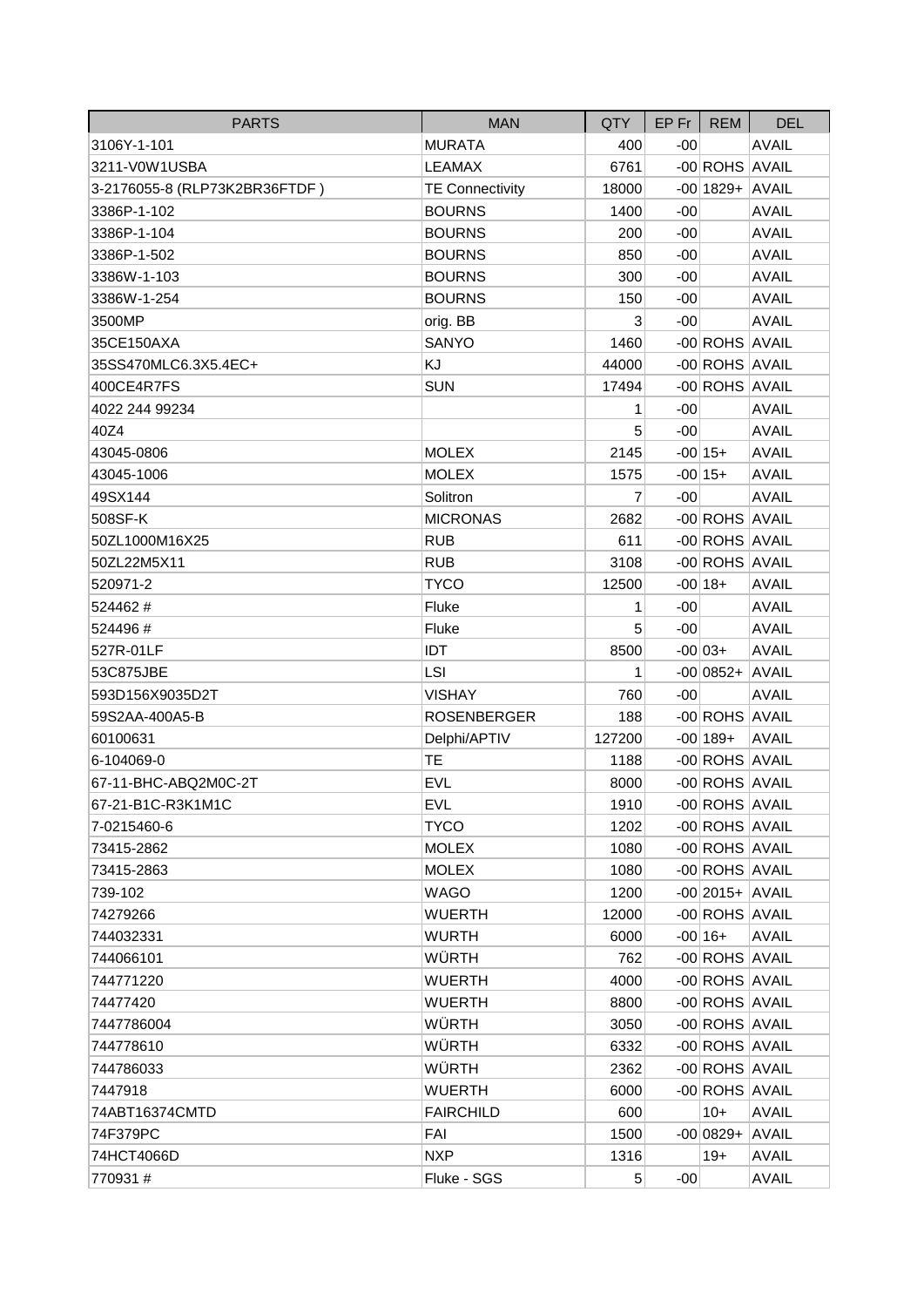| <b>PARTS</b>        | <b>MAN</b>          | QTY         |       | EP Fr   REM    | <b>DEL</b>   |
|---------------------|---------------------|-------------|-------|----------------|--------------|
| 7731AB              | AMI                 | 1           | $-00$ |                | <b>AVAIL</b> |
| 784774222           | <b>WUERTH</b>       | 1500        |       | -00 ROHS AVAIL |              |
| 784778470           | <b>WUERTH</b>       | 1696        |       | -00 ROHS AVAIL |              |
| 794896-1            | <b>TYCO</b>         | 5470        |       | $-00 14+$      | <b>AVAIL</b> |
| 7UL1G02FU           | <b>TOSHIBA</b>      | 1755        |       | $21 +$         | <b>AVAIL</b> |
| 7UL1G32FU,LF        | <b>TOSHIBA</b>      | 1752        |       | $21 +$         | <b>AVAIL</b> |
| 8210-1099           | Genrad - Mot        | 1           | $-00$ |                | <b>AVAIL</b> |
| 833020-1200         | ITT                 | 11014       |       | -00 ROHS AVAIL |              |
| 8-4812SRWZ/H2/A/M   | <b>RECOM</b>        | 111         |       | -00 ROHS AVAIL |              |
| 8600-00-0194        | Wavetek - NSC       | $\mathbf 3$ | $-00$ |                | <b>AVAIL</b> |
| 8600-00-0242        | Wavetek - Signetics | 4           | $-00$ |                | <b>AVAIL</b> |
| 8600-00-0338        | Wavetec - AMD       | 3           | $-00$ |                | <b>AVAIL</b> |
| 8701 / F6 8701      | <b>MOS</b>          | 6           | $-00$ |                | <b>AVAIL</b> |
| 8701CN              | Teledyne            | 3           | $-00$ |                | <b>AVAIL</b> |
| 884556#             | Fluke               | 1           | $-00$ |                | <b>AVAIL</b> |
| 89.322 6,0X3,0      | <b>BELOH</b>        | 72698       |       | -00 ROHS AVAIL |              |
| 90042-AS            | <b>CIS</b>          | 3570        |       | -00 ROHS AVAIL |              |
| 9374PC              | <b>FSC</b>          | 10          | $-00$ |                | <b>AVAIL</b> |
| 95-4421             | IR                  | 5           | $-00$ |                | <b>AVAIL</b> |
| 958DC               | <b>FSC</b>          | 13          | $-00$ |                | <b>AVAIL</b> |
| 967250-1            | <b>TYCO</b>         | 1010        |       | -00 ROHS AVAIL |              |
| 967646-1            | <b>TYCO</b>         | 2442        |       | -00 ROHS AVAIL |              |
| 99344120205         | <b>BINDER</b>       | 192         |       | -00 ROHS AVAIL |              |
| 9VRS4338DKLFT       | <b>RENESAS</b>      | 2352        |       | $21 +$         | <b>AVAIL</b> |
| A05B24BSB1-GB01     | Don Connex          | 44000       |       | -00 ROHS AVAIL |              |
| A05B44BSB1-GB01     | Don Connex          | 46000       |       | -00 ROHS AVAIL |              |
| A1101LLTTK          | <b>ALLEGRO</b>      | 438         |       | $20 +$         | <b>AVAIL</b> |
| A1106LLTTK          | <b>ALLEGRO</b>      | 820         |       | $19+$          | <b>AVAIL</b> |
| A114D               | <b>GE</b>           | 4           | $-00$ |                | <b>AVAIL</b> |
| A11A24BT1-G305      | Don Connex          | 44000       |       | -00 ROHS AVAIL |              |
| A11A44BT1-G305      | Don Connex          | 46000       |       | -00 ROHS AVAIL |              |
| A1778/2             | orig. SGS           | 5           | -001  |                | <b>AVAIL</b> |
| A3141ELTTR          | <b>ALLEGRO</b>      | 548         |       | $10+$          | <b>AVAIL</b> |
| A3141LLTTR          | <b>ALLEGRO</b>      | 1016        |       | $15+$          | <b>AVAIL</b> |
| A3142LLTTR          | <b>ALLEGRO</b>      | 556         |       | $15+$          | <b>AVAIL</b> |
| A3240ELHLX          | <b>ALLEGRO</b>      | 640         |       | $19+$          | <b>AVAIL</b> |
| A3240LLTTK-T        | <b>ALLEGRO</b>      | 5470        |       | $10+$          | <b>AVAIL</b> |
| A440                |                     | 5           | $-00$ |                | <b>AVAIL</b> |
| AADSP-BF532SBBCZ400 | AD                  | 1396        |       | $19+$          | <b>AVAIL</b> |
| AAY27               |                     | 27          | -00   |                | <b>AVAIL</b> |
| ABG-147             | <b>MPD</b>          | 12000       |       | -00 ROHS AVAIL |              |
| AC126               |                     | 6           | $-00$ |                | <b>AVAIL</b> |
| ACNW261L-500E       | <b>BROADCOM</b>     | 750         |       | $20+$          | <b>AVAIL</b> |
| ACY17               | orig. NKT           | 4           | -00   |                | <b>AVAIL</b> |
| ACY25               | <b>Siemens</b>      | 5           | $-00$ |                | <b>AVAIL</b> |
| AD5207BRUZ10-RL7    | AD                  | 1403        |       | $19+$          | <b>AVAIL</b> |
| AD5324ARMZ          | AD                  | 263         |       | -00 ROHS AVAIL |              |
| AD623ARZ            | <b>AD</b>           | 449         |       | 2015           | <b>AVAIL</b> |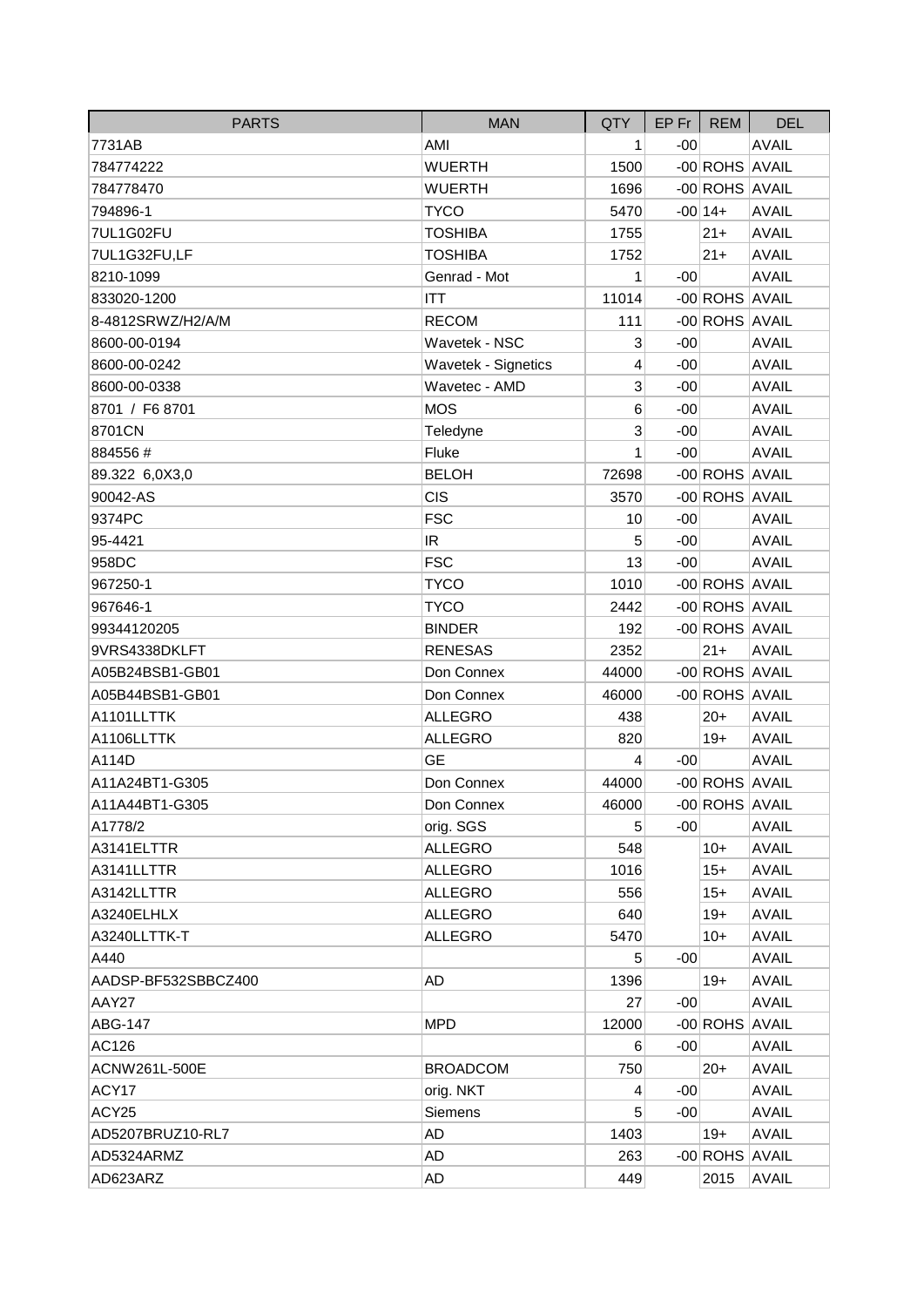| <b>PARTS</b>      | <b>MAN</b>             | <b>QTY</b>     | $EP$ Fr $ $ | <b>REM</b>        | <b>DEL</b>   |
|-------------------|------------------------|----------------|-------------|-------------------|--------------|
| AD7656BSTZ-1-RL   | AD                     | 1500           |             | $21 +$            | <b>AVAIL</b> |
| AD7812WYRUZ       | AD                     | 335            |             | $20+$             | <b>AVAIL</b> |
| AD7812YR          | <b>AD</b>              | 100            |             | 2010              | <b>AVAIL</b> |
| AD801AH           | AD - (Fluke)           | $\overline{2}$ | $-00$       |                   | <b>AVAIL</b> |
| ADA4096-2WARMZ-R7 | <b>AD</b>              | 150            |             | $21 +$            | <b>AVAIL</b> |
| ADBS-A350         | <b>PIXART</b>          | 176            |             | -00 ROHS AVAIL    |              |
| ADC910GT          | <b>PMI</b>             | 3              | $-00$       |                   | <b>AVAIL</b> |
| ADL-65075TA4      | ARIMA                  | 1848           |             | 2017              | <b>AVAIL</b> |
| ADL-65075TL       | ARIMA                  | 5000           |             | $20+$             | <b>AVAIL</b> |
| ADW95050Z-06      | AD                     | 1396           |             | $19+$             | <b>AVAIL</b> |
| ADY19             | orig. Siemens          | 3              | $-00$       |                   | <b>AVAIL</b> |
| AGQ200A4HX        | <b>PAN</b>             | 1036           |             | -00 ROHS AVAIL    |              |
| AH3377-SA-7       | <b>HALL EFF.SWITCH</b> | 17500          |             | <b>ROHS AVAIL</b> |              |
| AM26LV32CD*       | ΤI                     | 1198           |             | ROHS AVAIL        |              |
| AM2732BDC         | <b>AMD</b>             | 3              | $-00$       |                   | <b>AVAIL</b> |
| AM29F010B-120JD   | <b>SPANSION</b>        | 10080          |             | $-00 09+$         | <b>AVAIL</b> |
| AM29F010B-120JI   | <b>AMD</b>             | 109            | $-00$       |                   | <b>AVAIL</b> |
| AM29F016D-70EF    | <b>SPANSION</b>        | 1412           |             | $-00 13+$         | <b>AVAIL</b> |
| AM29F040B-70JF    | <b>SPANSION</b>        | 8000           |             | $-00 13+$         | <b>AVAIL</b> |
| AM29F040B-90JF    | <b>SPANSION</b>        | 18000          |             | $-00 13+$         | <b>AVAIL</b> |
| AM29F800BB-70EF   | <b>SPANSION</b>        | 240            |             | $-00 12+$         | <b>AVAIL</b> |
| AM29F800BB-90ED   | <b>SPANSION</b>        | 137            |             | $-00 17+$         | <b>AVAIL</b> |
| AM29LV641DH90REF  | <b>SPANSION</b>        | 5947           |             | $-00 10+$         | <b>AVAIL</b> |
| AM29LV800BB-70EC  | <b>AMD</b>             | 254            |             | $-00 01+$         | <b>AVAIL</b> |
| AM6685DL          | <b>AMD</b>             | 5              | $-00$       |                   | <b>AVAIL</b> |
| AN00K73534        | <b>WIRELESS</b>        | 1850           |             | $14+$             | <b>AVAIL</b> |
| AN1603-868        | <b>RAINSUN</b>         | 12857          |             | -00 ROHS AVAIL    |              |
| APP6P-700213      | Adv. Connectek         | 2798           |             | -00 ROHS AVAIL    |              |
| AR121             |                        | 2              | $-00$       |                   | <b>AVAIL</b> |
| ASY80             |                        | 10             | $-00$       |                   | <b>AVAIL</b> |
| AT24C04B-PU       | Atmel                  | 4520           |             | <b>ROHS AVAIL</b> |              |
| AT25640B-SSHL-*   | <b>ADESTO</b>          | 991            |             | ROHS AVAIL        |              |
| AT25640B-SSHL-B   | <b>ATMEL</b>           | 100            |             | $10+$             | <b>AVAIL</b> |
| AT28HC256-70TU    | <b>ATMEL</b>           | 196            |             | $-00 09+$         | <b>AVAIL</b> |
| AT45DB081B-CC-2.5 | ATM                    | 2385           |             | $-00 04+$         | <b>AVAIL</b> |
| AT49F008A-90TI    | ATM                    | 699            |             | $-00 00+$         | <b>AVAIL</b> |
| AT51AD 10MHZ      | <b>NDK</b>             | 4160           |             | -00 ROHS AVAIL    |              |
| AT90CAN128-16AU   | <b>ATMEL</b>           | 114            |             | $21 +$            | <b>AVAIL</b> |
| ATMEGA168-15 MT1  | <b>ATMEL</b>           | 9837           |             | $17+$             | <b>AVAIL</b> |
| ATMEGA16U2-MUR    | <b>MICROCHIP</b>       | 1000           |             | TBC               | <b>AVAIL</b> |
| ATMEGA3290V-8AU   | ATMEL                  | 4850           |             | $06+$             | <b>AVAIL</b> |
| ATMEGA644PV-10AU  | <b>MCP</b>             | 1297           |             | $17+$             | <b>AVAIL</b> |
| ATtiny2313-20SU   | <b>ATMEL</b>           | 2000           |             | $11+$             | <b>AVAIL</b> |
| ATTINY416-MBT-V01 | <b>MICROCHIP</b>       | 6000           |             | $22+$             | <b>AVAIL</b> |
| ATTINY44V-15SST   | <b>ATMEL</b>           | 78             |             | $15 +$            | <b>AVAIL</b> |
| B04P-XL           | JST                    | 9308           |             | -00 ROHS AVAIL    |              |
| B32513-J1335-K189 | <b>EPCOS</b>           | 2100           | $-00$       |                   | <b>AVAIL</b> |
| B32520C0224K189   | <b>EPCOS</b>           | 2500           | $-00$       |                   | <b>AVAIL</b> |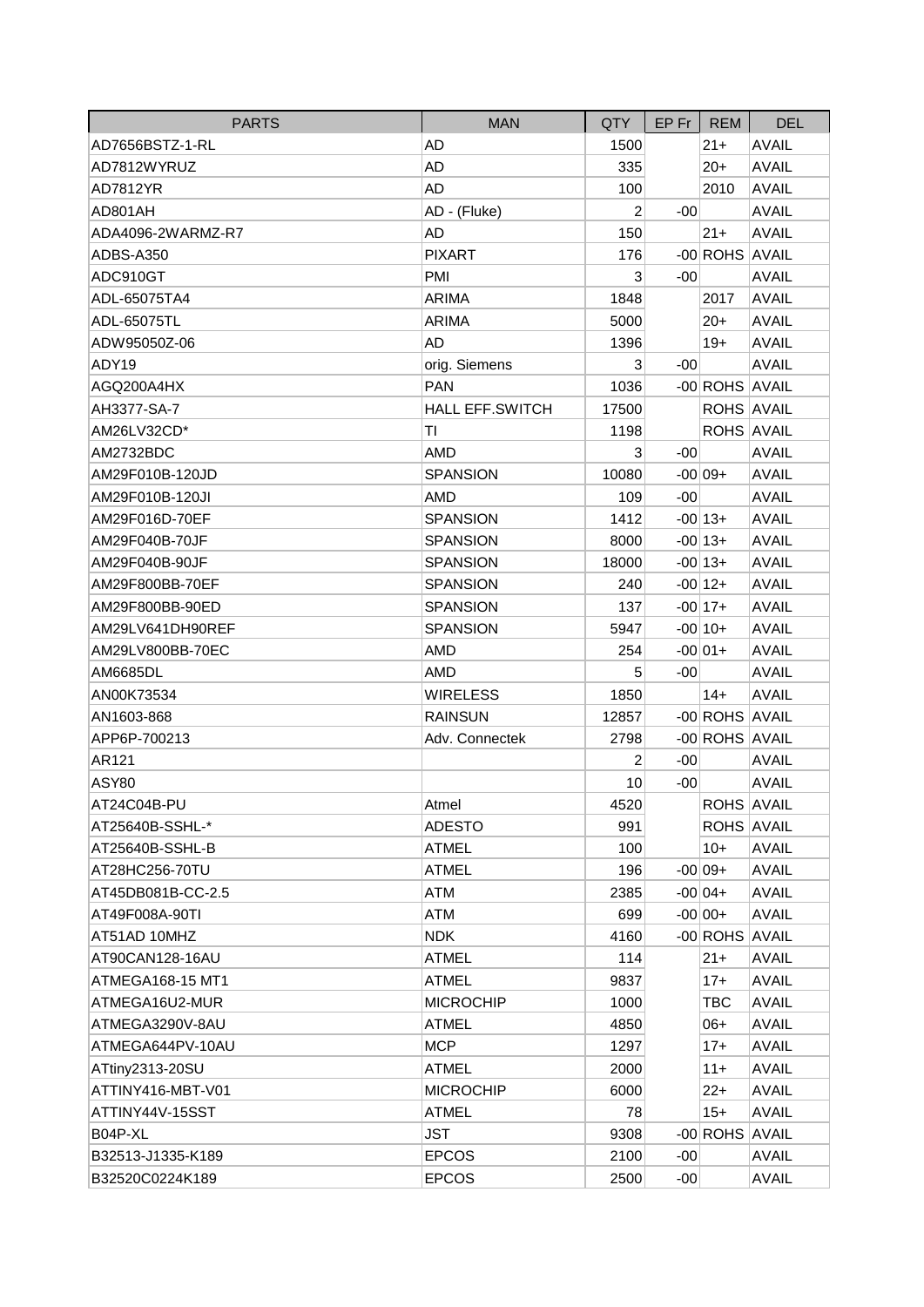| <b>PARTS</b>           | <b>MAN</b>       | <b>QTY</b>     | $EP$ Fr | <b>REM</b>     | <b>DEL</b>   |
|------------------------|------------------|----------------|---------|----------------|--------------|
| B32520C1104K189        | S+M              | 1200           | $-00$   |                | <b>AVAIL</b> |
| B32520C6682K189        | <b>EPCOS</b>     | 8000           | $-00$   |                | <b>AVAIL</b> |
| B32529-C0104-K000      | <b>EPCOS</b>     | 1710           | $-00$   |                | <b>AVAIL</b> |
| B32529-C473-K189       | <b>EPCOS</b>     | 2800           | $-00$   |                | <b>AVAIL</b> |
| B32B-PHDSS             | <b>JST</b>       | 391            | $-00$   |                | <b>AVAIL</b> |
| B37872K1473K062        | $S+M$            | 3800           | $-00$   |                | <b>AVAIL</b> |
| B37872-K5332-K 62      | <b>TDK EPCOS</b> | 2553           |         | $-00 99+$      | <b>AVAIL</b> |
| B37872K5473K070        | <b>EPCOS</b>     | 62500          | $-00$   |                | <b>AVAIL</b> |
| B37941K1152K060        | <b>TDK EPCOS</b> | 3677           |         | $-00 10+$      | <b>AVAIL</b> |
| B37941K5222K62         | <b>EPCOS</b>     | 3000           | $-00$   |                | <b>AVAIL</b> |
| B37941-X5473-K60       | <b>EPCOS</b>     | 1352           |         | -00 ROHS AVAIL |              |
| B37950K5473K062        | <b>EPCOS</b>     | 4000           | $-00$   |                | <b>AVAIL</b> |
| B37987F5104K           | Epcos / TDK      | 1600           | $-00$   |                | <b>AVAIL</b> |
| B57703M502G40          | <b>EPCOS</b>     | 3473           |         | $-00 13+$      | <b>AVAIL</b> |
| B72207S0381K101 V87    | <b>TDK</b>       | 4746           |         | -00 ROHS AVAIL |              |
| B72500E0200K060        | <b>EPCOS</b>     | 8000           |         | -00 ROHS AVAIL |              |
| B72500E1140S260        | <b>EPCOS</b>     | 8000           |         | -00 ROHS AVAIL |              |
| B72500-H0140-S270      | <b>EPCOS</b>     | 16000          |         | -00 ROHS AVAIL |              |
| B72500T1140S260V50     | <b>EPCOS</b>     | 11792          |         | -00 ROHS AVAIL |              |
| B72590-T0140-L060      | <b>EPCOS</b>     | 9726           |         | -00 ROHS AVAIL |              |
| B80C1200               | Semikron         | $\overline{4}$ | $-00$   |                | <b>AVAIL</b> |
| B82422-A1103-K         | <b>EPCOS</b>     | 3722           |         | -00 ROHS AVAIL |              |
| B82442A1106J000        | <b>EPCOS</b>     | 1500           |         | -00 ROHS AVAIL |              |
| B82799C513N001         | <b>TDK/EPCOS</b> | 3798           |         | -00 ROHS AVAIL |              |
| B8B-PH-SM4-TB          | <b>JST</b>       | 6234           |         | -00 ROHS AVAIL |              |
| B8B-PH-SM4-TB(LF)(SN)  | <b>JST</b>       | 6234           |         | -00 ROHS AVAIL |              |
| <b>BA100</b>           |                  | 24             | $-00$   |                | <b>AVAIL</b> |
| <b>BA123</b>           | ITT              | 5              | $-00$   |                | <b>AVAIL</b> |
| <b>BA280</b>           |                  | 9              | $-00$   |                | <b>AVAIL</b> |
| <b>BAQ334-TR3</b>      | <b>VISHAY</b>    | 2000           |         | $-00 12+$      | <b>AVAIL</b> |
| <b>BAS21</b>           | <b>INF</b>       | 18184          |         | -00 ROHS AVAIL |              |
| BAS32LT1               | <b>NXP</b>       | 41620          |         | -00 ROHS AVAIL |              |
| BAX78-01               |                  | 8              | $-00$   |                | <b>AVAIL</b> |
| BAY30                  | Siemens          | 10             | $-00$   |                | <b>AVAIL</b> |
| BCP5316QTA             | <b>DIODES</b>    | 6232           |         | -00 ROHS AVAIL |              |
| BCZ14                  |                  | 6              | $-00$   |                | <b>AVAIL</b> |
| <b>BD245</b>           | orig. TI         | 19             | $-00$   |                | <b>AVAIL</b> |
| BD9781HFP-TR           | <b>ROHM</b>      | 322            |         | $19+$          | <b>AVAIL</b> |
| <b>BF410C</b>          |                  | 15             | $-00$   |                | <b>AVAIL</b> |
| BFQ12                  | Philips          | 20             | $-00$   |                | <b>AVAIL</b> |
| BFQ24                  | Philips          | 12             | $-00$   |                | <b>AVAIL</b> |
| BFQ96                  | Philips          | 10             | $-00$   |                | <b>AVAIL</b> |
| BFR15A                 | Siemens          | 11             | $-00$   |                | <b>AVAIL</b> |
| <b>BG95-M3</b>         | QUECTEL          | 3000           |         | ROHS AVAIL     |              |
| BH1603FVC-TR           | <b>ROHM</b>      | 9549           |         | -00 ROHS AVAIL |              |
| BH25PB1WHFV-TR         | <b>ROHM</b>      | 8470           |         | 2010           | <b>AVAIL</b> |
| BLUENRG-355MC          | <b>STM</b>       | 3000           |         | $21+$          | <b>AVAIL</b> |
| BM05B-SRSS-TB (LF)(SN) | <b>JST</b>       | 131950         |         | $-00 12+$      | <b>AVAIL</b> |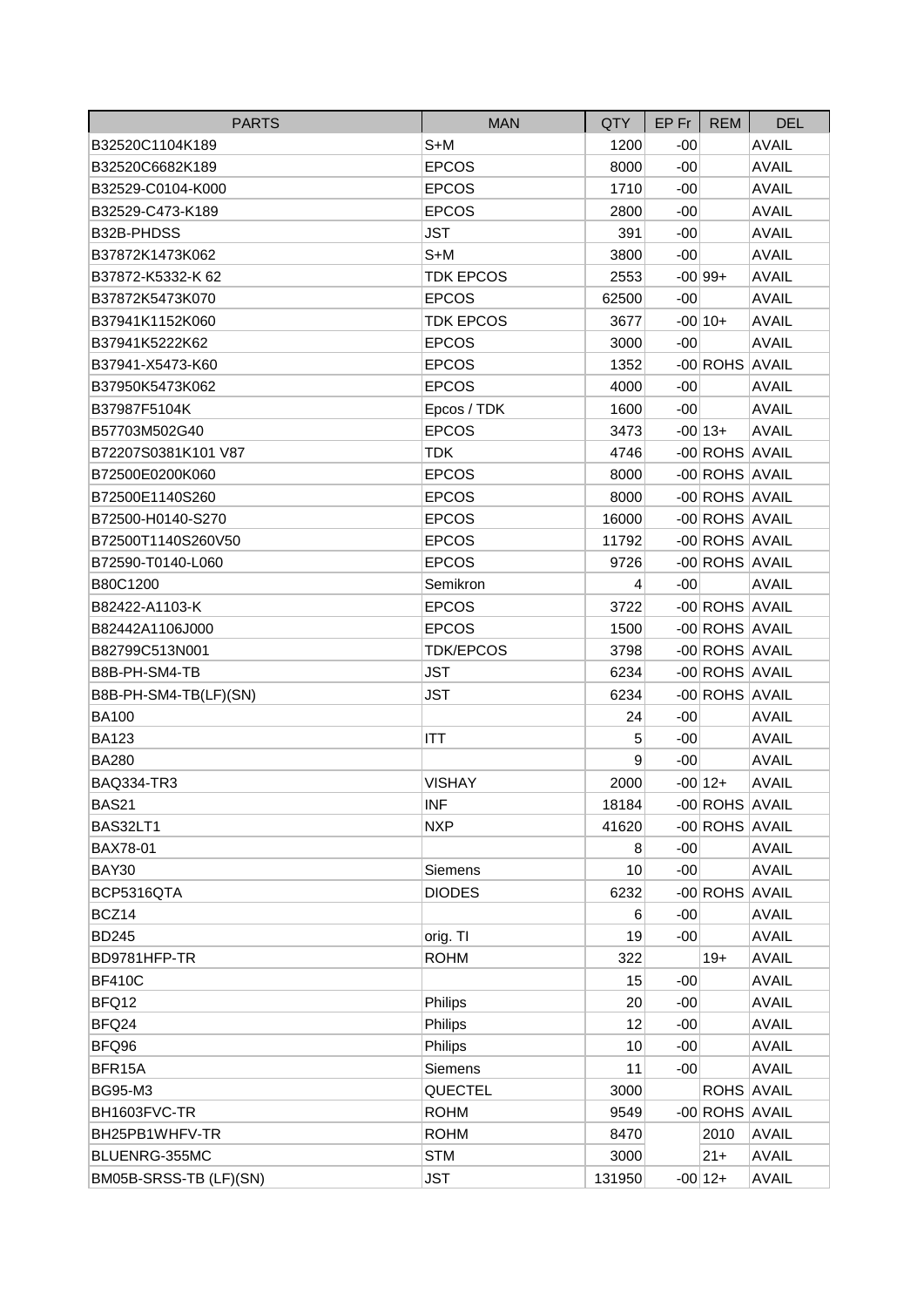| <b>PARTS</b>                            | <b>MAN</b>                 | QTY             |       | $EP$ Fr   REM  | <b>DEL</b>      |
|-----------------------------------------|----------------------------|-----------------|-------|----------------|-----------------|
| BM13B-SRSS-TB(LF)(SN)                   | <b>JST</b>                 | 1964            |       | -00 ROHS AVAIL |                 |
| BSP62-E6327                             | <b>INF</b>                 | 3744            |       | -00 ROHS AVAIL |                 |
| <b>BSY90</b>                            | <b>ITT</b> / Intermetall=I | 4               | $-00$ |                | <b>AVAIL</b>    |
| <b>BTS412B2</b>                         | <b>INF</b>                 | 3050            |       |                | -00 AVAIL STOCK |
| BTS412B2-E3043                          | <b>INF</b>                 | 2500            |       | $-00 01+$      | <b>AVAIL</b>    |
| BTS50901EJAXUMA1                        | <b>INF</b>                 | 1250            |       | $20+$          | <b>AVAIL</b>    |
| <b>BTS711L1</b>                         | <b>INF</b>                 | 738             |       | -00 ROHS AVAIL |                 |
| <b>BTW40/600R</b>                       | Philips                    | 2               | $-00$ |                | <b>AVAIL</b>    |
| BTW42-1000R                             |                            | $\overline{2}$  | $-00$ |                | <b>AVAIL</b>    |
| BTW92/600RM                             |                            | 2               | $-00$ |                | <b>AVAIL</b>    |
| BUW12A                                  | Philips                    | 5               | $-00$ |                | <b>AVAIL</b>    |
| <b>BY122</b>                            |                            | 24              | $-00$ |                | <b>AVAIL</b>    |
| <b>BY509</b>                            |                            | 9               | $-00$ |                | <b>AVAIL</b>    |
| BYX24                                   |                            | 35              | $-00$ |                | <b>AVAIL</b>    |
| BYX49-300                               | Philips                    | 4               | $-00$ |                | <b>AVAIL</b>    |
| <b>BZD10A43</b>                         | Siemens                    | 4               | $-00$ |                | <b>AVAIL</b>    |
| BZT52C5V1SQ-7-F                         | <b>DIODES</b>              | 4000            |       | -00 ROHS AVAIL |                 |
| BZX 384-C10                             | <b>NEXPEDIA</b>            | 5600            |       | -00 ROHS AVAIL |                 |
| BZX584C3V9                              | <b>PANJIT</b>              | 5000            |       | -00 ROHS AVAIL |                 |
| BZX584C4V3                              | <b>PANJIT</b>              | 5000            |       | -00 ROHS AVAIL |                 |
| BZX84C8V2-GS08                          | <b>VISHAI</b>              | 22240           |       | -00 ROHS AVAIL |                 |
| BZX84C8V2-V                             | <b>VISH</b>                | 22240           |       | -00 ROHS AVAIL |                 |
| BZY58                                   | Philips                    | 13              | $-00$ |                | <b>AVAIL</b>    |
| C 0402 150PF 050V 05% COG               | <b>AVX</b>                 | 32831           |       | -00 ROHS AVAIL |                 |
| C0402C102K5GAC7867                      | <b>KEMET</b>               | 8200            |       | -00 ROHS AVAIL |                 |
| C0402C569J5GAC                          | <b>KEMET</b>               | 9928            |       | -00 ROHS AVAIL |                 |
| C052K102K2X5CA                          | <b>KEMET</b>               | 3522            |       | -00 ROHS AVAIL |                 |
| C0603C223K5RAC7867                      | <b>KEMET</b>               | 12700           | $-00$ |                | <b>AVAIL</b>    |
| C0603C561K5RACTU                        | <b>KEMET</b>               | 30634           |       | -00 ROHS AVAIL |                 |
| C0805C100J5GACAUTO                      | <b>KEMET</b>               | 3950            |       | -00 ROHS AVAIL |                 |
| C0805C223J5RACAUTO                      | <b>KEMET</b>               | 3292            |       | -00 ROHS AVAIL |                 |
| C0805C223J5RACTU                        | KEMET                      | 27773           |       | -00 ROHS AVAIL |                 |
| C0805C472K5RAC                          | <b>KEMET</b>               | 15332           |       | -00 ROHS AVAIL |                 |
| C0805F473K5RACTU                        | <b>KEMET</b>               | 11892           |       | -00 ROHS AVAIL |                 |
| C0805X102KDRACAUTO                      | <b>KEMET</b>               | 2500            |       | -00 ROHS AVAIL |                 |
| C0805X106K010T                          | <b>HOLYSTONE</b>           | 500000          |       | ROHS AVAIL     |                 |
| C1206C225K5RAC7800                      | <b>KEMET</b>               | 2362            |       | -00 ROHS AVAIL |                 |
| C1206X475K050T                          | <b>HOLYSTONE</b>           | 500000          |       | ROHS AVAIL     |                 |
| C1210C105K5RAC7800                      | <b>KEMET</b>               | 2200            | -00   |                | <b>AVAIL</b>    |
| C2527                                   | Fujitsu - Tektronix        | 3               | $-00$ |                | <b>AVAIL</b>    |
| C26334-A45-A1 (L79211H1) (1063924B1940) | <b>SIEMENS</b>             | 997             | $-00$ |                | <b>AVAIL</b>    |
| C317C123K5R5CR7303                      | <b>KEMET</b>               | 2500            | $-00$ |                | <b>AVAIL</b>    |
| C330C105K5R5CA7303                      | <b>KEMET</b>               | 985             | $-00$ |                | <b>AVAIL</b>    |
| C330C105M5U5CA                          | <b>KEMET</b>               | 500             | $-00$ |                | <b>AVAIL</b>    |
| C8185                                   | Intel                      | 2               | $-00$ |                | <b>AVAIL</b>    |
| C8316A                                  | Intel                      | 3               | $-00$ |                | <b>AVAIL</b>    |
| CA239E                                  | <b>RCA</b>                 | 17              | $-00$ |                | <b>AVAIL</b>    |
| CA3018A                                 | orig. RCA                  | $5\overline{)}$ | $-00$ |                | <b>AVAIL</b>    |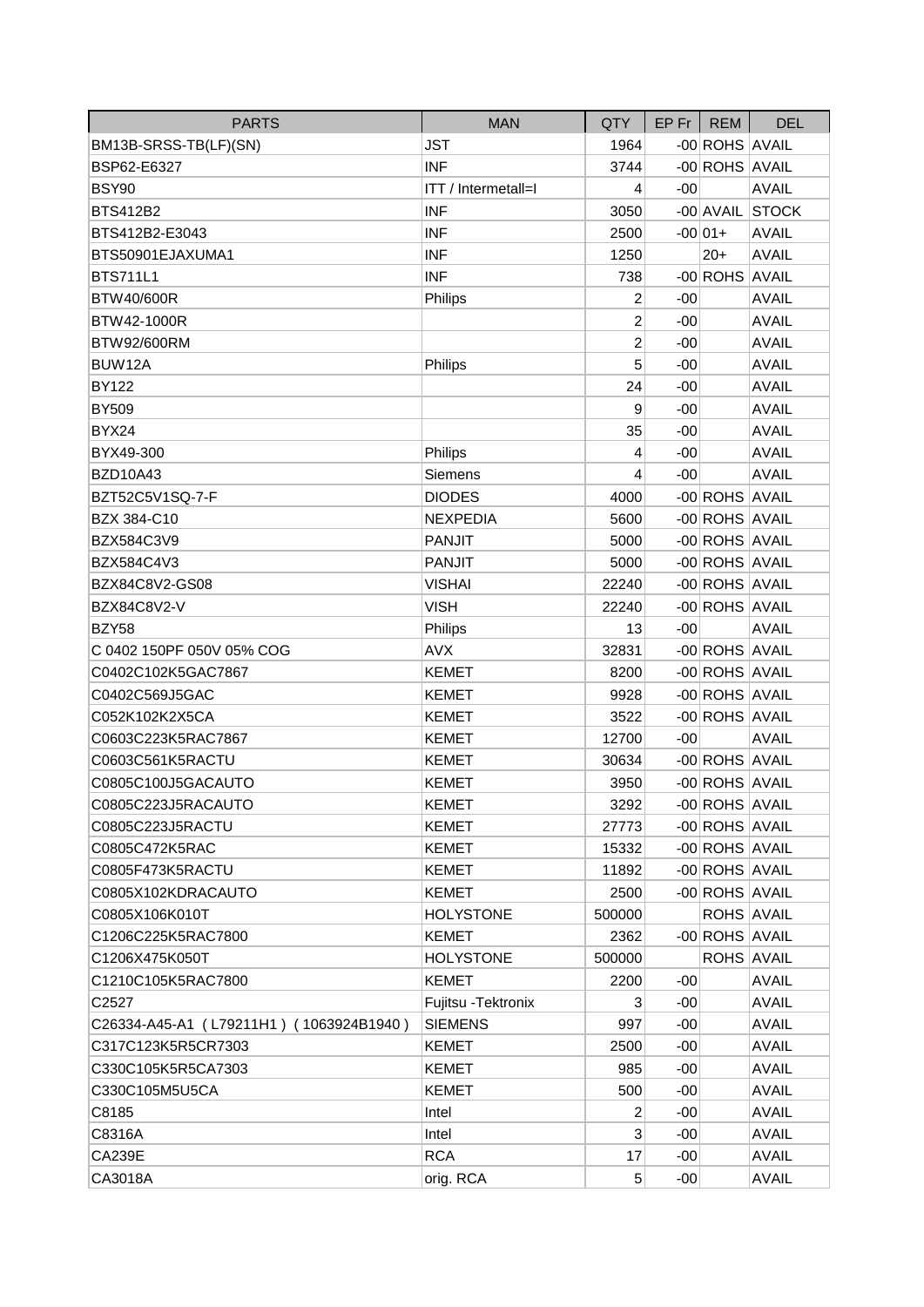| <b>PARTS</b>         | <b>MAN</b>        | QTY            | $EP$ Fr $ $ | <b>REM</b>          | <b>DEL</b>   |
|----------------------|-------------------|----------------|-------------|---------------------|--------------|
| CA3036               | orig. RCA         | 8              | $-00$       |                     | <b>AVAIL</b> |
| CA3100T              | orig. RCA         | 4              | $-00$       |                     | <b>AVAIL</b> |
| CA3102E              | RCA (Harris)      | 10             | $-00$       |                     | <b>AVAIL</b> |
| CA3140S              | Harris            | 8              | $-00$       |                     | <b>AVAIL</b> |
| CA3140S              | <b>RCA</b>        | 5              | $-00$       |                     | <b>AVAIL</b> |
| CA3458T              | orig. RCA         | 4              | $-00$       |                     | <b>AVAIL</b> |
| <b>CA748CG</b>       | orig. RCA         | 14             | $-00$       |                     | <b>AVAIL</b> |
| CAT16-2003F4LF       | <b>BOURNS</b>     | 5000           |             | -00 ROHS AVAIL      |              |
| CAT24C02YI-GT3       | <b>CATALYST</b>   | 7992           |             | $17+$               | <b>AVAIL</b> |
| CAT24C04YI-GT3       | <b>ONSEMI</b>     | 21900          |             | ROHS AVAIL          |              |
| CAT24C16YIGT3        | CAT               | 7430           |             | $16+$               | <b>AVAIL</b> |
| CAV24C32YE-GT3       | <b>ONS</b>        | 1056           |             | $18+$               | <b>AVAIL</b> |
| CAY10-473J4LF        | <b>BOURNS</b>     | 8008           |             | -00 ROHS AVAIL      |              |
| CB017E0103JBA        | <b>AVX</b>        | 500000         |             | ROHS AVAIL          |              |
| CC1110F16RHHR        | TI                | 2450           |             | ROHS AVAIL          |              |
| CC2560YFVR           | TI                | 5000           |             | $-00 14+$           | <b>AVAIL</b> |
| CCM02-2763LFT T30    | <b>ITT</b>        | 3000           |             | -00 ROHS AVAIL      |              |
| C-CR2                |                   | 4              | $-00$       |                     | <b>AVAIL</b> |
| CD4061AD             | <b>RCA</b>        | 4              | $-00$       |                     | <b>AVAIL</b> |
| CDRH104RNP-680NC     | <b>SUMIDA</b>     | 2391           |             | -00 ROHS AVAIL      |              |
| CDRH127/LDNP-390MC   | <b>SUMIDA</b>     | 9640           |             | $-00 16+$           | <b>AVAIL</b> |
| CFR100GT-73-470R     | Yageo             | 5000           |             | $-00$  1714+ AVAIL  |              |
| CGY21                | Siemens           | 3              | $-00$       |                     | <b>AVAIL</b> |
| <b>CKX1206AM</b>     | SONY              | 1200           |             | $-00 97+$           | <b>AVAIL</b> |
| CLC220AI             | Comlinear         | 2              | $-00$       |                     | <b>AVAIL</b> |
| <b>CLM8000</b>       | Clairex           | 5              | $-00$       |                     | <b>AVAIL</b> |
| CMA02040X1801GB000   | <b>VISHAY</b>     | $1E + 06$      |             | ROHS AVAIL          |              |
| CMA02040X2001GB000   | <b>VISHAY</b>     | $1E + 06$      |             | ROHS AVAIL          |              |
| CMB02070X5601GB200   | <b>VISHAY</b>     | $1E + 06$      |             | ROHS AVAIL          |              |
| <b>CN42JL6-47K</b>   | <b>VIKING</b>     | 80000          |             | -00 ROHS AVAIL      |              |
| CP3BT30VVAWQX        | TI                | 1635           |             | $19+$               | <b>AVAIL</b> |
| CP3BT30VVAWQX/NOPB   | <b>NSC</b>        | 80             |             | -00 ROHS AVAIL      |              |
| CP3CN37VVAWQ         | ΤI                | 2160           |             | $19+$               | <b>AVAIL</b> |
| CQB150W-110S24       | <b>CINCON</b>     | 572            |             | $19+$               | <b>AVAIL</b> |
| CR220                | Siliconix         | $\overline{4}$ | $-00$       |                     | <b>AVAIL</b> |
| <b>CR2477N.IB</b>    | <b>RENATA</b>     | 1796           |             | -00 ROHS AVAIL      |              |
| CR470                | Siliconix         | 7              | $-00$       |                     | <b>AVAIL</b> |
| CRA06S08347K0FTA     | <b>VISHAY</b>     | 24944          |             | -00 ROHS AVAIL      |              |
| CRCW04021M00FKEE     | Vishay / Vitramon | 50000          |             | $-00 18+$           | <b>AVAIL</b> |
| CRCW040244K2FKED     | Vishay            | 14039          |             | $-00 0644 +  AVAIL$ |              |
| CRCW08052R00FKEA     | Vishay            | 4760           |             | $-00$ 1350          | <b>AVAIL</b> |
| CRCW0805300KFKEA     | <b>VISHAY</b>     | 10000          | $-00$       |                     | <b>AVAIL</b> |
| CRCW0805360RFKEA     | Vishay            | 4667           |             | $-00$ 1134+ AVAIL   |              |
| CRCW08058M20FKEA     | <b>VISHAY</b>     | 35000          | $-00$       |                     | <b>AVAIL</b> |
| CRCW1206100510R1%RT6 | <b>VISHAY</b>     | 60000          | $-00$       |                     | <b>AVAIL</b> |
| CRCW1206100820K      | <b>VISHAY</b>     | 20000          | $-00$       |                     | <b>AVAIL</b> |
| CRCW1206100KFKEC     | <b>VISHAY</b>     | 12300          | $-00$       |                     | <b>AVAIL</b> |
| CRCW120610K0FKEC     | <b>VISHAY</b>     | 28000          | $-00$       |                     | <b>AVAIL</b> |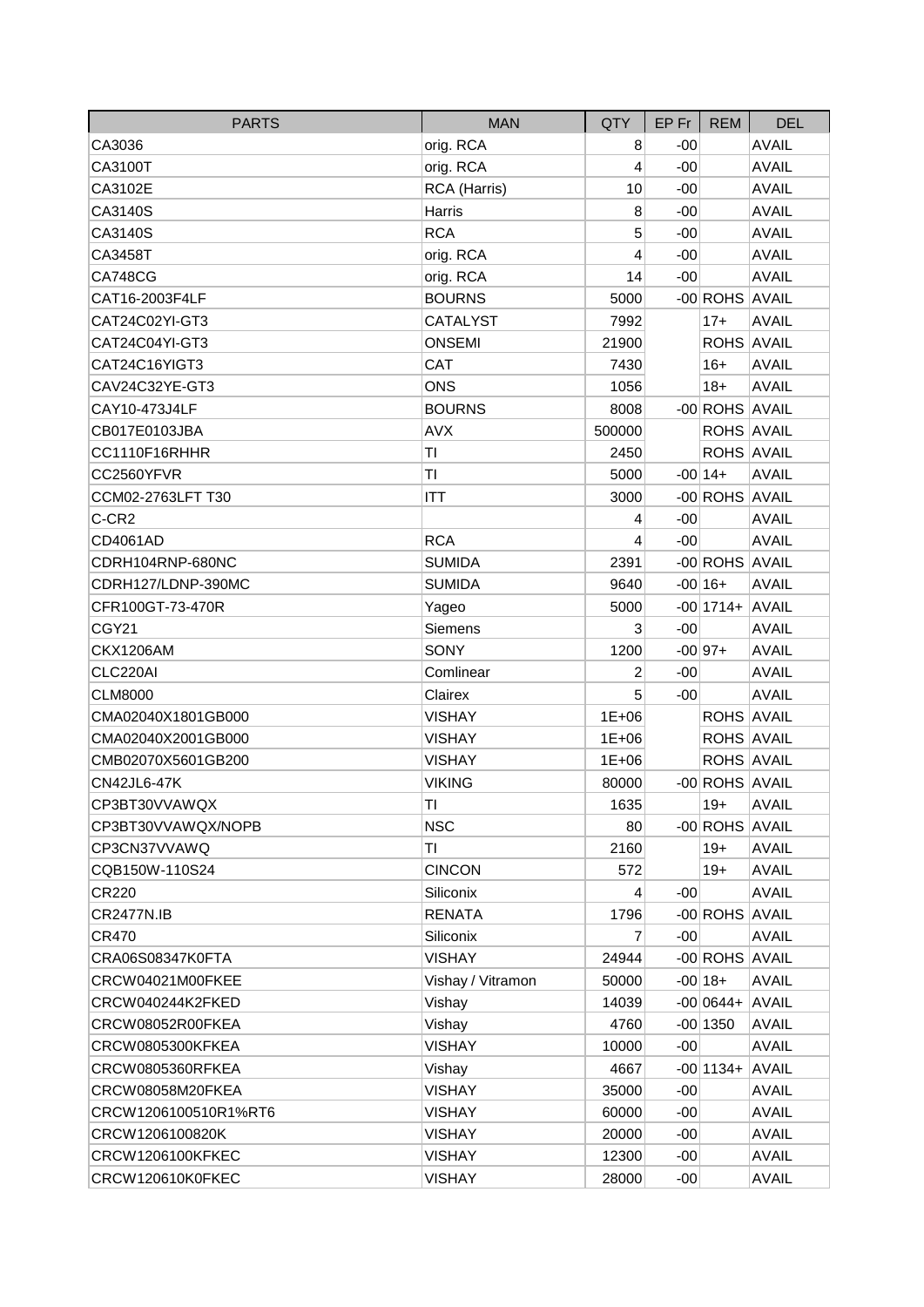| <b>PARTS</b>                | <b>MAN</b>      | <b>QTY</b>     | $EP$ Fr $ $ | <b>REM</b>        | <b>DEL</b>   |
|-----------------------------|-----------------|----------------|-------------|-------------------|--------------|
| CRCW12061K20FKEA            | <b>VISHAY</b>   | 10000          | $-00$       |                   | <b>AVAIL</b> |
| <b>CRCW1206300KFKEA</b>     | <b>VISHAY</b>   | 35500          | $-00$       |                   | <b>AVAIL</b> |
| CRCW1206390RFKEA            | <b>VISHAY</b>   | 40000          | $-00$       |                   | <b>AVAIL</b> |
| CRCW12063K30FKEC            | <b>VISHAY</b>   | 34800          | $-00$       |                   | <b>AVAIL</b> |
| CRCW12063K90FKEA            | <b>VISHAY</b>   | 30000          | $-00$       |                   | <b>AVAIL</b> |
| CRCW120656K0FKEA            | <b>VISHAY</b>   | 35000          | $-00$       |                   | <b>AVAIL</b> |
| CRCW12065K60FKEA            | <b>VISHAY</b>   | 40000          | $-00$       |                   | <b>AVAIL</b> |
| CRCW120675K0FKEA            | <b>VISHAY</b>   | 5000           | $-00$       |                   | <b>AVAIL</b> |
| CRCW1206820RFKEAHP          | <b>VISHAY</b>   | 5000           | $-00$       |                   | <b>AVAIL</b> |
| CRCW1206K00FKEC             | <b>VISHAY</b>   | 11500          | $-00$       |                   | <b>AVAIL</b> |
| CRCW1206K0FKEA              | <b>VISHAY</b>   | 9000           | $-00$       |                   | <b>AVAIL</b> |
| CRCW1206K70FKEA             | <b>VISHAY</b>   | 5000           | $-00$       |                   | <b>AVAIL</b> |
| CRCW12101R00JNEA            | <b>VISHAY</b>   | 10000          | $-00$       |                   | <b>AVAIL</b> |
| CRM1206-FX-R160ELF          | <b>Bourns</b>   | 15000          |             | $-00$ 1825+ AVAIL |              |
| CS06FTER100                 | <b>VIKING</b>   | 49847          |             | -00 ROHS AVAIL    |              |
| CS35-04go3                  | orig. BBC       | 6              | $-00$       |                   | <b>AVAIL</b> |
| CSACW4.91MGC-TC             | <b>MURATA</b>   | 350            | $-00$       |                   | <b>AVAIL</b> |
| CSTCC4M00G56A-R0            | <b>MURATA</b>   | 2534           |             | -00 ROHS AVAIL    |              |
| CSTCR4M91G55B-R0            | <b>MURATA</b>   | 6897           |             | $-00$ Rohs        | <b>AVAIL</b> |
| CT0603K14G                  | <b>SFI</b>      | 5286           |             | -00 ROHS AVAIL    |              |
| CT0603K17G                  | <b>SFI</b>      | 5862           |             | -00 ROHS AVAIL    |              |
| CT0603K25G                  | <b>SFI</b>      | 8716           |             | -00 ROHS AVAIL    |              |
| CUL995879                   | <b>FSC</b>      | 3              | $-00$       |                   | <b>AVAIL</b> |
| CV291                       |                 | 3              | $-00$       |                   | <b>AVAIL</b> |
| CV5876                      | Valve           | $\overline{c}$ | $-00$       |                   | <b>AVAIL</b> |
| D1277B                      | orig.Matsushita | 5              | $-00$       |                   | <b>AVAIL</b> |
| DA28F640J5-150SL3FP         | <b>INTEL</b>    | 72             |             | -00 ROHS AVAIL    |              |
| DAC8420FS                   | Analog Devices. | 39             |             | $-00 0539+ AVAIL$ |              |
| DC02S0505A                  | <b>DELTA</b>    | 69             |             | $21 +$            | <b>AVAIL</b> |
| DD2026                      | Lukas           | 8              | $-00$       |                   | <b>AVAIL</b> |
| DD226                       | Lucas           | $\mathbf{2}$   | $-00$       |                   | <b>AVAIL</b> |
| DD55N12K                    | <b>EUPEC</b>    | 31             |             | $-00 98+$         | AVAIL        |
| DDB6U2012KN                 | <b>EUPEC</b>    | 26             |             | $-00 98+$         | <b>AVAIL</b> |
| DEZB33J102                  | <b>MURATA</b>   | 160            | $-00$       |                   | <b>AVAIL</b> |
| DG172BP                     | Siliconix       | 5              | $-00$       |                   | <b>AVAIL</b> |
| DI480                       |                 | 5              | $-00$       |                   | <b>AVAIL</b> |
| <b>DI482A</b>               |                 | 3              | $-00$       |                   | <b>AVAIL</b> |
| DIR9001IPWQ1                | TI              | 175            |             | 2015              | <b>AVAIL</b> |
| DK-6R3D105T                 | <b>KYOCERA</b>  | 7000           |             | $21+$             | <b>AVAIL</b> |
| DM1097                      | Siliconix       | $\overline{7}$ | $-00$       |                   | <b>AVAIL</b> |
| DM3730CBPD100               | ΤI              | 474            |             | $-00 19+$         | <b>AVAIL</b> |
| DM3730CUS                   | TI              | 109            |             | $16+$             | <b>AVAIL</b> |
| DM74L75AN                   | <b>NSC</b>      | 10             | $-00$       |                   | <b>AVAIL</b> |
| DMC1,5/10-G1F-3,5-LR P20THR | <b>PHOENIX</b>  | 3950           |             | -00 Rohs          | <b>AVAIL</b> |
| DMN2016LFG-7                | Diodes Inc.     | 1534           |             | ROHS AVAIL        |              |
| DMS1508C-11-G               | AAC             | 671            |             | -00 ROHS AVAIL    |              |
| DS1818R-10+T&R              | <b>MAX</b>      | 2132           |             | $19+$             | <b>AVAIL</b> |
| DS2751E+                    | <b>MAXIM</b>    | 358            |             | -00 ROHS AVAIL    |              |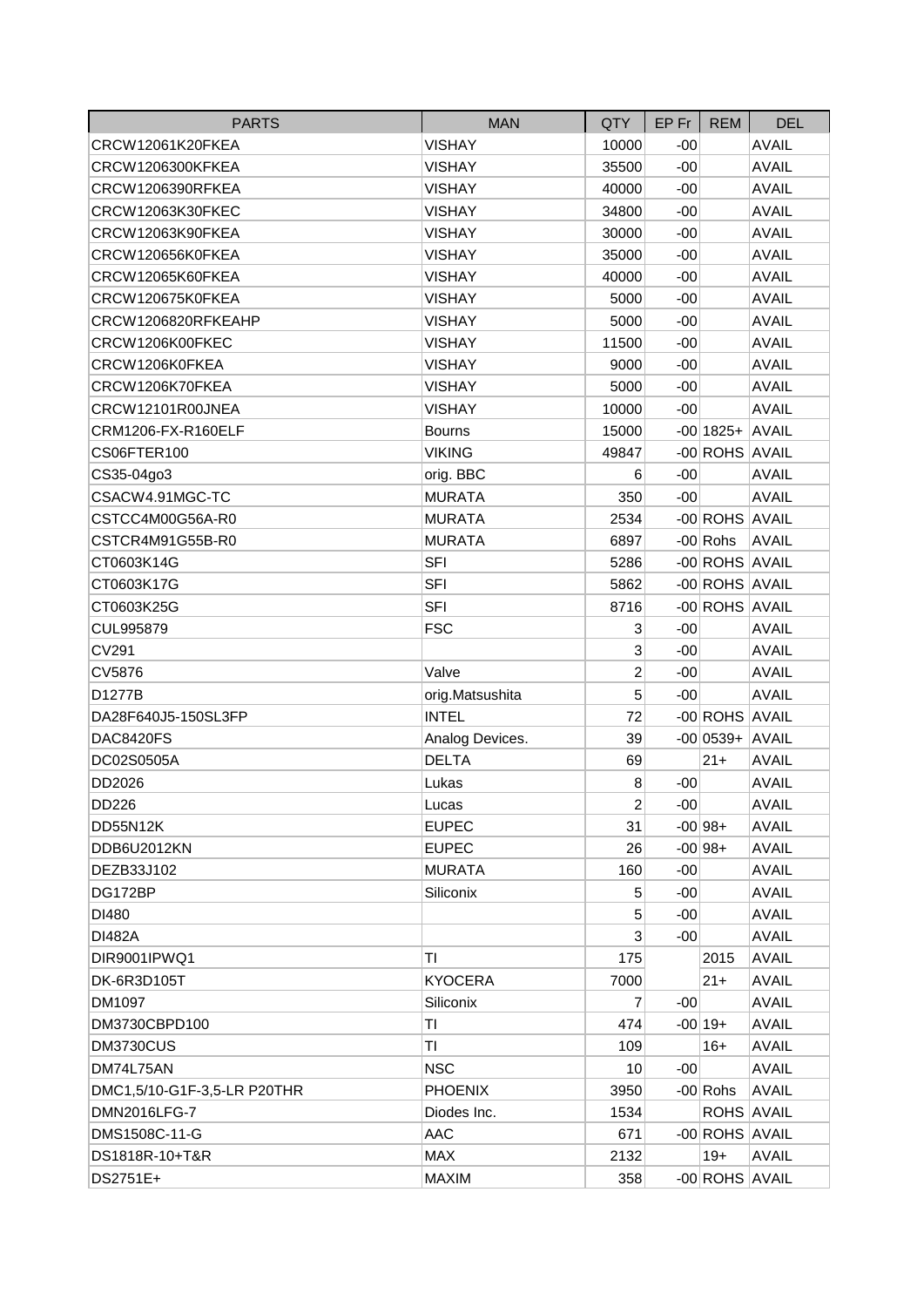| <b>PARTS</b>         | <b>MAN</b>            | QTY            | EP Fr | <b>REM</b>         | <b>DEL</b>   |
|----------------------|-----------------------|----------------|-------|--------------------|--------------|
| DS332/1              |                       | 7              | $-00$ |                    | <b>AVAIL</b> |
| <b>DS60</b>          |                       | 3              | -00   |                    | <b>AVAIL</b> |
| <b>DS90UR241</b>     | ΤI                    | 100            |       | 2010               | <b>AVAIL</b> |
| DSB321SDA-26.000MHZ  | <b>KDS</b>            | 7265           |       | -00 ROHS AVAIL     |              |
| <b>DSI35-02A</b>     | orig. BBC             | 2              | $-00$ |                    | <b>AVAIL</b> |
| DTuL94959            | <b>FSC</b>            | 4              | $-00$ |                    | <b>AVAIL</b> |
| E100C5               | <b>Siemens</b>        | 5              | -00   |                    | <b>AVAIL</b> |
| E304                 |                       | $\overline{2}$ | $-00$ |                    | <b>AVAIL</b> |
| E705204              | <b>ELO</b>            | 5000           |       | $-00 16+$          | <b>AVAIL</b> |
| EC10E1220501         | <b>ALPS</b>           | 4869           |       | -00 ROHS AVAIL     |              |
| ECA1HFG3R3           | <b>PAN</b>            | 2970           |       | -00 ROHS AVAIL     |              |
| ECO0307              |                       | 4              | $-00$ |                    | <b>AVAIL</b> |
| ECO1233              |                       | 5              | $-00$ |                    | <b>AVAIL</b> |
| ECO1315              |                       | 1              | -00   |                    | <b>AVAIL</b> |
| ECO9151              |                       | 10             | $-00$ |                    | <b>AVAIL</b> |
| <b>EM289TN</b>       | <b>PRIMO</b>          | 3027           |       | $20+$              | <b>AVAIL</b> |
| EM8016FYN            | <b>PRIMO</b>          | 4895           |       | -00 ROHS AVAIL     |              |
| EMVY350ADA4R7MD55G   | <b>NCC</b>            | 14100          |       | -00 ROHS AVAIL     |              |
| EMZA350ADA470MF61G   | <b>NCC</b>            | 1442           |       | -00 ROHS AVAIL     |              |
| EN80C186EB20         | <b>INTEL</b>          | 2000           |       | $-00 07+$          | <b>AVAIL</b> |
| EP1C3T144C8N         | <b>ALTERA</b>         | 1263           |       | $-00 13+$          | <b>AVAIL</b> |
| EP1C6F256I7N         | <b>ALTERA CYCLONE</b> | 2680           |       | $-00 19+$          | <b>AVAIL</b> |
| EP2C5F256C6N         | Altera                | 509            |       | <b>ROHS AVAIL</b>  |              |
| EPC1441LC20N         | <b>ALTERA</b>         | 502            |       | $-00$  1749+ AVAIL |              |
| EPC1441LC20N         | ALTERA                | 14848          |       | $-00 18+$          | <b>AVAIL</b> |
| EPC8QC100N           | Altera                | 32             |       | $-00 0825+ AVAIL$  |              |
| EPCS16SI8N           | <b>ALTERA</b>         | 100            |       | TBC                | <b>AVAIL</b> |
| EPF10K10TC144-4N     | <b>INTEL</b>          | 4160           |       | $-00 18+$          | <b>AVAIL</b> |
| EPF10K40RC240-4N     | Altera                | 30             |       | $-00$  1737+ AVAIL |              |
| EPM3064ATC44-7N      | Altera                | 448            |       | <b>ROHS AVAIL</b>  |              |
| EPM3256ATC144-10N    | Altera                | 467            |       | <b>ROHS AVAIL</b>  |              |
| ERA-3AEB393V         | <b>PANASONIC</b>      | 24519          |       | -00 ROHS AVAIL     |              |
| ERA-3AEB432V         | <b>PANASONIC</b>      | 14110          |       | -00 ROHS AVAIL     |              |
| ERA-3AEB681V         | <b>PANASONIC</b>      | 23071          |       | -00 ROHS AVAIL     |              |
| EROS2THF3832         | <b>PANASONIC</b>      | 1158           |       | $-00$  2010+ AVAIL |              |
| ESD0P2RF-02LRH E6327 | <b>INFINEON</b>       | 7340           |       | $-00 16+$          | <b>AVAIL</b> |
| EWIXP420ABBT         | <b>INTEL</b>          | 3000           |       | $-00 10+$          | <b>AVAIL</b> |
| <b>EWT809-S</b>      | <b>SEOUL SEMI</b>     | 18000          |       | -00 ROHS AVAIL     |              |
| F1206A1R00FWTR       | AVX                   | 3027           |       | -00 ROHS AVAIL     |              |
| F1206B2R00FWTR       | <b>AVX</b>            | 2686           |       | -00 ROHS AVAIL     |              |
| F126SM154K100VV024   | <b>EVOX</b>           | 2300           |       | -00 ROHS AVAIL     |              |
| FBL00177 FBL-00-177  | Mot                   | 5              | $-00$ |                    | <b>AVAIL</b> |
| FBM-Z-179            | <b>MSC</b>            | 3              | $-00$ |                    | <b>AVAIL</b> |
| FBN35902             | <b>RCA</b>            | $\overline{2}$ | $-00$ |                    | <b>AVAIL</b> |
| <b>FBNL164</b>       | orig. Lambda          | 3              | $-00$ |                    | <b>AVAIL</b> |
| <b>FBN-L175</b>      | <b>RCA</b>            | 4              | $-00$ |                    | <b>AVAIL</b> |
| <b>FBN-L-246</b>     | orig. RCA             | 6              | $-00$ |                    | <b>AVAIL</b> |
| FBR46ND012-P         | Fujitsu               | 220            |       | $-00$ 1007+ AVAIL  |              |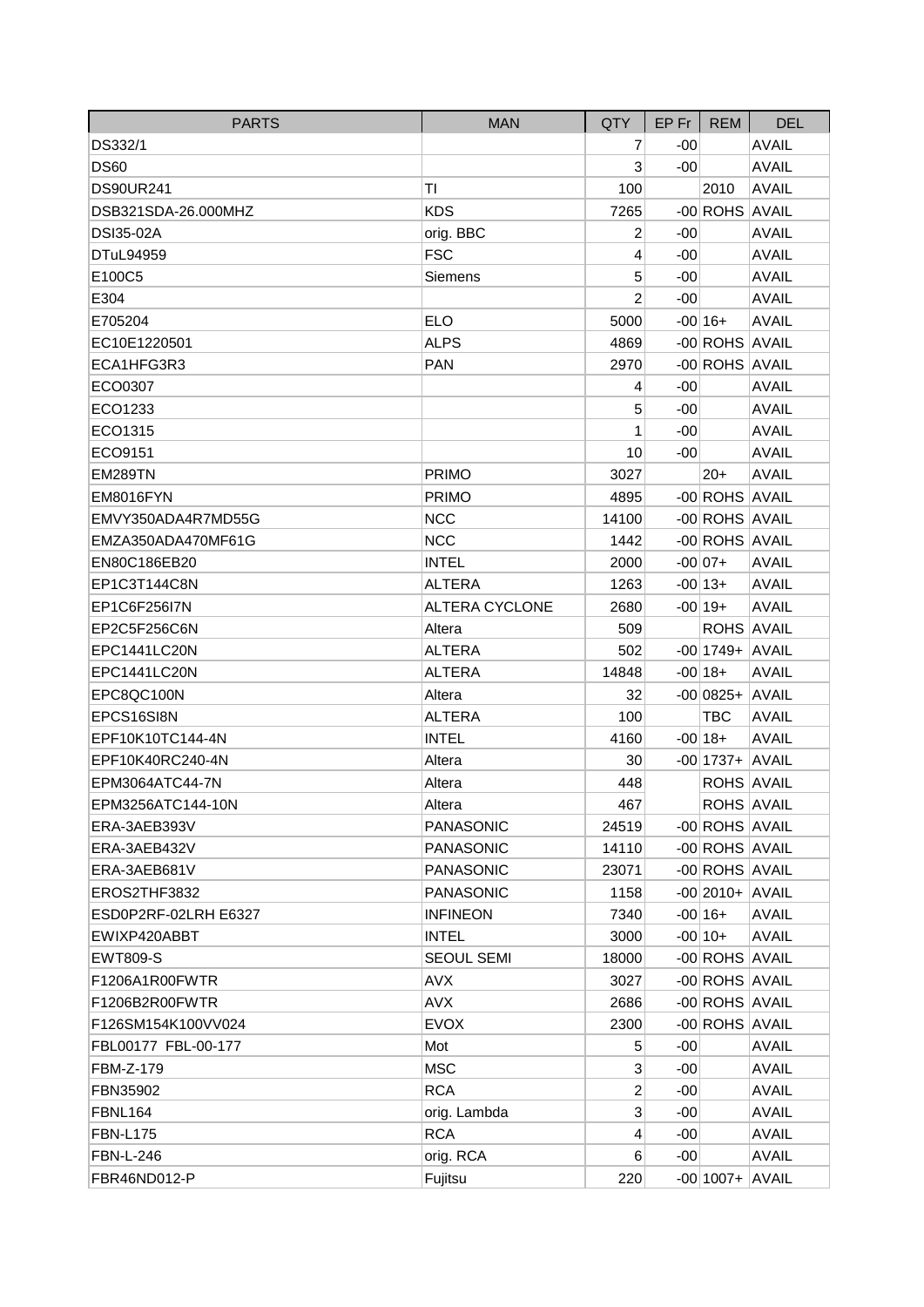| <b>PARTS</b>           | <b>MAN</b>                | QTY            |       | EP Fr REM      | <b>DEL</b>   |
|------------------------|---------------------------|----------------|-------|----------------|--------------|
| FCI 66564-810 LF       | <b>FCI</b>                | 1770           |       | $-00 11+$      | <b>AVAIL</b> |
| FD1757                 | Fluke - Solitron          | 1              | $-00$ |                | <b>AVAIL</b> |
| FD200                  | <b>FSC</b>                | 10             | $-00$ |                | <b>AVAIL</b> |
| FD7267                 |                           | 5              | $-00$ |                | <b>AVAIL</b> |
| FDA801B-VYY            | <b>STM</b>                | 27             |       | $18+$          | <b>AVAIL</b> |
| FDN337N                | <b>FSC</b>                | 26945          |       | $-00$ 17+      | <b>AVAIL</b> |
| FF100R12KF2            | <b>EUPEC</b>              | 18             |       | $-00 98+$      | <b>AVAIL</b> |
| FF400R12KF1            | <b>EUPEC</b>              | $\overline{2}$ |       | $-00 98+$      | <b>AVAIL</b> |
| FF600R12KF1            | <b>EUPEC</b>              | 10             |       | $-00 98+$      | <b>AVAIL</b> |
| FJH-15-R-02.50-4       | <b>SAMTEC</b>             | 12274          |       | -00 ROHS AVAIL |              |
| FK1251AW-012-3GT30G-50 | <b>AMPHENOL</b>           | 3800           |       | -00 ROHS AVAIL |              |
| FM24CL16B-GTR          | <b>RAMTRON</b>            | 9919           |       | $19+$          | <b>AVAIL</b> |
| FMMT618                | <b>ZETEX</b>              | 8977           |       | -00 ROHS AVAIL |              |
| <b>FOD2742B</b>        | <b>FAIR</b>               | 11713          |       | -00 ROHS AVAIL |              |
| FQD17P06TM             | <b>FAIR</b>               | 1644           |       | -00 ROHS AVAIL |              |
| FS19254                |                           | 13             | $-00$ |                | <b>AVAIL</b> |
| <b>FT247A</b>          | ΤI                        | $\overline{2}$ | $-00$ |                | <b>AVAIL</b> |
| FTR-H1AD005V           | <b>FUJITSU</b>            | 2400           |       | $-00 08+$      | <b>AVAIL</b> |
| FTS-104-01-L-D         | <b>SAMTEC</b>             | 3000           |       | -00 ROHS AVAIL |              |
| FTS-105-01-L-DV-P-TR   | <b>SAMTEC</b>             | 892            |       | -00 ROHS AVAIL |              |
| <b>FW82371EB</b>       | <b>INTEL</b>              | 1080           |       | $-00 07+$      | <b>AVAIL</b> |
| <b>FW82439TX</b>       | <b>INTEL</b>              | 1440           |       | $-00 07+$      | <b>AVAIL</b> |
| FZ1200R16KF1 / 1E6     | <b>EUPEC</b>              | 2              |       | $-00 98+$      | <b>AVAIL</b> |
| G5CA1AE12DC            | <b>OMRON</b>              | 9270           |       | -00 ROHS AVAIL |              |
| G6S-2F-12VDC           | <b>OMRON</b>              | 616            |       | -00 ROHS AVAIL |              |
| G6S2FTR12DC            | <b>OMRON</b>              | 616            |       | -00 ROHS AVAIL |              |
| GC80503CSM66166        | <b>INTEL</b>              | 2230           |       | $-00 08+$      | <b>AVAIL</b> |
| GC80503CSM66266        | <b>INTEL</b>              | 1523           |       | $08+$          | <b>AVAIL</b> |
| GCM1885C1H820JA16D     | <b>MURATA</b>             | 1200           |       | -00 ROHS AVAIL |              |
| GD743                  | Siemens                   | 4              | $-00$ |                | <b>AVAIL</b> |
| GD9NT used             |                           | $\overline{7}$ | $-00$ |                | <b>AVAIL</b> |
| GDPXA250B2C400         | <b>INTEL</b>              | 510            |       | $-00 02+$      | AVAIL        |
| GEX66                  | <b>General Electric</b>   | 4              | $-00$ |                | <b>AVAIL</b> |
| GFB7405D               | Mullard                   | 12             | $-00$ |                | <b>AVAIL</b> |
| GFB7410D               | Mullard                   | 19             | $-00$ |                | <b>AVAIL</b> |
| GFB7474D               | Mullard                   | 12             | $-00$ |                | <b>AVAIL</b> |
| GJ221BF50J106ZD01L     | <b>MURATA</b>             | 117000         |       | -00 ROHS AVAIL |              |
| GL34J-E3/82            | <b>VISHAI</b>             | 1578           |       | -00 ROHS AVAIL |              |
| GL6100                 | SIERRA WIRELESS           | 140            |       | -00 ROHS AVAIL |              |
| GP297-1                | ΤI                        | 3              | $-00$ |                | <b>AVAIL</b> |
| GP490C40GP             | <b>GREENPEAK</b>          | 21500          |       | ROHS AVAIL     |              |
| GP711C32               | <b>GREENPEAK</b>          | 3100           |       | ROHS AVAIL     |              |
| GPM1662A0              | <b>GIANT PLUS</b>         | 180            |       | $18+$          | <b>AVAIL</b> |
| GR8210-1088            | <b>General Radio</b>      | $\overline{c}$ | -00   |                | <b>AVAIL</b> |
| GRM1555C1H100JZ01D     | <b>MURATA</b>             | 6599           |       | -00 ROHS AVAIL |              |
| GRM155R71H562KA88D     | <b>Murata Electronics</b> | 10000          |       | -00 ROHS AVAIL |              |
| GRM1885C1H1R5CZ01D     | <b>Murata Electronics</b> | 4000           |       | -00 ROHS AVAIL |              |
| GRM188R61C225KE15D     | <b>MURATA</b>             | 11592          |       | $-00 17+$      | <b>AVAIL</b> |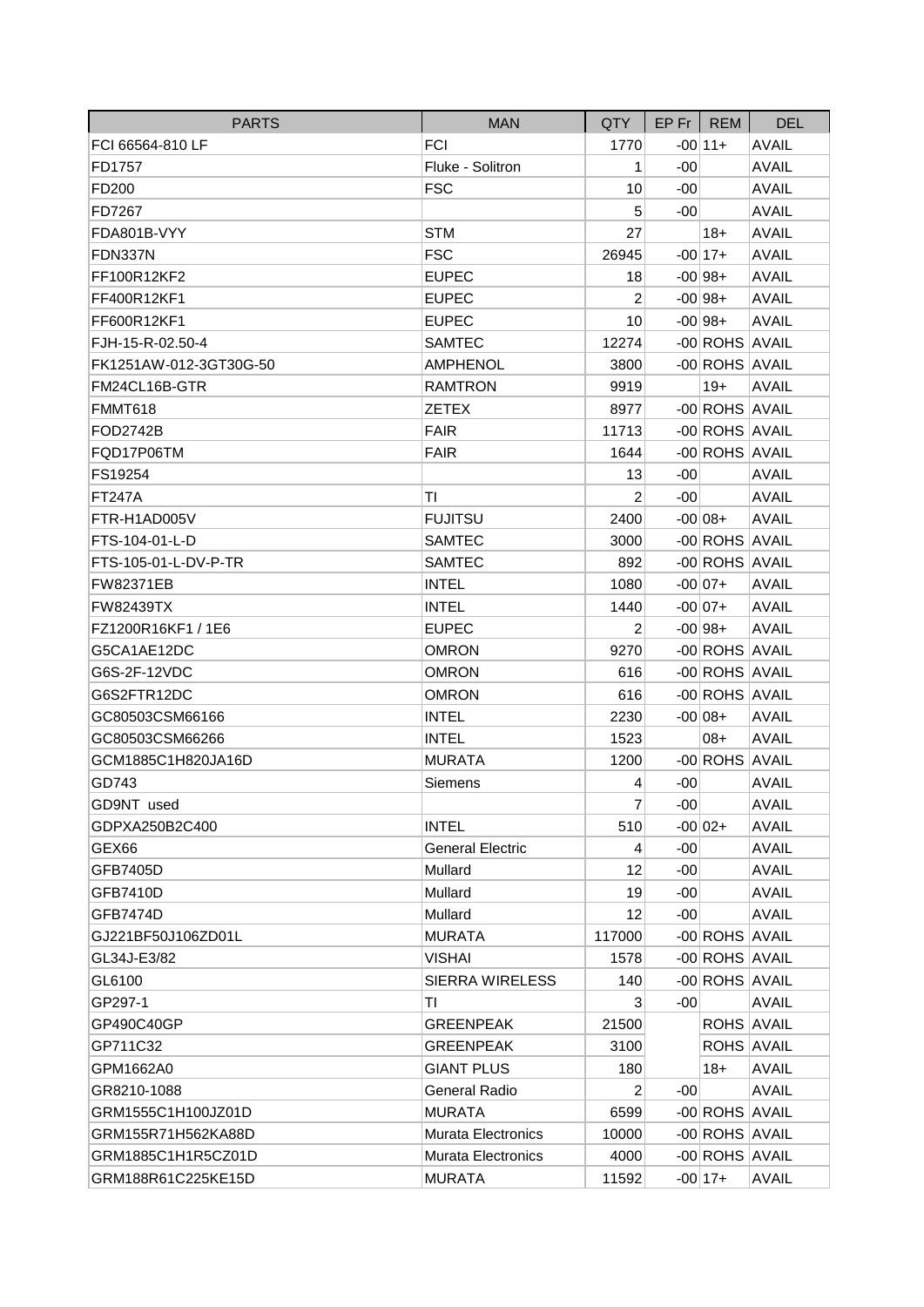| <b>PARTS</b>         | <b>MAN</b>                | QTY             |       | $EP$ Fr   REM     | <b>DEL</b>   |
|----------------------|---------------------------|-----------------|-------|-------------------|--------------|
| GRM188R71E473KA01D   | <b>MURATA</b>             | 27596           |       | -00 ROHS AVAIL    |              |
| GRM216R71H222KD01D   | <b>MURATA</b>             | 8000            | $-00$ |                   | <b>AVAIL</b> |
| GRM219R61A106KE44D   | <b>MURATA</b>             | 4000            |       | $-00$ 17+         | <b>AVAIL</b> |
| GRM219R71H393KA01D   | <b>Murata Electronics</b> | 3730            |       | -00 ROHS AVAIL    |              |
| GRM31MR72A474KA35L   | <b>MURATA</b>             | 2762            |       | -00 ROHS AVAIL    |              |
| GRM32ER61C476KE15L   | <b>MURATA</b>             | 4000            | $-00$ |                   | <b>AVAIL</b> |
| GRM32ER71A226KE20L   | <b>MURATA</b>             | 250000          |       | ROHS AVAIL        |              |
| GRM32NR71C334KD01L   | <b>MURATA</b>             | 14400           | $-00$ |                   | <b>AVAIL</b> |
| GRM40X7R222K16-530   | <b>MURATA</b>             | 2700            | $-00$ |                   | <b>AVAIL</b> |
| GRM40X7R224K16U550   | <b>MURATA</b>             | 500             | $-00$ |                   | <b>AVAIL</b> |
| GRM55DR72E105KW01L   | <b>MURATA</b>             | 1700            | $-00$ |                   | <b>AVAIL</b> |
| GS1011MEES           | <b>GAINSPAN</b>           | 1100            |       | $-00 14+$         | <b>AVAIL</b> |
| GS5-25               | <b>JST</b>                | 15400           |       | $-00 18+$         | <b>AVAIL</b> |
| GWMV12193-LCM/H      | SHANTOU                   | 1546            |       | $20+$             | <b>AVAIL</b> |
| <b>HCF4051BM1</b>    | <b>STM</b>                | 2173            |       | $-00$ Rohs        | <b>AVAIL</b> |
| <b>HCNW139-300E</b>  | <b>BROADCOM</b>           | 299             |       | $18+$             | <b>AVAIL</b> |
| <b>HCPL-181-06CE</b> | <b>BROADCOM</b>           | 12744           |       | $20+$             | <b>AVAIL</b> |
| HCPL2430-300         | <b>AGL</b>                | 150             |       | $-00 03+$         | <b>AVAIL</b> |
| HD6412240FA20V       | <b>RENESAS</b>            | 5000            |       | $-00 13+$         | <b>AVAIL</b> |
| <b>HEF40098BD</b>    | Philips                   | 14              | $-00$ |                   | <b>AVAIL</b> |
| HEF4011BD            | Philips                   | 15              | $-00$ |                   | <b>AVAIL</b> |
| HEF4012BD            | Philips                   | 12              | $-00$ |                   | <b>AVAIL</b> |
| HEF4022BD            | Philips                   | 5               | $-00$ |                   | <b>AVAIL</b> |
| HEF4028BD            | Philips                   | 12              | $-00$ |                   | <b>AVAIL</b> |
| <b>HEF40374BD</b>    | Philips                   | 4               | $-00$ |                   | <b>AVAIL</b> |
| HEF4076BD            | Philips                   | 9               | $-00$ |                   | <b>AVAIL</b> |
| <b>HEF4085BD</b>     | Philips                   | 15              | $-00$ |                   | <b>AVAIL</b> |
| HEF4520BD            | Philips                   | 3               | $-00$ |                   | <b>AVAIL</b> |
| HF115F-I/024-1H3     | <b>HONGFA</b>             | 4916            |       | ROHS AVAIL        |              |
| HF49FD/012-1H11      | <b>XIAMEN HONGFA</b>      | 2000            |       | $-00 16+$         | <b>AVAIL</b> |
| HI1-5042-5           | orig. Harris              | $\mathbf{3}$    | $-00$ |                   | <b>AVAIL</b> |
| HIS-A22F4.26-180 G4  | <b>HEIMANN</b>            | 725             |       | -00 ROHS AVAIL    |              |
| HLE-105-02-F-DV      | <b>SAMTEC</b>             | 1710            |       | -00 ROHS AVAIL    |              |
| <b>HLMP3000</b>      | HP                        | 3985            |       | $-00 99+$         | <b>AVAIL</b> |
| HMC973ALP3E          | AD                        | 521             |       | -00 ROHS AVAIL    |              |
| HSMK-A100-S00J1      | <b>AGILENT</b>            | 678             |       | -00 ROHS AVAIL    |              |
| HSMU-A100-S00J1      | <b>AGILENT</b>            | 2150            |       | -00 ROHS AVAIL    |              |
| HSMZ-A100-S80J1      | <b>AGILENT</b>            | 650             |       | -00 ROHS AVAIL    |              |
| HSZ102KAQBF0KR       | <b>VISHAY</b>             | 1644            |       | $-00$ 1320+ AVAIL |              |
| HT-159IRPJ           | SILICON LABS              | 13954           |       | -00 ROHS AVAIL    |              |
| HTS2030SMD           | <b>HUMIREL</b>            | 90 <sup>°</sup> |       | -00 ROHS AVAIL    |              |
| ICLM4871M/NOPB       | ΤI                        | 100             |       | -00 ROHS AVAIL    |              |
| ID101                |                           | 5               | $-00$ |                   | <b>AVAIL</b> |
| <b>IDT6116S90C</b>   | IDT                       | 3               | $-00$ |                   | <b>AVAIL</b> |
| IH5009MDD            | Intersil                  | 10              | $-00$ |                   | <b>AVAIL</b> |
| IHLP3232CZER6R8M11   | <b>VISHAY</b>             | 1853            |       | -00 ROHS AVAIL    |              |
| <b>ILCT6-254</b>     | Vishay                    | 5               | $-00$ |                   | <b>AVAIL</b> |
| IMC-1210ER470K       | <b>VISHAY</b>             | 1362            |       | -00 ROHS AVAIL    |              |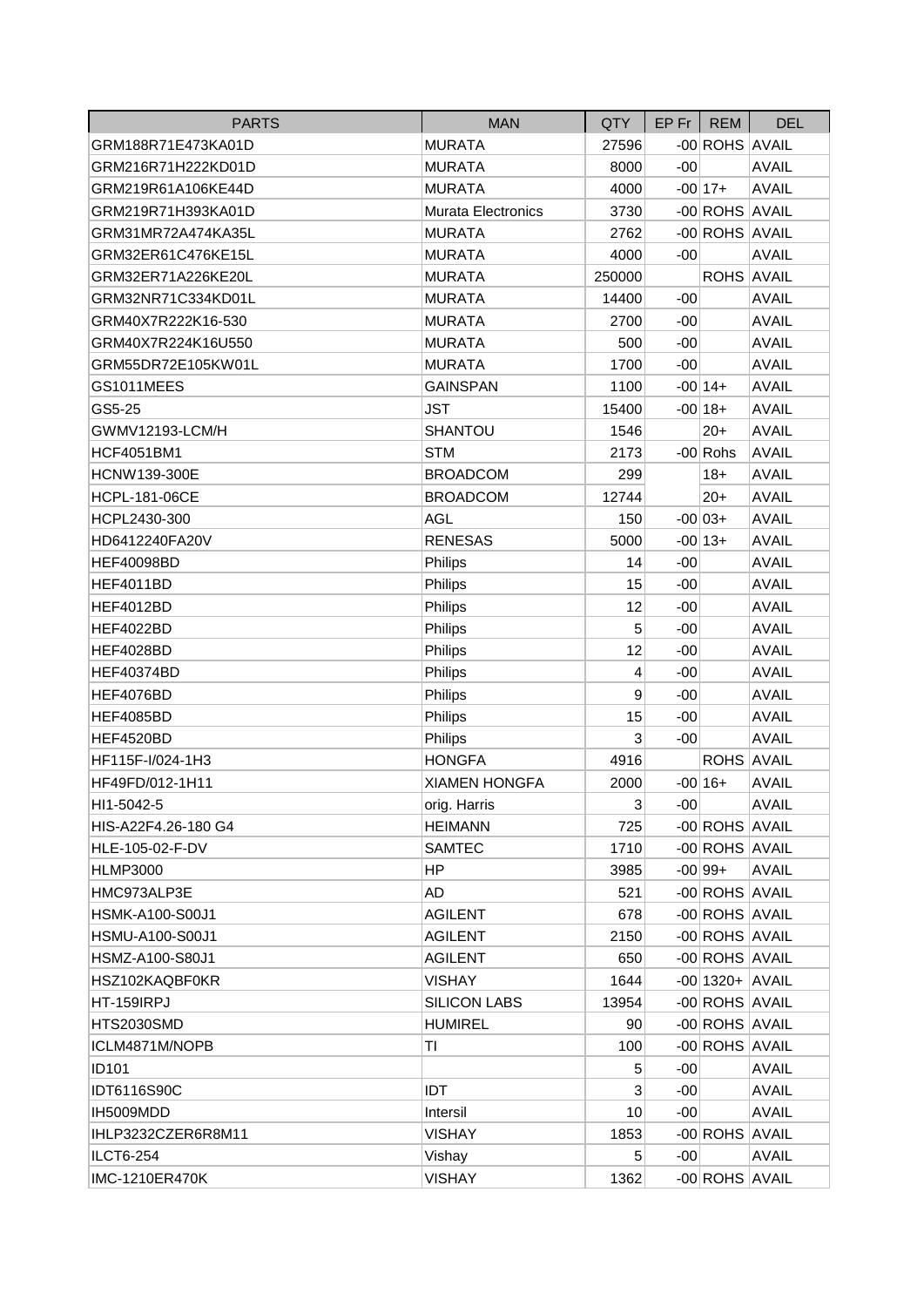| <b>PARTS</b>         | <b>MAN</b>         | <b>QTY</b>     | EP Fr | <b>REM</b>         | <b>DEL</b>   |
|----------------------|--------------------|----------------|-------|--------------------|--------------|
| IP1827TRPBF          | <b>INFINEON/IR</b> | 510            |       | $17+$              | <b>AVAIL</b> |
| IR3841WMTR1PBF       | <b>INFINEON/IR</b> | 3472           |       | $19+$              | <b>AVAIL</b> |
| IRFP054VPBF          | IR                 | 494            |       | -00 ROHS AVAIL     |              |
| IRLR3410TRRPBF       | IR.                | 6040           |       | -00 ROHS AVAIL     |              |
| IS42S32400F-7TLI     | <b>ISSI</b>        | 180            |       | $20+$              | <b>AVAIL</b> |
| IS61WV25616BLL-10TLI | <b>ISSI</b>        | 123            |       | $19+$              | <b>AVAIL</b> |
| ISL2111ARTZ-T        | <b>RENESAS</b>     | 1000           |       | $-00 20+$          | <b>AVAIL</b> |
| ISL6208BCRZ-T        | <b>RENESAS</b>     | 5970           |       | $17+$              | <b>AVAIL</b> |
| <b>ISL78610ANZ</b>   | <b>INTERSIL</b>    | 294            |       | $-00 14+$          | <b>AVAIL</b> |
| <b>ISO1540DR</b>     | TI                 | 2298           |       | $18+$              | <b>AVAIL</b> |
| ISO7241CDWR          | ΤI                 | 637            |       | $20+$              | <b>AVAIL</b> |
| <b>ITS1099</b>       | Intersil           | 2              | $-00$ |                    | <b>AVAIL</b> |
| <b>ITS1251</b>       | Intersil           | 5              | $-00$ |                    | <b>AVAIL</b> |
| <b>ITS30919</b>      | Intersil           | $\overline{c}$ | $-00$ |                    | <b>AVAIL</b> |
| <b>ITS3736</b>       | Intersil           | $\overline{2}$ | $-00$ |                    | <b>AVAIL</b> |
| J2067                | Siliconix          | 20             | $-00$ |                    | <b>AVAIL</b> |
| J2069                | Siliconix          | 15             | $-00$ |                    | <b>AVAIL</b> |
| J2086                | Siliconix          | 9              | $-00$ |                    | <b>AVAIL</b> |
| J2306                | <b>ST</b>          | 5              | $-00$ |                    | <b>AVAIL</b> |
| J2317                | Siliconix          | 14             | $-00$ |                    | <b>AVAIL</b> |
| J2318                | Siliconix          | 7              | $-00$ |                    | <b>AVAIL</b> |
| J2607                | Siliconix          | 5              | $-00$ |                    | <b>AVAIL</b> |
| J2621                | Siliconix          | 5              | $-00$ |                    | <b>AVAIL</b> |
| J2715                | Siliconix          | 4              | $-00$ |                    | <b>AVAIL</b> |
| J300                 | Siliconix          | 15             | $-00$ |                    | <b>AVAIL</b> |
| J300A                | Siliconix          | 9              | $-00$ |                    | <b>AVAIL</b> |
| JCM-023-13           | DataModul          | 3725           |       | -00 ROHS AVAIL     |              |
| JO3025               | orig. TRW          | 3              | $-00$ |                    | <b>AVAIL</b> |
| JR28F064M29EWHA      | <b>MICRON</b>      | 1032           |       | $-00 17+$          | <b>AVAIL</b> |
| JR28F064M29EWLA      | <b>MICRON</b>      | 1032           |       | $-00 17+$          | <b>AVAIL</b> |
| JS28F128P33TF70A     | <b>MICRON</b>      | 576            |       | $-00 18+$          | AVAIL        |
| JS28F256M29EWLB      | <b>MICRON</b>      | 576            |       | $-00$  1808+ AVAIL |              |
| JS28F256P30BFE       | <b>MICRON</b>      | 41             |       | $-00$ 1732+ AVAIL  |              |
| JS28F256P30BFE       | <b>MICRON</b>      | 576            |       | $-00$ 1820 + AVAIL |              |
| JS28F512P33BFD       | <b>MICRON</b>      | 1152           |       | $-00 18+$          | <b>AVAIL</b> |
| JS28F640J3D-75       | <b>MICRON</b>      | 456            |       | <b>TBC</b>         | <b>AVAIL</b> |
| JS28F800C3TD70       | <b>INTEL</b>       | 3096           |       | $-00 08+$          | <b>AVAIL</b> |
| K12PBK21.5N0D        | $C+K$              | 2491           |       | -00 ROHS AVAIL     |              |
| K228T                |                    | 5              | $-00$ |                    | <b>AVAIL</b> |
| K2614                |                    | 4              | $-00$ |                    | <b>AVAIL</b> |
| K4F170411D-BC60      | SAM                | 8000           |       | $-00 01+$          | <b>AVAIL</b> |
| K4S281632K-UC75      | SAM                | 14000          |       | $-00 10+$          | <b>AVAIL</b> |
| K4S641632N-LP75      | SAM                | 538            |       | -00 ROHS AVAIL     |              |
| K6B1.5 2N OD         | <b>ITT CANNON</b>  | 31000          |       | $-00 06+$          | <b>AVAIL</b> |
| K6B-1.55N            | $C+K$              | 11014          |       | -00 ROHS AVAIL     |              |
| K6E0808C1E-JC15      | <b>SAMSUNG</b>     | 800            |       | $-00 0049+ AVAIL$  |              |
| K6R4008V1D-TI10      | <b>SAMSUNG</b>     | 872            |       | $-00 07+$          | <b>AVAIL</b> |
| K6R4016C1D-TC10      | <b>STM</b>         | 128            |       | $-00$ Rohs         | <b>AVAIL</b> |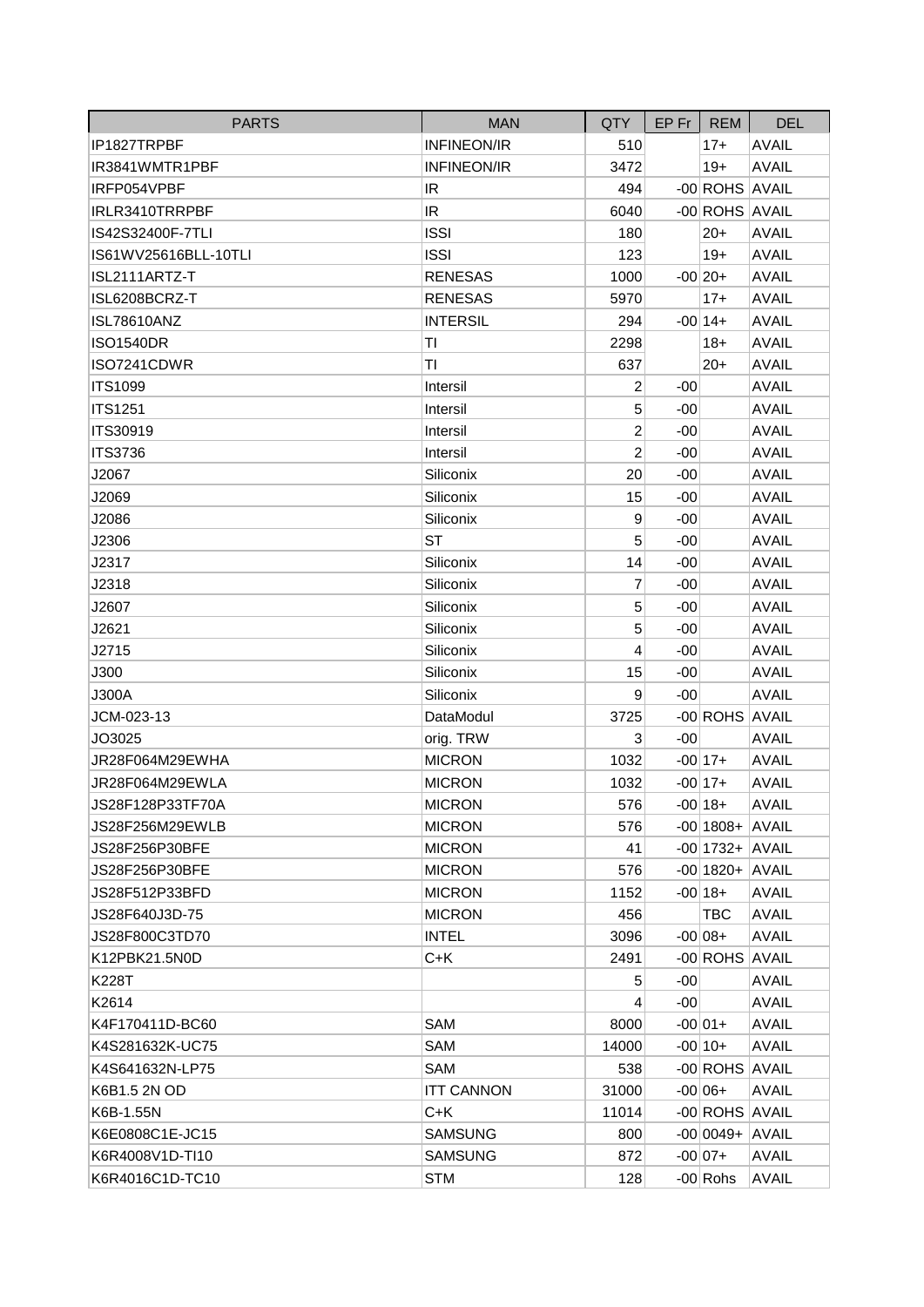| <b>PARTS</b>         | <b>MAN</b>            | <b>QTY</b>     |       | $EP$ Fr   REM       | <b>DEL</b>   |
|----------------------|-----------------------|----------------|-------|---------------------|--------------|
| K6T0808C1D-GB70      | <b>SAM</b>            | 1000           |       | $-00 00+$           | <b>AVAIL</b> |
| K6X1008C2D-BF55      | <b>SAM</b>            | 4483           |       | $-00 0652+ AVAIL $  |              |
| K6X4008C1F-BF55T00   | <b>SAM</b>            | 10350          |       | $-00 06+$           | <b>AVAIL</b> |
| <b>KA3528AYC</b>     | <b>KINGBRIGHT</b>     | 984            |       | -00 ROHS AVAIL      |              |
| KIRK ACOUSTICS LT301 | <b>KIRK ACOUSTICS</b> | 2388           |       | 2010                | <b>AVAIL</b> |
| KM68257CJ20          | <b>SAMSUNG</b>        | 805            |       | $-00 00+$           | <b>AVAIL</b> |
| <b>KP-1608PIC</b>    | <b>KINGBRIGHT</b>     | 96000          |       | <b>ROHS AVAIL</b>   |              |
| KPL0418.234.50       | <b>GKT</b>            | 5123           |       | -00 ROHS AVAIL      |              |
| KPT-1608WG1C         | <b>KINGBRIGHT</b>     | 480            |       | -00 ROHS AVAIL      |              |
| KRL2012E-C-R500-F-T  | <b>SUSUMU</b>         | 5000           |       | -00 ROHS AVAIL      |              |
| KSZ8081MNXCA         | <b>MICROCHIP</b>      | 1960           |       | ROHS AVAIL          |              |
| KTY82/220.215        | <b>NXP</b>            | 114000         |       | $-00 10+$           | <b>AVAIL</b> |
| L297/1               | SGS                   | 1662           |       | ROHS AVAIL          |              |
| L6208D               | <b>STM</b>            | 384            |       | -00 Rohs            | <b>AVAIL</b> |
| LC4128V-10TN144I     | Lattice               | 49             |       | <b>ROHS AVAIL</b>   |              |
| LDC 96 H09KDG        | <b>NANYA</b>          | 491            |       | -00 ROHS AVAIL      |              |
| LF11332D             | <b>NSC</b>            | 2              | $-00$ |                     | <b>AVAIL</b> |
| LF80CDT-TR           | <b>STM</b>            | 2308           |       | 2016                | <b>AVAIL</b> |
| LFB212G45BA1A234     | <b>MURATA</b>         | 7182           |       | -00 ROHS AVAIL      |              |
| LFC32LTER82K         | <b>KOA</b>            | 8000           | $-00$ |                     | <b>AVAIL</b> |
| <b>LH0022CH</b>      | <b>NSC</b>            | $\overline{7}$ | $-00$ |                     | <b>AVAIL</b> |
| LHUV-0405-A065       | <b>LUMILEDS</b>       | 5416           |       | $-00 19+$           | <b>AVAIL</b> |
| LIS2DH12TR           | <b>STM</b>            | 8000           |       | $15+$               | <b>AVAIL</b> |
| <b>LM161J</b>        | <b>NSC</b>            | 10             | $-00$ |                     | <b>AVAIL</b> |
| <b>LM1886N</b>       | <b>NSC</b>            | 450            | $-00$ |                     | <b>AVAIL</b> |
| LM25118MHE/NOPB      | ΤI                    | 60             |       | 2010                | <b>AVAIL</b> |
| LM2574M-5.0NOPB      | ΤI                    | 7962           |       | $17+$               | <b>AVAIL</b> |
| LM2575SX-ADJ/NOPB    | ΤI                    | 424            |       | $-00$  1427+  AVAIL |              |
| LM2622MM-ADJ         | ΤI                    | 1339           |       | $19+$               | <b>AVAIL</b> |
| LM2901D              | ΤI                    | 1972           |       | $18+$               | <b>AVAIL</b> |
| <b>LM310D</b>        | <b>NSC</b>            | 1              | $-00$ |                     | <b>AVAIL</b> |
| LM317 LDR2G          | <b>ONS</b>            | 1982           |       | $19+$               | <b>AVAIL</b> |
| LM317AEMPXNOPB       | ΤI                    | 200            |       | $10+$               | <b>AVAIL</b> |
| LM3488MM             | TI                    | 599            |       | 2015                | <b>AVAIL</b> |
| LM4040A25IDBZR       | ΤI                    | 657            |       | $19+$               | <b>AVAIL</b> |
| LM4040AIM3-4.1/NOPB  | TI                    | 808            |       | $16+$               | <b>AVAIL</b> |
| LM4040D30FTA         | <b>ZETEX</b>          | 3132           |       | $19+$               | <b>AVAIL</b> |
| LM43602QPWPRQ1       | ΤI                    | 92             |       | $18+$               | <b>AVAIL</b> |
| LM4808MM             | ΤI                    | 2463           |       | $15+$               | <b>AVAIL</b> |
| LM4871M/NOPB         | TI                    | 114            |       | $19+$               | <b>AVAIL</b> |
| LM5101M/NOPB         | ΤI                    | 3886           |       | $-00$ 1935+         | <b>AVAIL</b> |
| LM809M3-3.08         | Τl                    | 360            |       | $20+$               | <b>AVAIL</b> |
| LMV321IDBVR          | ΤI                    | 5000           |       | $-00$ Rohs          | <b>AVAIL</b> |
| LMV321M5X            | ΤI                    | 5263           |       | $19+$               | <b>AVAIL</b> |
| LMV331M7NOPB         | TI                    | 920            |       | $17 +$              | <b>AVAIL</b> |
| LMX5252LQ/NOPB       | ΤI                    | 1612           |       | -00 ROHS AVAIL      |              |
| LMX5252LQNOPB        | ΤI                    | 1612           |       | $15+$               | <b>AVAIL</b> |
| LP2950CDT-3.3RKG     | <b>ONS</b>            | 2510           |       | $20+$               | <b>AVAIL</b> |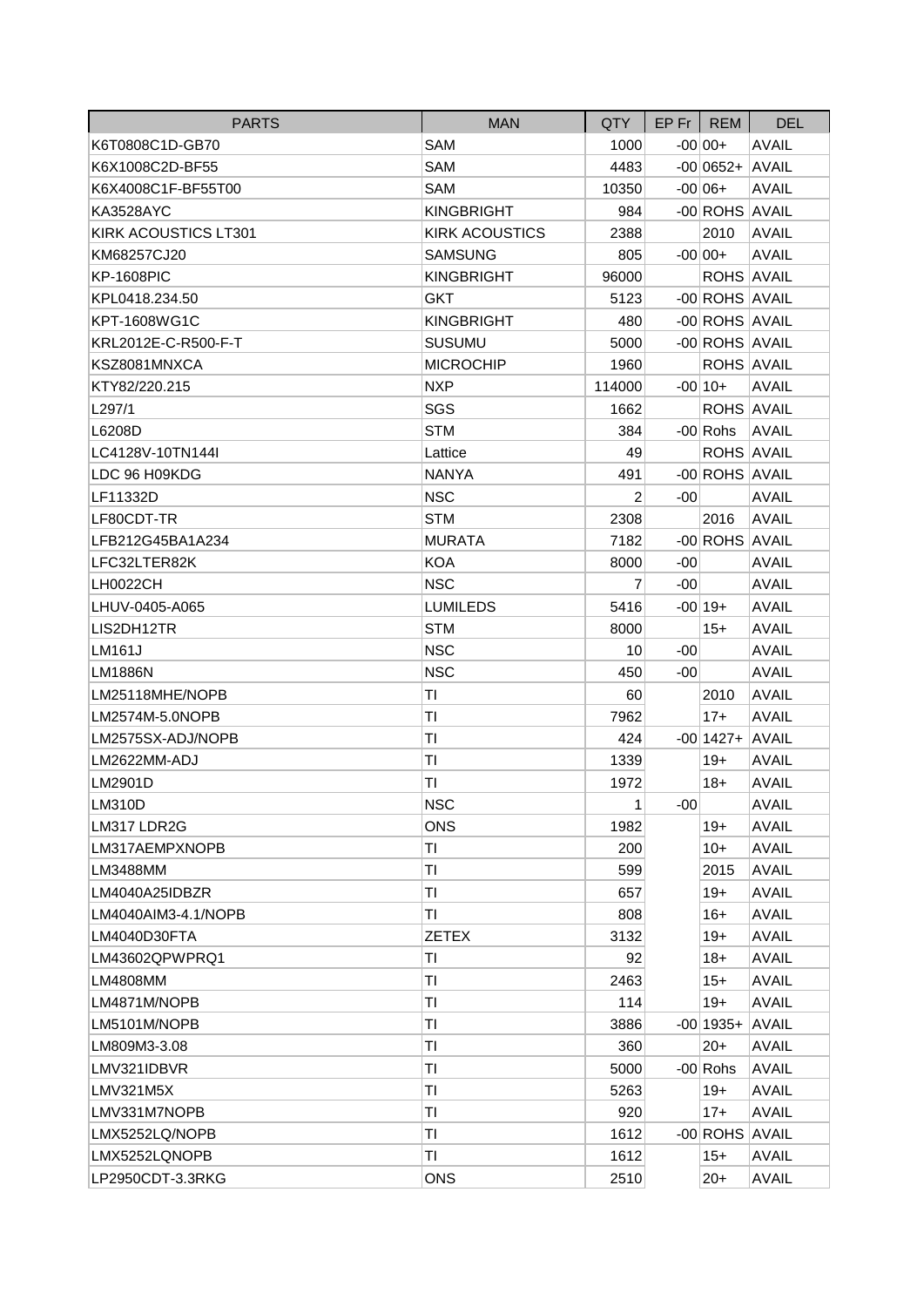| <b>PARTS</b>                    | <b>MAN</b>            | QTY.           | $EP$ Fr $ $ | <b>REM</b>          | <b>DEL</b>   |
|---------------------------------|-----------------------|----------------|-------------|---------------------|--------------|
| LP2951CMMNOPB                   | ΤI                    | 1427           |             | $19+$               | <b>AVAIL</b> |
| LP2985IM5-3.3/NOPB              | TI                    | 13000          |             | $-00 16+$           | <b>AVAIL</b> |
| LP2987IMM-3.3                   | ΤI                    | 170            |             | 2015                | <b>AVAIL</b> |
| LP3982IMM-1.8                   | TI                    | 921            |             | $15+$               | <b>AVAIL</b> |
| LPS22HH (only HXG LTB)          | <b>STM</b>            | 920            |             | <b>ROHS AVAIL</b>   |              |
| LPS22HHTR                       | <b>STM</b>            | 8000           |             | 2016+ AVAIL         |              |
| LQH31CN101K03L                  | <b>MURATA</b>         | 2000           |             | $-00 16+$           | <b>AVAIL</b> |
| LQM21NN4R7K10K                  | <b>MURATA</b>         | 3492           |             | -00 ROHS AVAIL      |              |
| LS5457A                         |                       | $\overline{c}$ | $-00$       |                     | <b>AVAIL</b> |
| LSB0095-H77S75F                 | <b>LSI</b>            | 1              |             | $-00 0852+ AVAIL$   |              |
| LSK376-T                        | <b>SIEM</b>           | 1802           |             | -00 ROHS AVAIL      |              |
| LST67FU2V21020R18               | <b>OSRAM</b>          | 19631          |             | -00 ROHS AVAIL      |              |
| LT1461CIS8-3.3#TRPBF            | AD                    | 773            |             | $17+$               | <b>AVAIL</b> |
| LT1688CS-PBF                    | LT                    | 450            |             | $-00 14+$           | <b>AVAIL</b> |
| LT1763CS8-3.3#TRPBF             | AD                    | 288            |             | $19+$               | <b>AVAIL</b> |
| LT1786F                         | <b>AD</b>             | 100            |             | $10+$               | <b>AVAIL</b> |
| LT1947EMSE#PBF                  | LT                    | 100            |             | -00 ROHS AVAIL      |              |
| LT301                           | <b>KIRK ACOUSTICS</b> | 2388           |             | -00 ROHS AVAIL      |              |
| LT3012EFE#TRPBF                 | AD                    | 5636           |             | $20+$               | <b>AVAIL</b> |
| LT3014ES5#PBF                   | AD                    | 100            |             | -00 ROHS AVAIL      |              |
| LT3481IMSE-PBF                  | AD                    | 300            |             | 2010                | <b>AVAIL</b> |
| <b>LTC1053CSW</b>               | AD                    | 200            |             | $10+$               | <b>AVAIL</b> |
| LTC2903IS6-D1                   | AD                    | 1200           |             | 2014                | <b>AVAIL</b> |
| LTC2903IS6-D1#TRMPBF            | LT                    | 1200           |             | -00 ROHS AVAIL      |              |
| LTC6803IG-4#TRPBF               | AD                    | 2112           |             | $17+$               | <b>AVAIL</b> |
| LTC6804IG-1#TRPBF               | AD                    | 22             |             | $18+$               | <b>AVAIL</b> |
| LTC6812HLWE-1#3ZZPBF            | AD                    | 575            |             | $10+$               | <b>AVAIL</b> |
| LTW-670DS-EL V/W/B0-B5          | LITE ON               | 642000         |             | $-00$ Rohs          | <b>AVAIL</b> |
| LW P4SG-V2AB-FK0PM0-46-20-R18-Z | <b>OSRAM</b>          | 3000           |             | -00 ROHS AVAIL      |              |
| LWMVSG-AZBZ-JKPL                | <b>OSRAM</b>          | 3932           |             | -00 ROHS AVAIL      |              |
| LWP4SG-V2AB-JKPL-1              | <b>OSRAM</b>          | 2490           |             | -00 ROHS AVAIL      |              |
| LWP4SG-V2AB-JKPL-1-F            | OSRAM                 | 2512           |             | -00 ROHS AVAIL      |              |
| LWT673-Q2R2-LKML                | <b>OSRAM</b>          | 14000          |             | -00 ROHS AVAIL      |              |
| LXZ1-PB01                       | LUMILEDS              | 8445           |             | $-00 18+$           | <b>AVAIL</b> |
| LXZ1-PX01                       | <b>LUMILEDS</b>       | 6596           |             | $-00 18+$           | <b>AVAIL</b> |
| LYM676-R1-45:4                  | <b>OSRAM</b>          | 27000          |             | -00 ROHS AVAIL      |              |
| LYM676S1-45-4                   | <b>OSRAM</b>          | 15000          |             | -00 ROHS AVAIL      |              |
| LYT676-QR                       | <b>SIEMENS</b>        | 7244           |             | -00 ROHS AVAIL      |              |
| M12L64164A-5TIG2Y               | <b>ESMT</b>           | 2005           |             | $19+$               | <b>AVAIL</b> |
| M25P16-VMN6P                    | <b>MICRON</b>         | 73             |             | -00 ROHS AVAIL      |              |
| M25PE40-VMW6TG                  | <b>MICRON</b>         | 1500           |             | $-00$  1809+ AVAIL  |              |
| M27C256B-70C6                   | <b>STM</b>            | 9280           |             | $-00$  1203+ AVAIL  |              |
| M29F016D-70N6E                  | <b>STM</b>            | 240            |             | $-00$ Rohs          | <b>AVAIL</b> |
| M29F160FB5AN6E2                 | <b>MICRON</b>         | 576            |             | $-00$  1824+  AVAIL |              |
| M29F160FB5AN6E2                 | <b>MICRON</b>         | 1              |             | $-00 18+$           | <b>AVAIL</b> |
| M29F160FB5AN6E2                 | <b>MICRON</b>         | 1              |             | $-00$ 1820 + AVAIL  |              |
| M29F160FB5AN6F2                 | <b>MICRON</b>         | 1500           |             | $-00 18+$           | <b>AVAIL</b> |
| M29F160FT5AN6E2                 | <b>MICRON</b>         | $\mathbf 1$    |             | $-00 17+$           | <b>AVAIL</b> |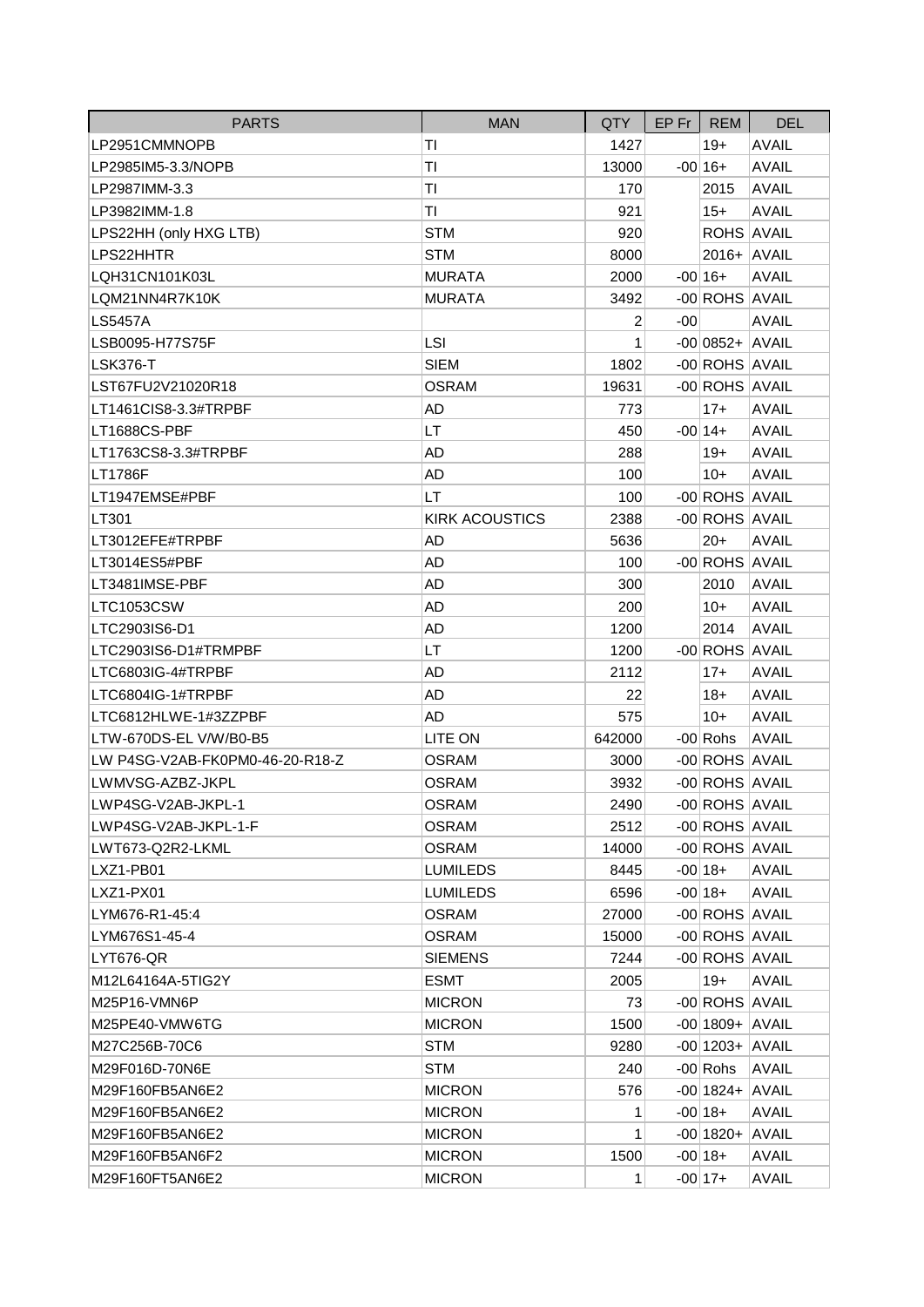| <b>PARTS</b>       | <b>MAN</b>       | QTY            | $EP$ Fr REM |                     | <b>DEL</b>   |
|--------------------|------------------|----------------|-------------|---------------------|--------------|
| M29F400FB55N3F2    | <b>MICRON</b>    | 1500           |             | $-00$  1744+  AVAIL |              |
| M29W128GL70ZA6F    | <b>MICRON</b>    | 2500           |             | $-00$  1747+  AVAIL |              |
| M29W160ET-70N6E    | <b>MICRON</b>    | 960            |             | $-00$ 17+           | <b>AVAIL</b> |
| M29W160ET70ZA6F    | <b>MICRON</b>    | 7500           |             | $-00 18+$           | <b>AVAIL</b> |
| M29W640FB70ZA6F    | <b>MICRON</b>    | 800            |             | $-00 18+$           | <b>AVAIL</b> |
| M306N4FGTFP        | <b>RENESAS</b>   | 34             |             | 2014                | <b>AVAIL</b> |
| M80C85A            | Oki              | 5              | $-00$       |                     | <b>AVAIL</b> |
| M93C56-MN3TPS      | <b>STM</b>       | 2349           |             | 2010                | <b>AVAIL</b> |
| M93C76-WMN6P       | SGS              | 539            |             | ROHS AVAIL          |              |
| MAS6011BA1Q1306    |                  | 3000           |             | ROHS AVAIL          |              |
| MASW-008543-TR3000 | <b>MACOM</b>     | 5075           |             | -00 ROHS AVAIL      |              |
| MAX1615EUK+T       | <b>MAX</b>       | 780            |             | $21 +$              | <b>AVAIL</b> |
| MAX1647+EAP        | <b>MAX</b>       | 66             |             | $16+$               | <b>AVAIL</b> |
| MAX16815ATT+       | <b>MAX</b>       | 80             |             | 2015                | <b>AVAIL</b> |
| MAX232ACWE+        | <b>MAX</b>       | 117            |             | $16+$               | <b>AVAIL</b> |
| MAX3051EKA+T       | <b>MAX</b>       | 1729           |             | $17+$               | <b>AVAIL</b> |
| MAX3221CPW         | TI               | 2000           |             | $-00$ Rohs          | <b>AVAIL</b> |
| MAX3488ESA+T       | <b>MAX</b>       | 57643          |             | $10+$               | <b>AVAIL</b> |
| MAX4230AXK/V+T     | <b>MAX</b>       | 30             |             | -00 ROHS AVAIL      |              |
| MAX6337US20D3+T    | <b>MAXIM</b>     | 10390          |             | -00 ROHS AVAIL      |              |
| MAX7325AEG/V+      | <b>MAX</b>       | 30             |             | -00 ROHS AVAIL      |              |
| MAX809T            | TI               | 1100           |             | $-00$ Rohs          | <b>AVAIL</b> |
| MAX860ESA+         | <b>MAXIM</b>     | 2053           |             | -00 ROHS AVAIL      |              |
| MAX860ESA+         | <b>MAX</b>       | 2053           |             | $10+$               | <b>AVAIL</b> |
| MAX9022AUA+T       | <b>MAX</b>       | 11751          |             | $14+$               | <b>AVAIL</b> |
| MAX9260GCB/V+T     | <b>MAX</b>       | 118            |             | $15+$               | <b>AVAIL</b> |
| MAX9723DETE+T      | <b>MAX</b>       | 1281           |             | $19+$               | <b>AVAIL</b> |
| MB81C1501          | <b>FUJITSU</b>   | 1200           |             | $-00 97+$           | <b>AVAIL</b> |
| MB85RC16PNF-G-JNE1 | <b>FUJITSU</b>   | 185            |             | 2010                | <b>AVAIL</b> |
| MBA02040C3309FCT00 | Vishay           | 4975           |             | $-00 0828+ AVAIL$   |              |
| <b>MBRS1100T3G</b> | <b>ONS</b>       | 15000          |             | $-00 10+$           | <b>AVAIL</b> |
| MBRS140T3G         | <b>ONS</b>       | 17500          |             | $-00 10+$           | <b>AVAIL</b> |
| MBRS360T3G         | <b>ONS</b>       | 45000          |             | $-00 10+$           | <b>AVAIL</b> |
| <b>MC10158LDS</b>  | Mot              | 5              | $-00$       |                     | <b>AVAIL</b> |
| <b>MC1017P</b>     | Mot              | 7              | $-00$       |                     | <b>AVAIL</b> |
| MC1026P            | Mot              | 8              | $-00$       |                     | <b>AVAIL</b> |
| MC10318L           | Mot              | $\overline{2}$ | $-00$       |                     | <b>AVAIL</b> |
| MC1217L            | Mot              | $\overline{2}$ | $-00$       |                     | <b>AVAIL</b> |
| MC14000UBAL        | Mot              | 10             | $-00$       |                     | <b>AVAIL</b> |
| <b>MC14075BAL</b>  | Mot              | 6              | $-00$       |                     | <b>AVAIL</b> |
| MC145155P1         | Mot              | 5              | $-00$       |                     | <b>AVAIL</b> |
| <b>MC14522BCL</b>  | orig. Mot        | 10             | $-00$       |                     | <b>AVAIL</b> |
| MC145406DWR2       | <b>FREESCALE</b> | 12000          | $-00$ ED    |                     | <b>AVAIL</b> |
| MC1590G            | Mot              | 12             | $-00$       |                     | <b>AVAIL</b> |
| MC1748G            | Mot              | 15             | $-00$       |                     | <b>AVAIL</b> |
| MC1809P            | orig. Mot        | 5              | $-00$       |                     | <b>AVAIL</b> |
| MC33063ADR2        | <b>MOT</b>       | 1428           |             | $10+$               | <b>AVAIL</b> |
| MC33063ADRJR       | TI               | 7244           |             | $-00 21+$           | <b>AVAIL</b> |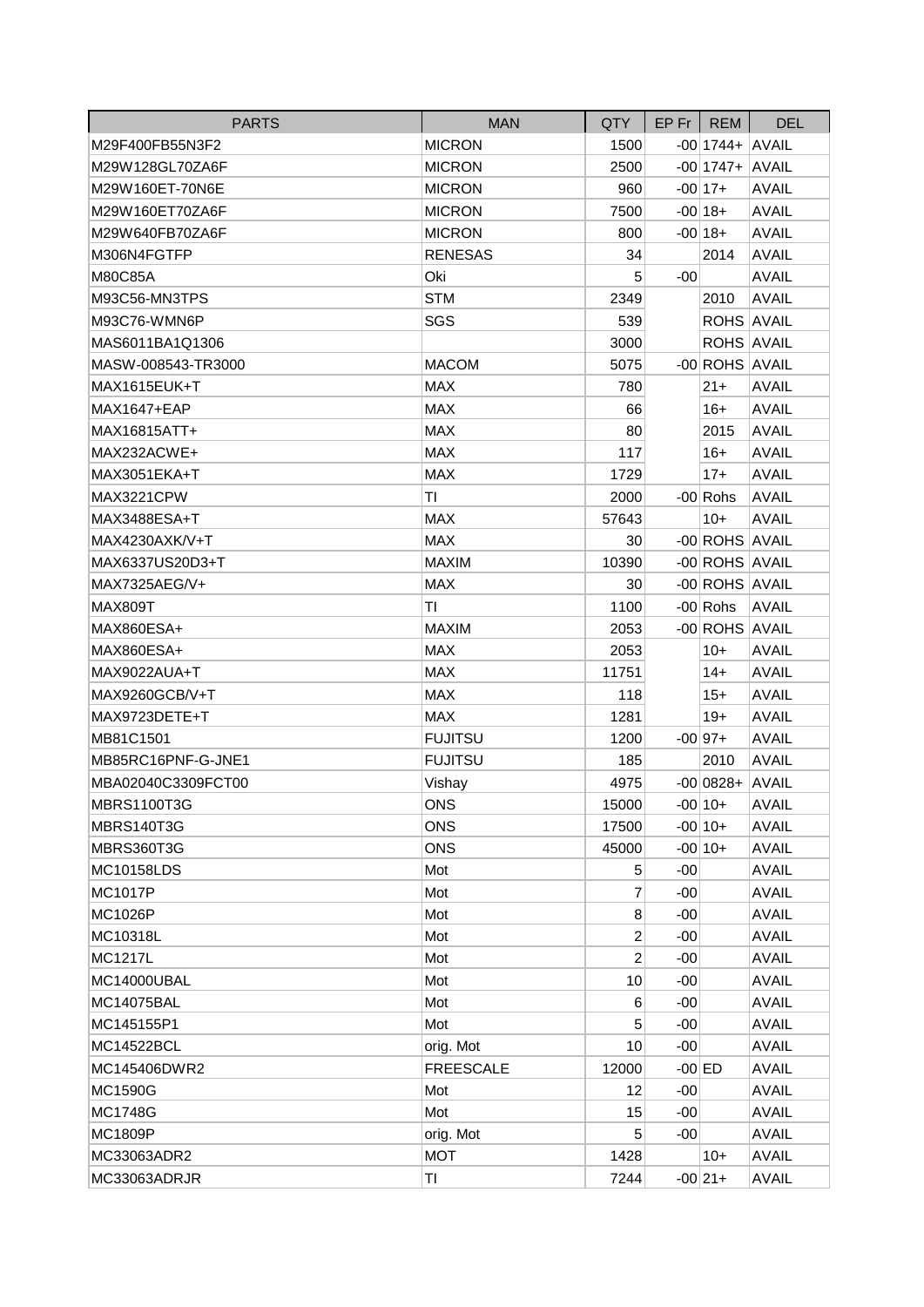| <b>PARTS</b>           | <b>MAN</b>        | QTY            | $EP$ Fr $ $ | <b>REM</b>         | <b>DEL</b>   |
|------------------------|-------------------|----------------|-------------|--------------------|--------------|
| MC6801P1-1             | Mot               | 3              | $-00$       |                    | <b>AVAIL</b> |
| MC68EC030RP40C         | <b>MOT</b>        | 434            |             | $-00 99+$          | <b>AVAIL</b> |
| MC68HC11E1CFNE3        | Freescale         | 135            |             | $-00$  1346+ AVAIL |              |
| MC74HC14ADTR2G         | <b>ONS</b>        | 2496           |             | $21 +$             | <b>AVAIL</b> |
| MC78L05ABDR2G          | <b>ONS</b>        | 7644           |             | $10+$              | <b>AVAIL</b> |
| <b>MC824P</b>          | Mot               | 16             | $-00$       |                    | <b>AVAIL</b> |
| MC88110RC50H           | Mot               | 1              | $-00$       |                    | <b>AVAIL</b> |
| <b>MC9718P</b>         | Mot               | 4              | $-00$       |                    | <b>AVAIL</b> |
| <b>MCM6575P</b>        | Mot               | $\overline{2}$ | $-00$       |                    | <b>AVAIL</b> |
| MCP1703T-5002E/CB      | <b>MICROCHIP</b>  | 1984           |             | <b>TBC</b>         | <b>AVAIL</b> |
| MCP2515-I/ST           | <b>MCP</b>        | 200            |             | $20+$              | <b>AVAIL</b> |
| MCP6002T-I/MS          | <b>MICROCHIP</b>  | 7500           |             | $-00 16+$          | <b>AVAIL</b> |
| MCP6042T-I/SN          | <b>MICROCHIP</b>  | 2264           |             | TBC                | <b>AVAIL</b> |
| MCP79410-I/SN I2C      | <b>MCP</b>        | 200            |             | $20+$              | <b>AVAIL</b> |
| <b>MCP79511T-I/MS</b>  | <b>MCP</b>        | 2500           |             | $19+$              | <b>AVAIL</b> |
| MCZ33991               | <b>NXP</b>        | 1320           |             | $17+$              | <b>AVAIL</b> |
| <b>MD7003A</b>         | Mot               | 15             | -00         |                    | <b>AVAIL</b> |
| MEC2-08-01-L-DV-NP-WT  | <b>SAMTEC</b>     | 359            |             | -00 ROHS AVAIL     |              |
| MEZD71201A-G           | <b>MPS</b>        | 2000           |             | <b>TBC</b>         | <b>AVAIL</b> |
| MF-2S1902FT            | YAGEO             | 9950           |             | $-00 98+$          | <b>AVAIL</b> |
| MF-NSMF050-2           | <b>BOURNS</b>     | 2940           |             | -00 ROHS AVAIL     |              |
| MFS1/4CCT26A10R2F      | <b>KOA</b>        | 11480          |             | $-00 13+$          | <b>AVAIL</b> |
| MGA8012LB-O25-IP68     | <b>PROTECHNIC</b> | 13000          |             | -00 ROHS AVAIL     |              |
| MIC2142YM5             | <b>MICREL</b>     | 100            |             | -00 ROHS AVAIL     |              |
| <b>MIC49150WR</b>      | <b>MIROCHIP</b>   | 765            |             | $16+$              | <b>AVAIL</b> |
| MIC5203-3.3YM4         | <b>MICREL</b>     | 2808           |             | $16+$              | <b>AVAIL</b> |
| MIC5235-1.5YM5 TR      | <b>MICREL</b>     | 4389           |             | 2014               | <b>AVAIL</b> |
| MIC5235-1.5YM5-TR      | <b>MICROCHIP</b>  | 889            |             | -00 ROHS AVAIL     |              |
| <b>MJD122T4G</b>       | ONS               | 5685           |             | $-00 10+$          | <b>AVAIL</b> |
| MK01-BV14685           | <b>MEDER</b>      | 1253           |             | -00 ROHS AVAIL     |              |
| MK14492N               | Mostek            | $\overline{c}$ | $-00$       |                    | AVAIL        |
| MK2301P                | Mostek            | 3              | $-00$       |                    | <b>AVAIL</b> |
| MKS2C041001F00KC00     | Wima              | 2684           |             | $-00 12+$          | <b>AVAIL</b> |
| MKS2D024701A00KF00     | Wima              | 4799           |             | $-00 13+$          | <b>AVAIL</b> |
| MLM301AG               | Mot               | 14             | $-00$       |                    | <b>AVAIL</b> |
| MLX80103               | <b>MELEXIS</b>    | 2384           |             | $10+$              | <b>AVAIL</b> |
| <b>MM74C83J</b>        | <b>NSC</b>        | $\mathbf{3}$   | -00         |                    | <b>AVAIL</b> |
| MMA02040D1302B300      | <b>VISHAY</b>     | 4100           | $-00$       |                    | <b>AVAIL</b> |
| MMA02040D2701B300      | <b>VISHAY</b>     | 1400           | $-00$       |                    | <b>AVAIL</b> |
| MMA0204-25BL6K040,1%   | <b>BEYSCHLAG</b>  | 2800           | $-00$       |                    | <b>AVAIL</b> |
| MMA0204-50BL210K1%     | <b>BEYSCHLAG</b>  | 3000           | $-00$       |                    | <b>AVAIL</b> |
| MMA0204-50BL68R1 1%    | <b>BEYSCHLAG</b>  | 3000           | $-00$       |                    | <b>AVAIL</b> |
| MMB 0207-50 1% 750R B2 | <b>VISHAI</b>     | 50000          |             | -00 ROHS AVAIL     |              |
| MMB02070C1501FB200     | VISHAY            | 1700           | $-00$       |                    | <b>AVAIL</b> |
| MMB02070C1801FB200     | <b>VISHAY</b>     | 4000           | $-00$       |                    | <b>AVAIL</b> |
| MMK5104K63J01L16.5TR18 | Kemet             | 2500           |             | $-00 13+$          | <b>AVAIL</b> |
| MMK5104K63J01L4BULK    | Kemet             | 6000           |             | $-00 13+$          | <b>AVAIL</b> |
| MMS-112-02-L-SV        | <b>SAMTEC</b>     | 570            |             | -00 ROHS AVAIL     |              |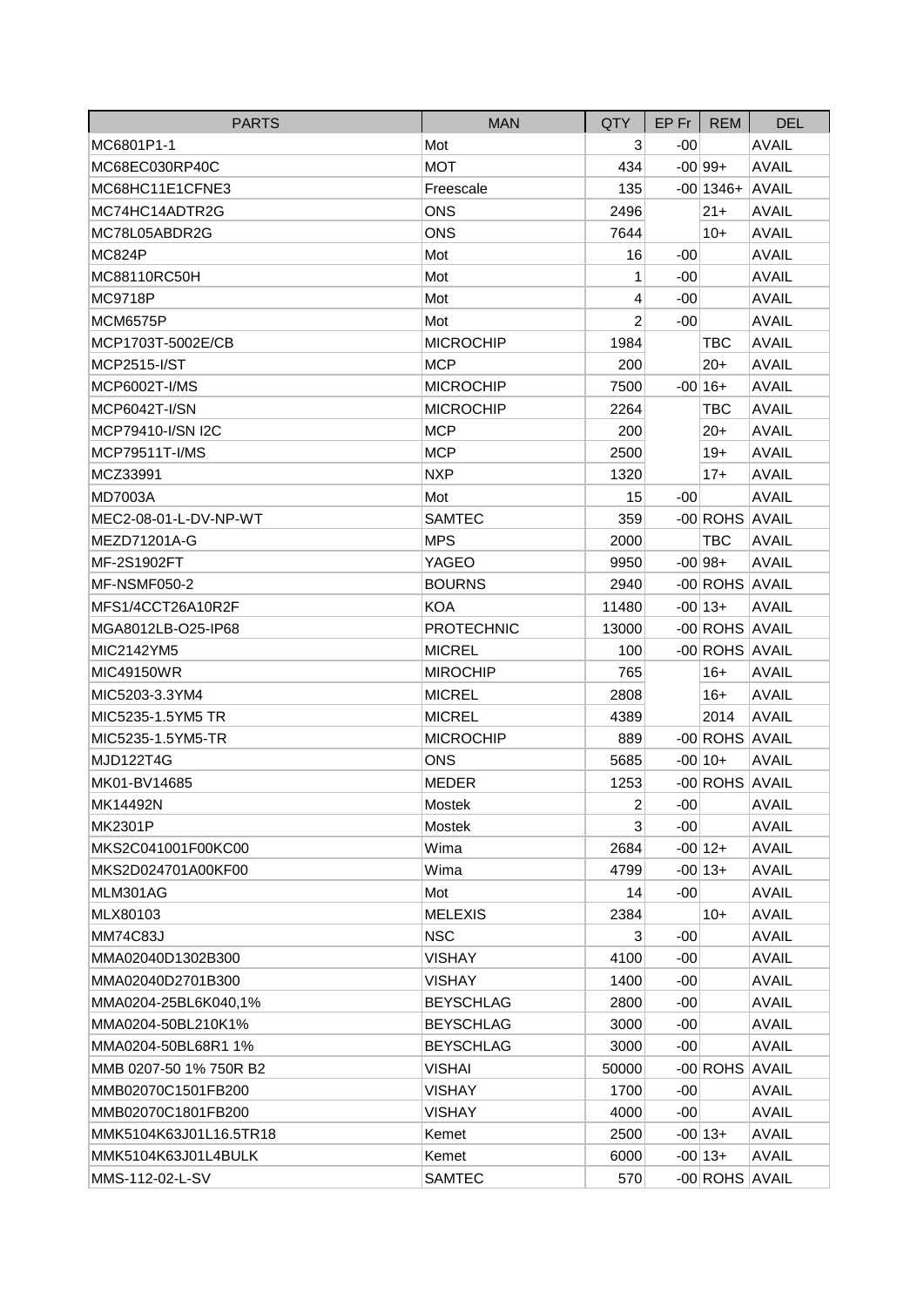| <b>PARTS</b>               | <b>MAN</b>         | QTY            | $EP$ Fr $ $ | <b>REM</b>          | <b>DEL</b>   |
|----------------------------|--------------------|----------------|-------------|---------------------|--------------|
| Modul RC2400               | <b>RADIOCRAFTS</b> | 3000           |             | ROHS AVAIL          |              |
| <b>MP9486GN</b>            | <b>MPS</b>         | 445            |             | $21 +$              | <b>AVAIL</b> |
| MPC5200CBV400              | Freescale          | 120            |             | $-00$  1202+  AVAIL |              |
| MPM3805GQB-AEC1-Z          | <b>MPS</b>         | 330            |             | $18+$               | <b>AVAIL</b> |
| MPQ2013AGQ-33-AEC1         | <b>MPS</b>         | 1539           |             | $21 +$              | <b>AVAIL</b> |
| MPQ2016DD-AEC1-LF-Z        | <b>MPS</b>         | 2855           |             | $20+$               | <b>AVAIL</b> |
| MPQ8904DD-AEC1             | <b>MPS</b>         | 243            |             | $18+$               | <b>AVAIL</b> |
| MR1032B                    | Mot                | 16             | $-00$       |                     | <b>AVAIL</b> |
| <b>MR2406F</b>             | Mot                | 3              | $-00$       |                     | <b>AVAIL</b> |
| MS12-1A87-75D              | STANDEX-MEDER      | 737            |             | $-00$ Rohs          | <b>AVAIL</b> |
| MS175TB                    | ΤI                 | 4              | $-00$       |                     | <b>AVAIL</b> |
| MSP430F122IDW              | TI                 | 4356           |             | 08+                 | <b>AVAIL</b> |
| MSP430F2101IRGET           | ΤI                 | 2547           |             | $15+$               | <b>AVAIL</b> |
| MSP430F2121IDGVR           | ΤI                 | 4185           |             | $16+$               | <b>AVAIL</b> |
| MSS1260-223MLD             | <b>COILCRAFT</b>   | 1712           |             | -00 ROHS AVAIL      |              |
| MT25QL256ABA8ESF-0SIT      | <b>MICRON</b>      | 2880           |             | $-00$  1744+ AVAIL  |              |
| MT29F64G08CBAAAWP:A        | <b>MICRON</b>      | 421            |             | $13+$               | <b>AVAIL</b> |
| MT48LC4M32B2B5-7 IT:G      | <b>MICRON</b>      | 3000           |             | $13+$               | <b>AVAIL</b> |
| MT48LC4M32B2P-7G           | <b>MICRON</b>      | 560            |             | $-00 09+$           | <b>AVAIL</b> |
| MT53E1536M32D4DT-046 AIT:A | <b>MICRON</b>      | 65             |             | $21 +$              | <b>AVAIL</b> |
| <b>MT8870CE</b>            | Mitel              | 5              | $-00$       |                     | <b>AVAIL</b> |
| MTFC4GMWDM-3M AIT          | <b>MICRON</b>      | 30             |             | 2015                | <b>AVAIL</b> |
| MTFC4GMWDM-3MAIT           | <b>MICRON</b>      | 30             |             | -00 ROHS AVAIL      |              |
| MUX08FQ                    | PMI                | $\overline{2}$ | $-00$       |                     | <b>AVAIL</b> |
| MV1650                     | Mot                | 5              | -00         |                     | <b>AVAIL</b> |
| N25Q00AA13GSF40G           | <b>MICRON</b>      | 725            |             | $-00$ 17/18+ AVAIL  |              |
| N25Q032A13EF4A0F           | <b>MICRON</b>      | 2000           |             | $-00$ 17+           | <b>AVAIL</b> |
| N25Q032A13ESCA0F           | <b>MICRON</b>      | 1000           |             | $-00 17+$           | <b>AVAIL</b> |
| N25Q128A11EF840E           | <b>MICRON</b>      | 1452           |             | $-00 17+$           | <b>AVAIL</b> |
| N25Q128A13E1240E           | <b>MICRON</b>      | 1122           |             | $-00 17+$           | <b>AVAIL</b> |
| N25Q128A13EF740E           | <b>MICRON</b>      | 152            |             | $-00$  1729+ AVAIL  |              |
| N25Q128A13EF8A0F           | <b>MICRON</b>      | 1000           |             | $-00 17+$           | <b>AVAIL</b> |
| N25Q256A13E1240E           | <b>MICRON</b>      | 1122           |             | $-00$ 17+           | <b>AVAIL</b> |
| N25Q256A13EF840E           | <b>MICRON</b>      | 320            |             | $-00 17+$           | <b>AVAIL</b> |
| N25Q256A13EF840F           | <b>MICRON</b>      | 400            |             | $-00 18+$           | <b>AVAIL</b> |
| N25Q256A13ESF40G           | <b>MICRON</b>      | 1225           |             | $-00 18+$           | <b>AVAIL</b> |
| N25Q512A13G12A0F           | <b>MICRON</b>      | 2500           |             | $-00 18+$           | <b>AVAIL</b> |
| N25Q512A13GF840E           | <b>MICRON</b>      | 320            |             | $-00 1818+$         | <b>AVAIL</b> |
| N25Q512A13GSF40F           | <b>MICRON</b>      | 1838           |             | $-00$ 17+           | <b>AVAIL</b> |
| N25Q512A13GSF40G           | <b>MICRON</b>      | 683            |             | $-00 18+$           | <b>AVAIL</b> |
| N82S100N                   | Signetics          | 1              | $-00$       |                     | <b>AVAIL</b> |
| NC7S32M5X                  | FAI                | 2424           |             | 2016                | <b>AVAIL</b> |
| NC7WZ08K8X                 | <b>FAIR</b>        | 3095           |             | $-00 15+$           | <b>AVAIL</b> |
| NCF3340EHN                 | <b>NXP</b>         | 36             |             | $21 +$              | <b>AVAIL</b> |
| NCJ3320EHN/0Y              | <b>NXP</b>         | 4043           |             | $19+$               | <b>AVAIL</b> |
| NCP21WB333J03RA            | <b>MURATA</b>      | 8000           |             | -00 ROHS AVAIL      |              |
| NCT06DJ103J410TRF          | <b>NIPPON</b>      | 12244          |             | -00 ROHS AVAIL      |              |
| NCV20071SN2T1G             | <b>ONS</b>         | 2304           |             | $20+$               | <b>AVAIL</b> |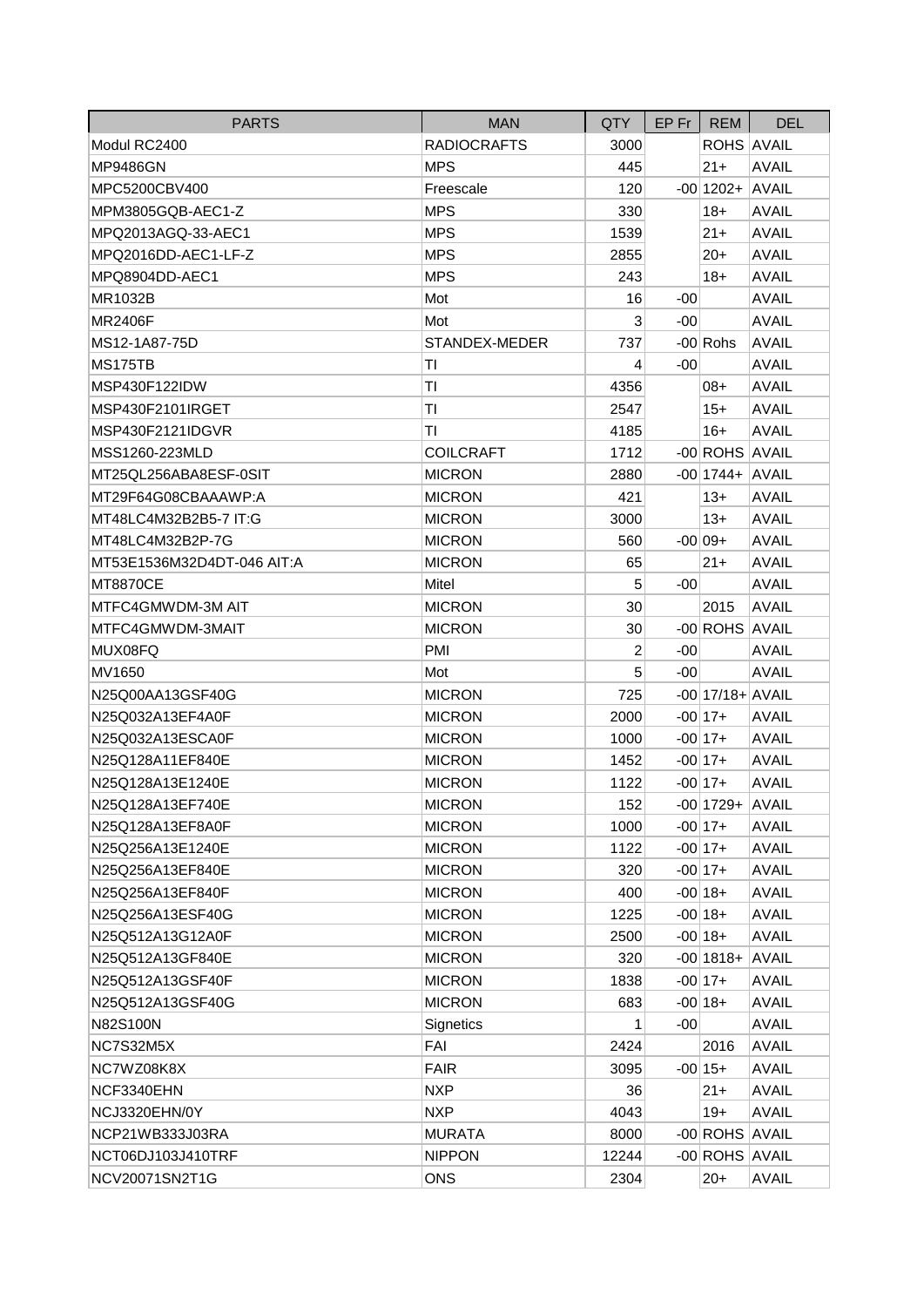| <b>PARTS</b>          | <b>MAN</b>          | QTY            | EP Fr    | <b>REM</b>     | <b>DEL</b>   |
|-----------------------|---------------------|----------------|----------|----------------|--------------|
| NCV4264-2ST50T3G      | <b>ONS</b>          | 150            |          | $19+$          | <b>AVAIL</b> |
| NCV7708BDWR2G         | <b>ONS</b>          | 848            |          | $20+$          | <b>AVAIL</b> |
| NDT006-G1A-BBET       | T-MEC               | 460            |          | -00 ROHS AVAIL |              |
| NDT006-G1A-BFFT       | T-MEC               | 1920           |          | -00 ROHS AVAIL |              |
| NE21935               | <b>NEC</b>          | 3              | $-00$    |                | <b>AVAIL</b> |
| <b>NE5534AN</b>       | Signetics           | 9              | $-00$    |                | <b>AVAIL</b> |
| NE80546RE072256-SL8HM | <b>INTEL</b>        | 148            |          | $10+$          | <b>AVAIL</b> |
| NFE31PT222Z1E9L       | <b>MURATA</b>       | 3000           |          | -00 ROHS AVAIL |              |
| NH82801DBSL8DE        | <b>INTEL</b>        | 573            |          | $14+$          | <b>AVAIL</b> |
| NRF51824-QFAA-R       | <b>NORDIC SEMIC</b> | 3329           |          | $19+$          | <b>AVAIL</b> |
| <b>NS7301</b>         | <b>NSC</b>          | $\overline{2}$ | $-00$    |                | <b>AVAIL</b> |
| NT5CC256M16DP-DI      | <b>NANYA</b>        | 100            |          | $15+$          | <b>AVAIL</b> |
| NTLJS4114NT1G         | <b>ONSEMI</b>       | 2950           |          | -00 ROHS AVAIL |              |
| NX1255GB-7.2800MHZ    | <b>NDK</b>          | 903            |          | -00 ROHS AVAIL |              |
| NX5032GA11,28960MHZ   | <b>NDK</b>          | 1400           |          | -00 ROHS AVAIL |              |
| NX5032GC13,0000MHZ    | <b>NDK</b>          | 12000          |          | -00 ROHS AVAIL |              |
| NX5032GC13MhZ         | <b>NDK</b>          | 12000          |          | -00 ROHS AVAIL |              |
| NX5032GC24,5760MHZ    | <b>NDK</b>          | 12000          |          | -00 ROHS AVAIL |              |
| NX5032SA12,0000MHZ    | <b>NDK</b>          | 3602           |          | -00 ROHS AVAIL |              |
| <b>OA31</b>           |                     | 2              | $-00$    |                | <b>AVAIL</b> |
| <b>OA50</b>           |                     | $\overline{2}$ | $-00$    |                | <b>AVAIL</b> |
| <b>OA52</b>           | Philips             | 8              | $-00$    |                | <b>AVAIL</b> |
| <b>OA72</b>           |                     | 4              | $-00$    |                | <b>AVAIL</b> |
| <b>OM350R</b>         | Philips             | 8              | $-00$    |                | <b>AVAIL</b> |
| <b>OM537</b>          | Philips             | 1              | $-00$    |                | <b>AVAIL</b> |
| OM538                 | Philips             | $\overline{2}$ | $-00$    |                | <b>AVAIL</b> |
| OP20HP                | PMI                 | 8              | $-00$    |                | <b>AVAIL</b> |
| OPA2990IDR            | TI                  | 1904           |          | $-00 21+$      | <b>AVAIL</b> |
| OPA4140AID            | ΤI                  | 680            |          | ROHS AVAIL     |              |
| OQ0011                | Philips             | 1              | $-00$    |                | <b>AVAIL</b> |
| OQ0012                | Philips             | 2              | $-00$    |                | <b>AVAIL</b> |
| OQ0040                | Philips             | 1              | $-00$    |                | <b>AVAIL</b> |
| OQ0043                | Philips             | 1              | $-00$    |                | <b>AVAIL</b> |
| OQ0059BP              | Philips             | 4              | $-00$    |                | <b>AVAIL</b> |
| OQ0070                | Philips             | $\overline{c}$ | $-00$    |                | <b>AVAIL</b> |
| OQ0128                | orig. Philips       | 4              | -00      |                | <b>AVAIL</b> |
| OQ0200                | Philips             | $\overline{2}$ | $-00$    |                | <b>AVAIL</b> |
| OQ0205                | Philips             | 4              | $-00$    |                | <b>AVAIL</b> |
| <b>OS81050ATR</b>     | <b>MCP</b>          | 760            |          | $19+$          | <b>AVAIL</b> |
| P2112                 | Intel               | $\overline{2}$ | $-00$    |                | <b>AVAIL</b> |
| P312 5GAA             | Sylvania - ECG      | 10             | $-00$    |                | <b>AVAIL</b> |
| P4008                 | Intel               | 1              | $-00$    |                | <b>AVAIL</b> |
| P4009                 | Intel               | 1              | $-00$    |                | <b>AVAIL</b> |
| P42DB2468AA00F        | <b>ARCOTRONICS</b>  | 500            | $-00$ ED |                | <b>AVAIL</b> |
| P89C668HBBD           | <b>NXP</b>          | 200            |          | -00 ROHS AVAIL |              |
| PAD <sub>1</sub>      | Siliconix           | 8              | $-00$    |                | <b>AVAIL</b> |
| PC28F512M29EWHBTR     | <b>MICRON</b>       | 1000           |          | $-00 1825+$    | <b>AVAIL</b> |
| PC28F512P30EFA        | <b>MICRON</b>       | 589            |          | $-00 18+$      | <b>AVAIL</b> |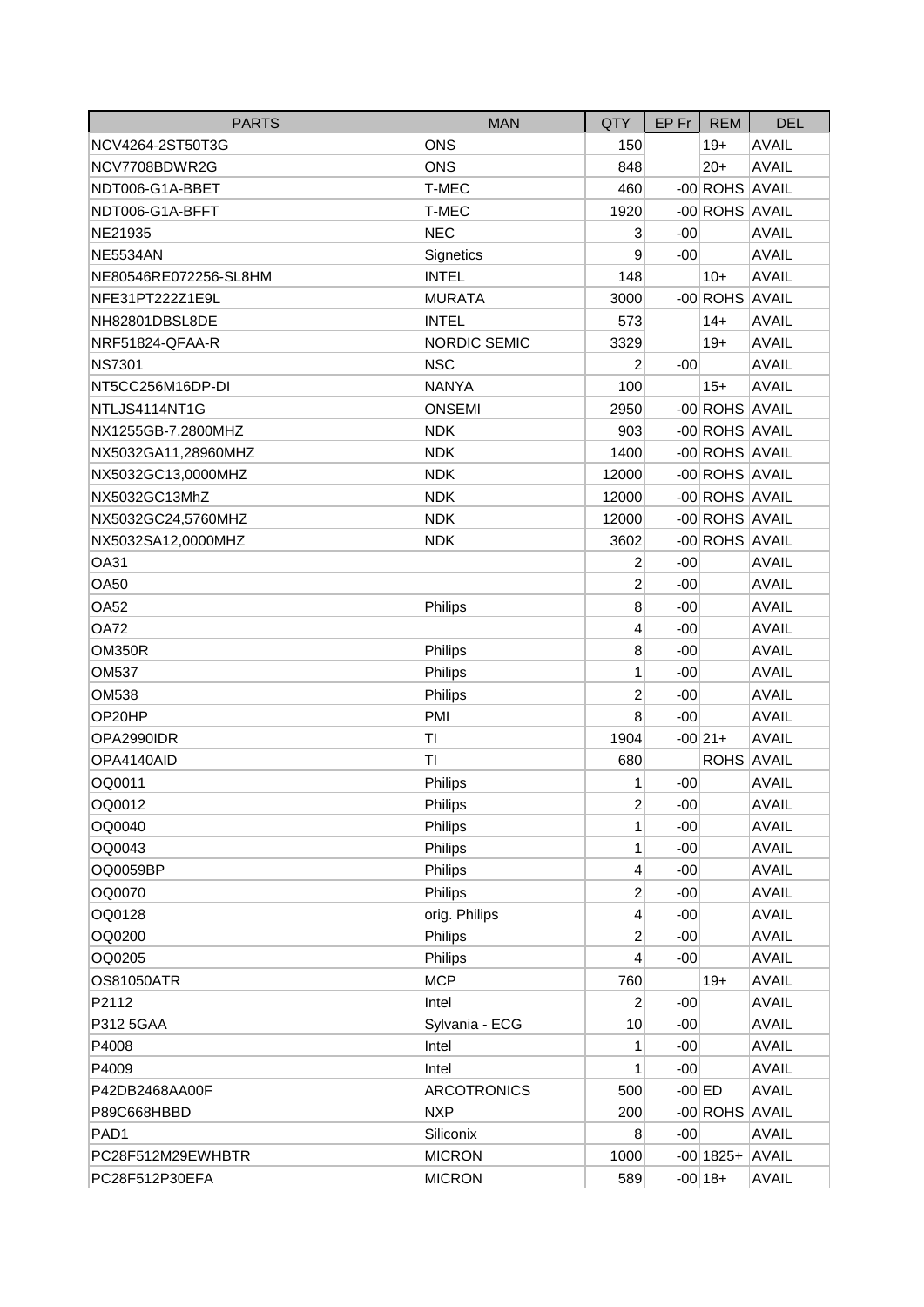| <b>PARTS</b>         | <b>MAN</b>       | QTY            |       | $EP$ Fr   REM        | <b>DEL</b>   |
|----------------------|------------------|----------------|-------|----------------------|--------------|
| PC28F512P33TFA       | <b>MICRON</b>    | 1              |       | $-00 18+$            | <b>AVAIL</b> |
| PC28F512P33TFA       | <b>MICRON</b>    | 590            |       | $-00 18+$            | <b>AVAIL</b> |
| PC56F84763VLH        | <b>FREESCALE</b> | 36             |       | -00 ROHS AVAIL       |              |
| PC74HCT251T          | PHIL             | 2785           |       | $-00 90+$            | <b>AVAIL</b> |
| PCA82C250T/N4,118    | <b>NXP</b>       | 7684           |       | $18+$                | <b>AVAIL</b> |
| <b>PCA8565TS</b>     | <b>NXP</b>       | 1920           |       | $15+$                | <b>AVAIL</b> |
| <b>PCF8577T</b>      | Philips          | 4              | $-00$ |                      | <b>AVAIL</b> |
| <b>PE10</b>          |                  | 3              | $-00$ |                      | <b>AVAIL</b> |
| PE3101BIR4KAF        | <b>AMD</b>       | 100            |       | $19+$                | <b>AVAIL</b> |
| PE42553*-Z           | <b>PERE</b>      | 588            |       | -00 ROHS AVAIL       |              |
| PESD24VL1BA          | <b>NXP</b>       | 4000           |       | -00 ROHS AVAIL       |              |
| PI6C20800BIAEX       | <b>PERICOM</b>   | 1372           |       | $-00 20+$            | <b>AVAIL</b> |
| PIC10F206T-I/OT      | <b>MICROCHIP</b> | 2900           |       | $-00 16+$            | <b>AVAIL</b> |
| PIC16F1823T-I/STC06  | <b>MICROCHIP</b> | 42500          |       | ROHS AVAIL           |              |
| PIC16F1826T-I/ML     | <b>MICROCHIP</b> | 3500           |       | $-00 17+$            | <b>AVAIL</b> |
| PIC16F1933-I/SS      | <b>MICROCHIP</b> | 581            | $-00$ |                      | <b>AVAIL</b> |
| PIC16F628AT-I/SOVAO  | <b>MCP</b>       | 661            |       | $19+$                | <b>AVAIL</b> |
| PIC18LF25K40         | <b>MICROCHIP</b> | 198            |       | $-00 19+$            | <b>AVAIL</b> |
| <b>PM156Z</b>        | orig. PMI        | 15             | $-00$ |                      | <b>AVAIL</b> |
| PN4258               |                  | 8              | $-00$ |                      | <b>AVAIL</b> |
| PSD4235G2V-90U       | <b>STM</b>       | 628            |       | $-00 12+$            | <b>AVAIL</b> |
| PT9703B              | orig. TRW        | 3              | $-00$ |                      | <b>AVAIL</b> |
| PWR2010W10R0JE       | <b>BOURNS</b>    | 17360          |       | -00 ROHS AVAIL       |              |
| PZ28F064M29EWHA      | <b>MICRON</b>    | 5000           |       | $-00 17+$            | <b>AVAIL</b> |
| Q2501B V6.50/TCP     | <b>WAVECOM</b>   | 1700           |       | -00 ROHS AVAIL       |              |
| Q60101-Y24           |                  | 8              | $-00$ |                      | <b>AVAIL</b> |
| QE82527              | <b>INTEL</b>     | 1653           |       | $-00 07+$            | <b>AVAIL</b> |
| R1LV0408CSP-7LC#S0   | <b>RENESAS</b>   | 1000           |       | $-00 0744 +  AVAIL $ |              |
| R5F10CMDLFB          | <b>RENESAS</b>   | 1418           |       | $17+$                | <b>AVAIL</b> |
| R5F10DMGCJFB#56G     | <b>RENESAS</b>   | 804            |       | $17+$                | <b>AVAIL</b> |
| R7F7010203AFP#YB1    | <b>RENESAS</b>   | $30\,$         |       | 2015                 | <b>AVAIL</b> |
| R7F7016933AFP-C      | <b>RENESAS</b>   | 20             |       | $18+$                | <b>AVAIL</b> |
| R8A77940DA01BG#YJ0   | <b>RENESAS</b>   | 30             |       | 2015                 | <b>AVAIL</b> |
| RC0402FR-07105KL     |                  | 3400           |       | $-00 0620+ AVAIL $   |              |
| RC0402FR-0712ORL     | YAGEO            | 89500          |       | -00 ROHS AVAIL       |              |
| RC0402FR-07249RL     | Yageo            | 9883           |       | $-00 0841 +  AVAIL$  |              |
| RC0402FR-0743RL      | YAGEO            | 272520         |       | -00 ROHS AVAIL       |              |
| RC0402FR-074K87L     | Yageo            | 9944           |       | $-00 0826+ AVAIL $   |              |
| RC0402FR-0756R0      | YAGEO            | 728580         |       | -00 ROHS AVAIL       |              |
| RC0603F5121CS        | <b>SAMS</b>      | 34299          |       | -00 ROHS AVAIL       |              |
| RC0603FR-079K76L     | Yageo            | 4776           |       | $-00$ 1016+ AVAIL    |              |
| RC0805FR-0713KL      | Yageo            | 4854           |       | $-00 0841 +  AVAIL$  |              |
| RC1206FR-073K30L     | YAGEO            | 237120         |       | -00 ROHS AVAIL       |              |
| <b>RC945D</b>        | Raytheon         | 5              | $-00$ |                      | <b>AVAIL</b> |
| <b>RC949D</b>        | Raytheon         | 2              | $-00$ |                      | <b>AVAIL</b> |
| <b>RC950D</b>        | Raytheon         | $\overline{2}$ | $-00$ |                      | <b>AVAIL</b> |
| REC8-4812SRWZ/H2/A/M | <b>RECOM</b>     | 111            |       | $18+$                | <b>AVAIL</b> |
| REF02EJ              | PMI              | 5              | $-00$ |                      | <b>AVAIL</b> |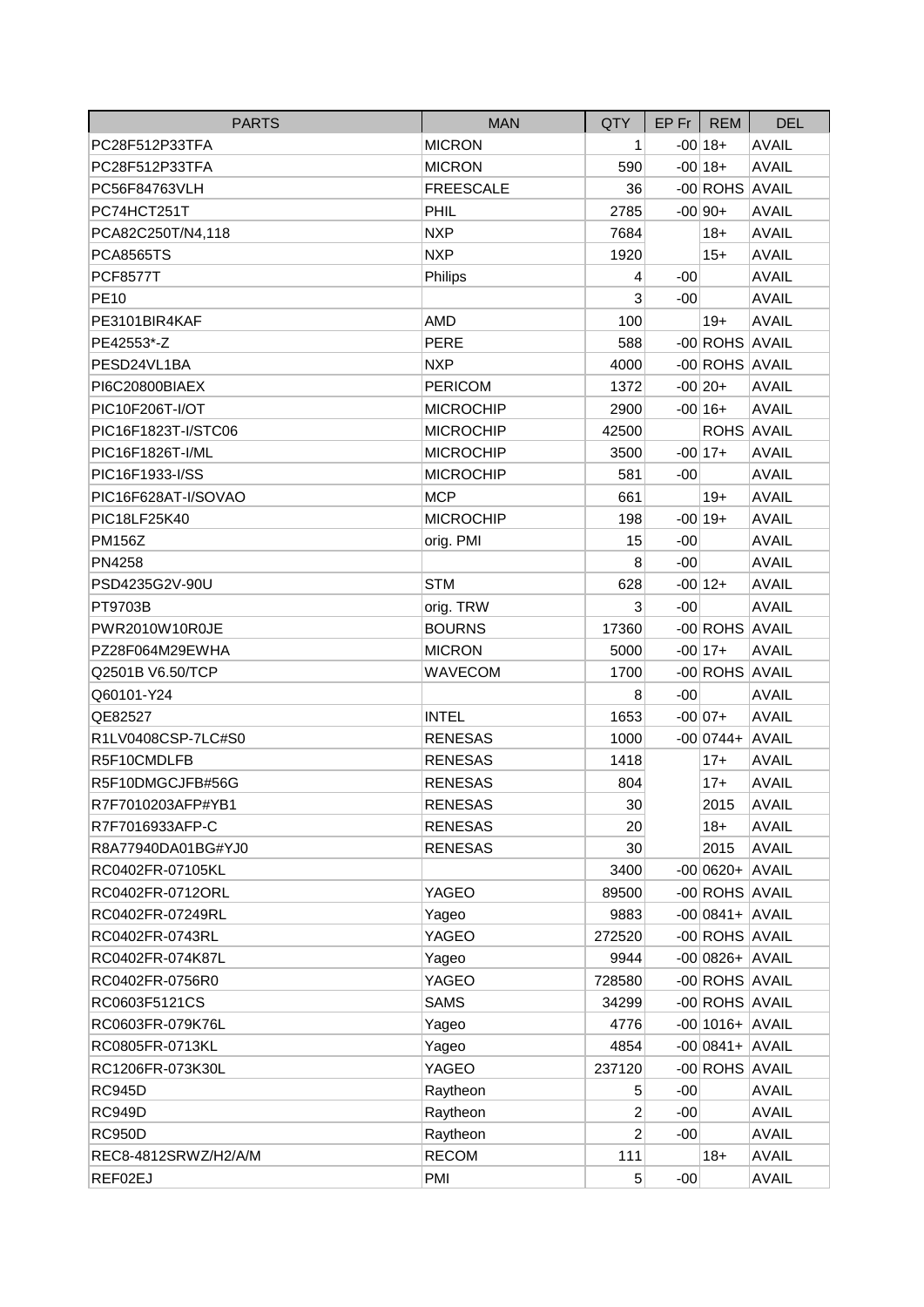| <b>PARTS</b>        | <b>MAN</b>         | <b>QTY</b> | $EP$ Fr $\parallel$ | <b>REM</b>         | <b>DEL</b>   |
|---------------------|--------------------|------------|---------------------|--------------------|--------------|
| RF3202D             | Raytheon           | 3          | $-00$               |                    | <b>AVAIL</b> |
| <b>RFX2411</b>      | RF-AMP             | 27285      |                     | ROHS AVAIL         |              |
| RGLD4Y-333G         | <b>MURATA</b>      | 577        |                     | -00 ROHS AVAIL     |              |
| RK73H1JTTD22R6F     | <b>KOA</b>         | 45000      | $-00$               |                    | <b>AVAIL</b> |
| RK73H1JTTD22R6F     | <b>KOA</b>         | 80000      | $-00$               |                    | <b>AVAIL</b> |
| RK73H1JTTD5110F     | <b>KOA</b>         | 5000       | $-00$               |                    | <b>AVAIL</b> |
| RK73H1JTTD82R5F     | <b>KOA</b>         | 85000      |                     | $-00 11+$          | <b>AVAIL</b> |
| RK73H1JTTD8661F     | <b>KOA</b>         | 95000      |                     | $-00 0908+ AVAIL$  |              |
| RL1632S-R050-G      | <b>SUSUMU</b>      | 5042       |                     | -00 ROHS AVAIL     |              |
| <b>RLR05C3000GS</b> | <b>BRADFORD</b>    | 1000       | $-00$               |                    | <b>AVAIL</b> |
| RMLV0816BGSB-4S2    | ТE                 | 340        |                     | $-00$ 1316+ AVAIL  |              |
| <b>RN42-I/RM</b>    | <b>MICROCHIP</b>   | 32         |                     | -00 ROHS AVAIL     |              |
| RN731JTTD2151B25    | <b>KOA</b>         | 5000       | $-00$               |                    | <b>AVAIL</b> |
| RN731JTTDD2111B25   | <b>KOA</b>         | 50000      | $-00$               |                    | <b>AVAIL</b> |
| RN73H1JTTD5361B25   | <b>KOA</b>         | 5000       |                     | -00 ROHS AVAIL     |              |
| RNL09AGB100K        | YAGEO              | 4000       | $-00$               |                    | <b>AVAIL</b> |
| RNL09AGB1K          | YAGEO              | 1970       | $-00$               |                    | <b>AVAIL</b> |
| RP-2424S            | <b>RECOM</b>       | 325        |                     | $18+$              | <b>AVAIL</b> |
| RP420024            | TYCO/TE            | 4720       |                     | $-00$ 1639+ AVAIL  |              |
| RPE110X7R103K050    | <b>MURATA</b>      | 1800       | $-00$               |                    | <b>AVAIL</b> |
| RPE5C2A101G2M1A03A  | <b>MURATA</b>      | 2135       |                     | -00 ROHS AVAIL     |              |
| RPE5C2A330G2M1Z05A  | <b>MURATA</b>      | 1174       |                     | -00 ROHS AVAIL     |              |
| RPER72A225K7C1F03B  | <b>MURATA</b>      | 300        | $-00$               |                    | <b>AVAIL</b> |
| RR0510P-363-D       | <b>SUSUMU</b>      | 9876       |                     | -00 ROHS AVAIL     |              |
| RR0816P-302-B       | <b>SUSUMU</b>      | 5000       | $-00$               |                    | <b>AVAIL</b> |
| RR0816P-334-B       | <b>SUSUMU</b>      | 5000       | $-00$               |                    | <b>AVAIL</b> |
| RR0816P-432-B       | <b>SUSUMU</b>      | 5000       | $-00$               |                    | <b>AVAIL</b> |
| RR0816P-752-BT5C    | <b>SUSUMU</b>      | 5000       | $-00$               |                    | <b>AVAIL</b> |
| RSQ035P03TR         | <b>ROHM</b>        | 2632       |                     | -00 ROHS AVAIL     |              |
| RSS100N03           | <b>ROHM</b>        | 2579       |                     | -00 ROHS AVAIL     |              |
| RT0805BRD079K09L    | Yageo              | 5000       |                     | $-00$  1610+ AVAIL |              |
| RTL8111C-GR         | <b>REALTEK</b>     | 2948       |                     | $12+$              | <b>AVAIL</b> |
| RVC20K914FTP        | KAMAYA             | 25000      |                     | -00 ROHS AVAIL     |              |
| S02BA-AIT2-1AK      | <b>JST</b>         | 1854       |                     | -00 ROHS AVAIL     |              |
| S06B-AIT2-1AKB      | <b>JST</b>         | 1883       |                     | -00 ROHS AVAIL     |              |
| S12G560KFJ5         | <b>VISHAY</b>      | 5000       | $-00$               |                    | <b>AVAIL</b> |
| S12G5R6FJ5          | <b>VISHAY</b>      | 5000       | $-00$               |                    | <b>AVAIL</b> |
| S13G4K3FJB          | <b>VISHAY</b>      | 5000       | $-00$               |                    | <b>AVAIL</b> |
| S13G62KFJB          | <b>VISHAY</b>      | 5000       | $-00$               |                    | <b>AVAIL</b> |
| S1PGHM3/84A         | <b>VISHAI</b>      | 33000      |                     | -00 ROHS AVAIL     |              |
| S29AL016D70TFI020   | <b>SPANSION</b>    | 147        |                     | -00 ROHS AVAIL     |              |
| S29GL128P90TFIR1*   | Spansion           | 355        |                     | ROHS AVAIL         |              |
| S29GL256N10FFI02    | <b>SPAN</b>        | 100        |                     | 2010               | <b>AVAIL</b> |
| S3529               | AMS                | 5          | $-00$               |                    | <b>AVAIL</b> |
| S4010LS2            | Teccor             | 60         | $-00$               |                    | <b>AVAIL</b> |
| S-80133 ANMC-JCST2  | <b>SEIKO</b>       | 18000      |                     | $19+$              | <b>AVAIL</b> |
| S-80133ANMC-JCST2   | <b>SEIKO</b>       | 16843      |                     | -00 ROHS AVAIL     |              |
| S-80146 ANMC-JC7T2G | <b>SEIKO INSTR</b> | 2826       |                     | $10+$              | <b>AVAIL</b> |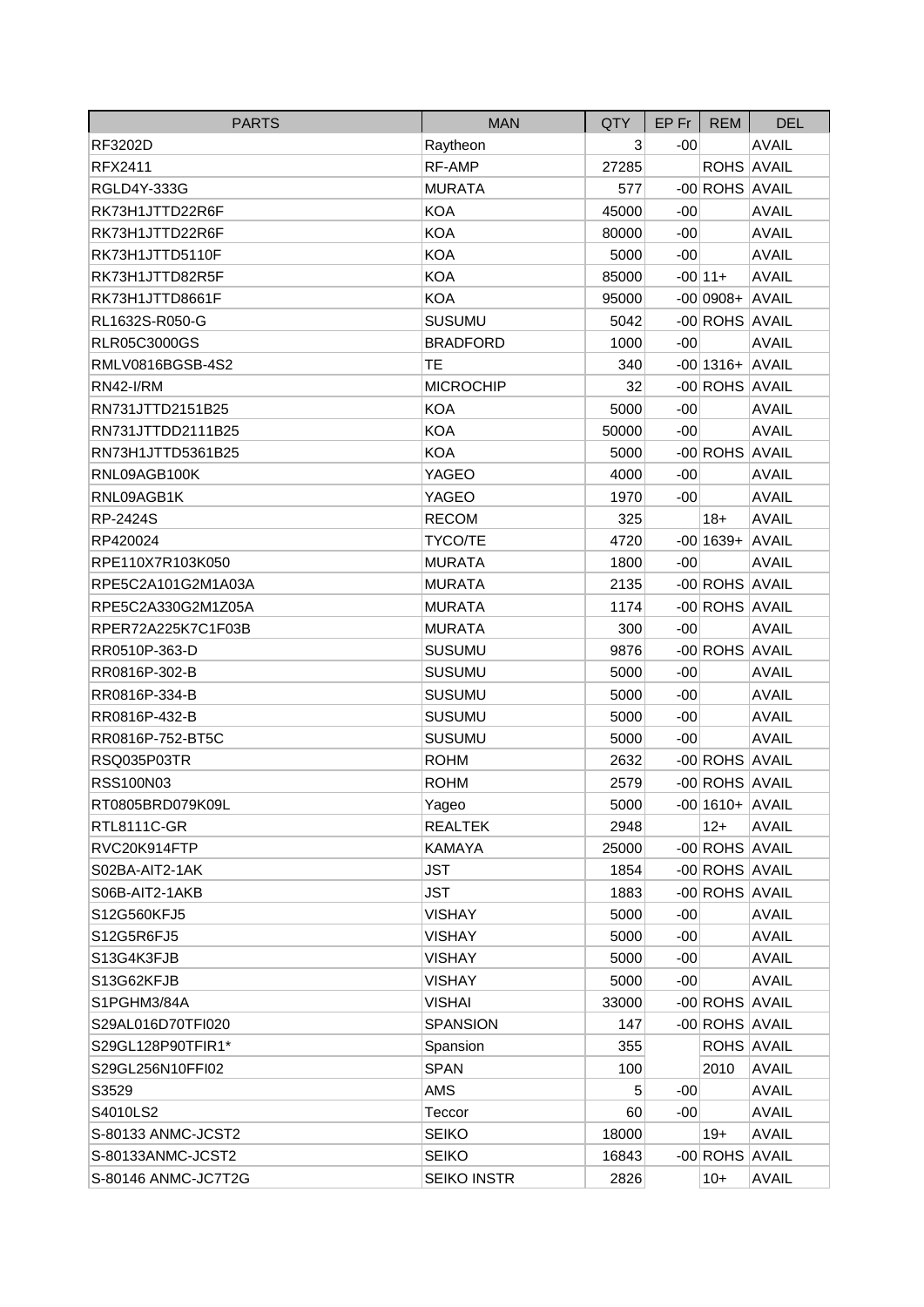| <b>PARTS</b>           | <b>MAN</b>             | <b>QTY</b>     |       | $EP$ Fr   REM  | <b>DEL</b>   |
|------------------------|------------------------|----------------|-------|----------------|--------------|
| S-80146ANMC-JC7T2G     | <b>SEIKO</b>           | 2826           |       | -00 ROHS AVAIL |              |
| S87C654-5B44           | PHIL                   | 1879           |       | $-00 99+$      | <b>AVAIL</b> |
| SAA7113HV2             | <b>NXP</b>             | 100            |       | 2010           | <b>AVAIL</b> |
| SAB-C501G-1EN          | <b>INF</b>             | 750            |       | $-00 00+$      | <b>AVAIL</b> |
| SAB-C517A-LM           | <b>INF</b>             | 450            |       | $-00 00+$      | <b>AVAIL</b> |
| SAC40                  | Semics                 | 3              | $-00$ |                | <b>AVAIL</b> |
| SAF-C164CI-8EM (DA)    | <b>INFINEON</b>        | 326            |       | $-00 03+$      | <b>AVAIL</b> |
| SAF-C165-LF (CA)       | <b>SIEM</b>            | 630            |       | $-00 00+$      | <b>AVAIL</b> |
| SAK-TC277TP-64F200S DC | <b>INF</b>             | 500            |       | $19+$          | <b>AVAIL</b> |
| SC1200UCL-266          | <b>AMD</b>             | 960            |       | $06+$          | <b>AVAIL</b> |
| SC408-2                | Siliconix              | $\overline{2}$ | $-00$ |                | <b>AVAIL</b> |
| <b>SC522</b>           | Siliconix              | $\overline{7}$ | $-00$ |                | <b>AVAIL</b> |
| SCC66470AAB/03         | PHIL                   | 960            |       | $-00 01+$      | <b>AVAIL</b> |
| SD <sub>1</sub>        |                        | 5              | $-00$ |                | <b>AVAIL</b> |
| SD202DC                | Philips                | 5              | $-00$ |                | <b>AVAIL</b> |
| SD4753                 | Mot                    | 3              | $-00$ |                | <b>AVAIL</b> |
| SDAC09                 |                        | 3              | $-00$ |                | <b>AVAIL</b> |
| SDN01G64D1BJ2MT-50ER   | <b>SWISSBIT</b>        | 800            |       | $16+$          | <b>AVAIL</b> |
| SDT5503                | orig. Solitron         | 4              | $-00$ |                | <b>AVAIL</b> |
| <b>SFH7770E6</b>       | <b>OSRAM</b>           | 3000           |       | $-00 12+$      | <b>AVAIL</b> |
| SFI0603ML080C-LF       | <b>SFI</b>             | 4328           |       | -00 ROHS AVAIL |              |
| SFI0603ML270C-LF       | <b>SFI</b>             | 5862           |       | -00 ROHS AVAIL |              |
| SFI0603ML390C-LF       | <b>SFI</b>             | 8716           |       | -00 ROHS AVAIL |              |
| <b>SFT214</b>          | Cosem                  | 3              | $-00$ |                | <b>AVAIL</b> |
| SG3402J                | Silicon General        | 5              | $-00$ |                | <b>AVAIL</b> |
| <b>SHG2,5</b>          | <b>ITT</b>             | 7              | $-00$ |                | <b>AVAIL</b> |
| SHT30A-DIS-F2.5kS      | <b>SENSIRION</b>       | 1098           |       | $17+$          | <b>AVAIL</b> |
| SHT30-DIS-B*kS         | Sensirion              | 1004           |       | ROHS AVAIL     |              |
| SI2168-B40-GM          | SIL. LABS              | 299            |       | $16+$          | <b>AVAIL</b> |
| SI7020-A20-YM1         | SIL. LABS              | 379            |       | $20+$          | <b>AVAIL</b> |
| SI8641ED-B-ISR         | <b>SILICON LAB</b>     | 15652          |       | $19+$          | <b>AVAIL</b> |
| SI8651ED-B-ISR         | <b>SILICON LAB</b>     | 821            |       | $17+$          | <b>AVAIL</b> |
| SI8652BB-B-IS1         | SILICON LAB.           | 355            |       | $20+$          | <b>AVAIL</b> |
| SI8661ED-B-ISR         | <b>SIL LAB</b>         | 351            |       | $18+$          | <b>AVAIL</b> |
| SI9410BDY-T1E3         | <b>VISHAY</b>          | 2632           |       | -00 ROHS AVAIL |              |
| SIL24-1A72-71D         | MEDER                  | 1900           |       | $-00 13+$      | <b>AVAIL</b> |
| SKPFAA010              | <b>ALPS</b>            | 12459          |       | -00 ROHS AVAIL |              |
| SKRAAFE010             | <b>ALPS</b>            | 1534           |       | -00 ROHS AVAIL |              |
| SL11862                | <b>NS</b>              | 2              | $-00$ |                | <b>AVAIL</b> |
| SL6087 OS R7.52        | <b>SIERRA WIRELESS</b> | 612            |       | -00 ROHS AVAIL |              |
| SLB9665TT20FW540XUMA2  | <b>INFINEON</b>        | 2405           |       | $18+$          | <b>AVAIL</b> |
| SM2000                 | <b>DIOTEC</b>          | 55000          |       | -00 ROHS AVAIL |              |
| SM30B-SRDS-G-TF        | <b>JST</b>             | 977            |       | -00 ROHS AVAIL |              |
| SMAJ64CA               | <b>VISHAY</b>          | 2800           |       | -00 ROHS AVAIL |              |
| SMBD70LT1              | ONSEMI                 | 8840           |       | -00 ROHS AVAIL |              |
| SMDTD03150X200KP00     | <b>WIMA</b>            | 14900          |       | -00 ROHS AVAIL |              |
| SMM02040C1204FB300     | <b>VISHAY</b>          | 3000           | $-00$ |                | <b>AVAIL</b> |
| SMM02040C3004FB300     | <b>VISHAY</b>          | 18000          | $-00$ |                | <b>AVAIL</b> |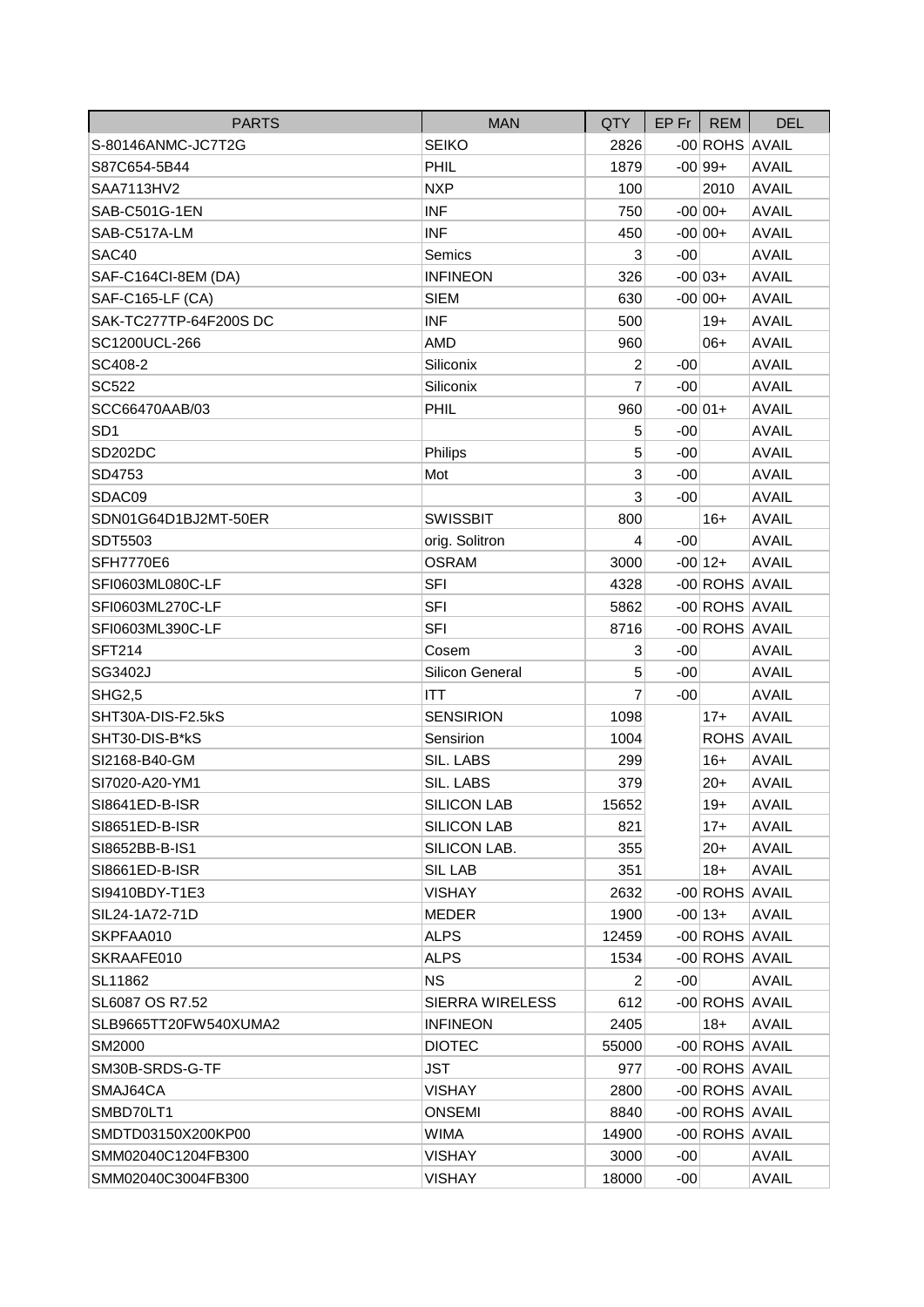| <b>PARTS</b>           | <b>MAN</b>      | QTY            | EP Fr I | <b>REM</b>     | <b>DEL</b>   |
|------------------------|-----------------|----------------|---------|----------------|--------------|
| SMM02040C3604FB300     | <b>VISHAY</b>   | 3000           | $-00$   |                | <b>AVAIL</b> |
| SMM02040C4302FB300     | <b>VISHAY</b>   | 3000           | $-00$   |                | <b>AVAIL</b> |
| SMM02040C4303FB000     | <b>VISHAY</b>   | 23100          | $-00$   |                | <b>AVAIL</b> |
| SMM02040C6808FB300     | <b>VISHAY</b>   | 3000           | $-00$   |                | <b>AVAIL</b> |
| SMM02040C7503FB300     | VISHAY          | 6000           | $-00$   |                | <b>AVAIL</b> |
| SMM02040D1151BB300     | <b>VISHAY</b>   | 5604           | $-00$   |                | <b>AVAIL</b> |
| SMM02040D2001BB300     | <b>VISHAY</b>   | 3145           | -00     |                | <b>AVAIL</b> |
| SMM02040D2321BB300     | <b>VISHAY</b>   | 3000           | $-00$   |                | <b>AVAIL</b> |
| SMM02040D4303BB300     | <b>VISHAY</b>   | 700            | $-00$   |                | <b>AVAIL</b> |
| SMM0204100R825%        | <b>DRALORIC</b> | 2500           | $-00$   |                | <b>AVAIL</b> |
| SMM020415499R.1%       | <b>DRALORIC</b> | 2500           | $-00$   |                | <b>AVAIL</b> |
| SMM020450536K1%        | <b>DRALORIC</b> | 5000           | $-00$   |                | <b>AVAIL</b> |
| SMM0207501K8.1%        | <b>VISHAY</b>   | 1100           | $-00$   |                | <b>AVAIL</b> |
| SN49700ANS1            | ΤI              | 10             | $-00$   |                | <b>AVAIL</b> |
| SN5408J                | ΤI              | 10             | $-00$   |                | <b>AVAIL</b> |
| SN54100J               | ΤI              | 4              | $-00$   |                | <b>AVAIL</b> |
| SN54176J               | ΤI              | 10             | $-00$   |                | <b>AVAIL</b> |
| SN54190J               | ΤI              | 13             | $-00$   |                | <b>AVAIL</b> |
| SN54197J               | ΤI              | 10             | $-00$   |                | <b>AVAIL</b> |
| SN54199J               | ΤI              | 1              | $-00$   |                | <b>AVAIL</b> |
| <b>SN5476J</b>         | ΤI              | 8              | $-00$   |                | <b>AVAIL</b> |
| <b>SN5495AJ</b>        | ΤI              | 8              | $-00$   |                | <b>AVAIL</b> |
| SN54S195J              | ΤI              | 12             | $-00$   |                | <b>AVAIL</b> |
| SN65HVD232D            | ΤI              | 1025           |         | $20+$          | <b>AVAIL</b> |
| SN72741N               | ΤI              | 3              | $-00$   |                | <b>AVAIL</b> |
| SN72810N               | ΤI              | 3              | $-00$   |                | <b>AVAIL</b> |
| SN74LS386AN            | orig. TI        | 5              | $-00$   |                | <b>AVAIL</b> |
| SN74LV86ATPWRG4Q1      | ΤI              | 4484           |         | $20+$          | <b>AVAIL</b> |
| SN74LVC1G14DBVR        | ΤI              | 5237           |         | $19+$          | <b>AVAIL</b> |
| SNJ54LS33J 54LS33/BCB  | ΤI              | 8              | $-00$   |                | <b>AVAIL</b> |
| <b>SP604B</b>          | Plessey         | $\overline{2}$ | $-00$   |                | <b>AVAIL</b> |
| SP8604B                | Plessey         | 1              | $-00$   |                | <b>AVAIL</b> |
| SP8605B                | Plessey         | $\overline{c}$ | $-00$   |                | <b>AVAIL</b> |
| SP8607B                | Plessey         | 1              | $-00$   |                | <b>AVAIL</b> |
| SP8635B                | Plessey         | 1              | $-00$   |                | <b>AVAIL</b> |
| SP8735B                | Plessey         | 5              | $-00$   |                | <b>AVAIL</b> |
| SPC560D40L1B3E0X       | <b>STM</b>      | 154            |         | $21 +$         | <b>AVAIL</b> |
| SPD15P10PLGBTMA1       | <b>INFINEON</b> | 346            |         | $-00 15+$      | <b>AVAIL</b> |
| SPM0208HE5-SA          | <b>KNOWLES</b>  | 680            |         | 2014           | <b>AVAIL</b> |
| SPP20N60S5             | <b>INFINEON</b> | 430            |         | -00 ROHS AVAIL |              |
| SPS8822                | Mot             | 5              | $-00$   |                | <b>AVAIL</b> |
| SSie14050D             | Siemens         | 5              | $-00$   |                | <b>AVAIL</b> |
| <b>SSIE1440</b>        | Siemens         | 5              | $-00$   |                | <b>AVAIL</b> |
| SST49LF016C-33-4C-WHE  | <b>SST</b>      | 12480          |         | $-00 16+$      | <b>AVAIL</b> |
| SSY-CLD-P2Q-1 DOMINANT | <b>FUJITSU</b>  | 6659           |         | -00 ROHS AVAIL |              |
| ST16C650CQ48-F         | <b>EXAR</b>     | 7000           |         | $14+$          | <b>AVAIL</b> |
| ST1PS01EJR             | <b>STM</b>      | 15000          |         | 2051+ AVAIL    |              |
| ST6120                 |                 | 8 <sup>1</sup> | $-00$   |                | <b>AVAIL</b> |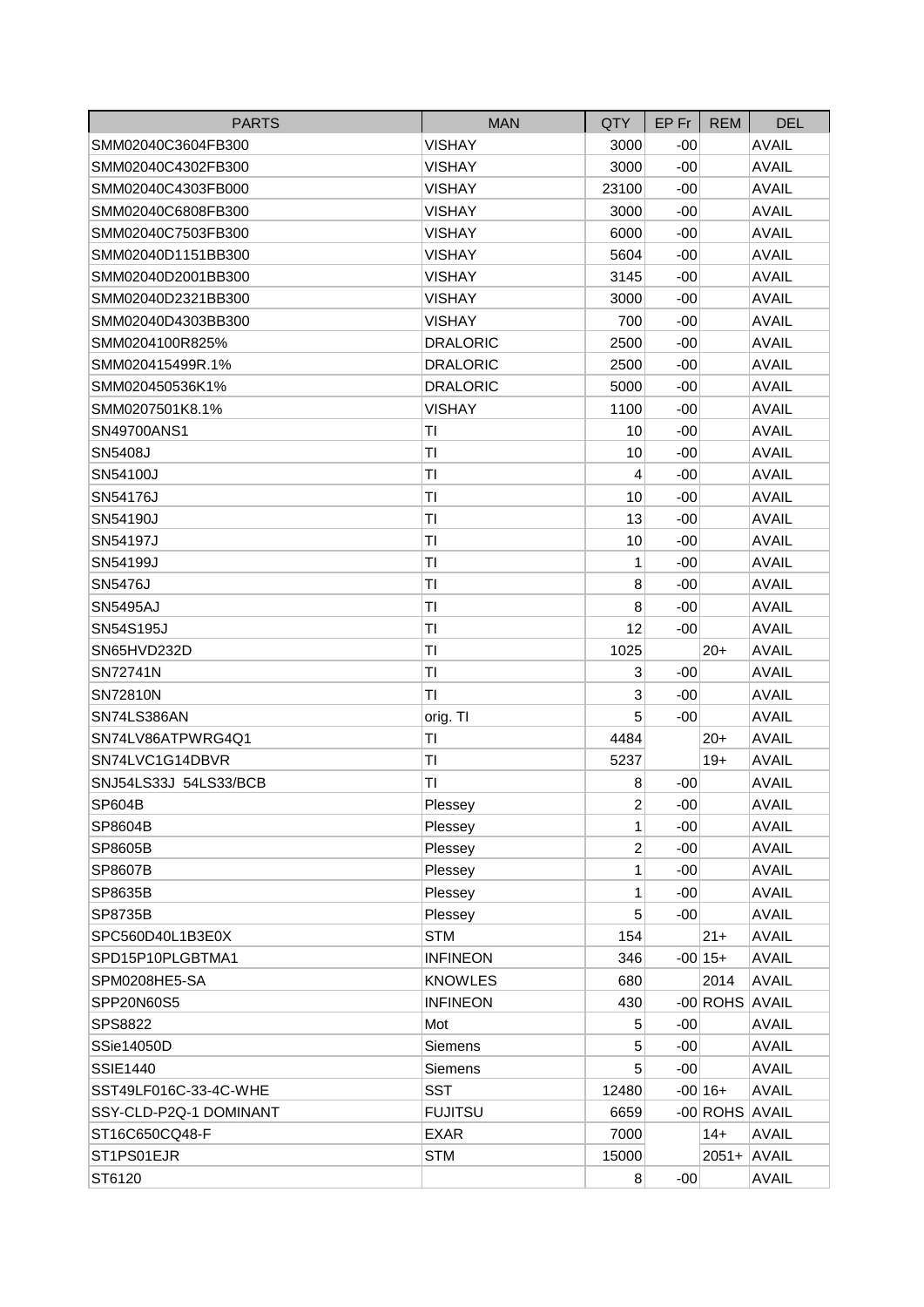| <b>PARTS</b>           | <b>MAN</b>             | QTY             | $EP$ Fr $ $ | <b>REM</b>        | <b>DEL</b>   |
|------------------------|------------------------|-----------------|-------------|-------------------|--------------|
| STGW19NC60WD           | <b>STM</b>             | 105             | $-00$       |                   | <b>AVAIL</b> |
| STI7710MUD             | <b>STM</b>             | 364             |             | $08+$             | <b>AVAIL</b> |
| STM1001LWX6F           | <b>STM</b>             | 5549            |             | $21 +$            | <b>AVAIL</b> |
| STM32F103R8T6TR        | <b>STM</b>             | 116             |             | $19+$             | <b>AVAIL</b> |
| STM32F217VET6          | <b>STM</b>             | 513             |             | ROHS AVAIL        |              |
| STM32F407VET6          | <b>STM</b>             | 180             |             | $20+$             | <b>AVAIL</b> |
| STM32F746BGT+L+A52:L52 | <b>STM</b>             | 200             |             | $20 +$            | <b>AVAIL</b> |
| STM32L010F4P6          | <b>STM</b>             | 10000           |             | $20+$             | <b>AVAIL</b> |
| STM32L083RZH6          | <b>STM</b>             | 6840            |             | $21 +$            | <b>AVAIL</b> |
| SX3704                 | orig. TI               | 10              | $-00$       |                   | <b>AVAIL</b> |
| SX3705                 |                        | 10              | $-00$       |                   | <b>AVAIL</b> |
| SZ11                   | Siemens                | 5               | $-00$       |                   | <b>AVAIL</b> |
| SZ12                   | Siemens                | 3               | $-00$       |                   | <b>AVAIL</b> |
| <b>SZ20</b>            | Siemens                | 8               | $-00$       |                   | <b>AVAIL</b> |
| SZ9KB                  | Siemens                | 14              | $-00$       |                   | <b>AVAIL</b> |
| T18F400 EEB-6F11       | <b>AEG</b>             | $\mathbf{1}$    | $-00$       |                   | <b>AVAIL</b> |
| T <sub>1</sub> B       | <b>FSC</b>             | $\overline{c}$  | $-00$       |                   | <b>AVAIL</b> |
| <b>T22G</b>            |                        | 8               | $-00$       |                   | <b>AVAIL</b> |
| T3G7K                  |                        | 5               | $-00$       |                   | <b>AVAIL</b> |
| T491D336K025AS7280     | <b>KEMET</b>           | 2336            |             | -00 ROHS AVAIL    |              |
| T491X336K025AS         | <b>KEMET</b>           | 1137            |             | -00 ROHS AVAIL    |              |
| T-51440GL070H-FW-AF    | <b>OPTREX</b>          | 40              |             | 2010              | <b>AVAIL</b> |
| T-51440GL070H-FW-AF    | <b>OPTREX</b>          | 40              |             | -00 ROHS AVAIL    |              |
| <b>TA2061AFG</b>       | <b>TOSHIBA</b>         | 1920            |             | $10+$             | <b>AVAIL</b> |
| TAP106K035CRW          | <b>AVX Corporation</b> | 3000            |             | $-00$ 1323+ AVAIL |              |
| TBP18S030MJ            | ΤI                     | 12              | $-00$       |                   | <b>AVAIL</b> |
| TC1426                 | <b>MICROCHIP</b>       | 2415            |             | $-00$ 1825+ AVAIL |              |
| TC5517AP-2             | Toshiba                | 5               | $-00$       |                   | <b>AVAIL</b> |
| TC58NVG3S0FTA00        | <b>TOSHIBA</b>         | 434             |             | $20+$             | <b>AVAIL</b> |
| <b>TCR500</b>          | Teledyne               | 10              | $-00$       |                   | <b>AVAIL</b> |
| <b>TD100</b>           | Sprague                | $\overline{7}$  | $-00$       |                   | <b>AVAIL</b> |
| TD101                  |                        | 16              | $-00$       |                   | <b>AVAIL</b> |
| <b>TDA7240AH</b>       | <b>STM</b>             | 107             |             | -00 ROHS AVAIL    |              |
| TDK5110XUMA1           | <b>INFINEON</b>        | 3000            |             | $-00 17+$         | <b>AVAIL</b> |
| TEF7000 SOT619-1       | <b>NXP</b>             | 100             |             | $10+$             | <b>AVAIL</b> |
| <b>TEN8-7212WI</b>     | <b>TRACO</b>           | 572             |             | $19+$             | <b>AVAIL</b> |
| <b>TF123J</b>          | Teledyne               | 2               | $-00$       |                   | <b>AVAIL</b> |
| <b>TH72012KDC</b>      | <b>MELEXIS</b>         | 750             | $-00$       |                   | <b>AVAIL</b> |
| THGBM3G5D1FBAIEH2H     | <b>TOSHIBA</b>         | 1531            |             | $12+$             | <b>AVAIL</b> |
| TI486                  | ΤI                     | 5               | $-00$       |                   | <b>AVAIL</b> |
| <b>TIPL773</b>         | orig. TI               | 10              | $-00$       |                   | <b>AVAIL</b> |
| TL072IDR               | TI                     | 3924            |             | 2016              | <b>AVAIL</b> |
| <b>TL085CN</b>         | TI                     | 100             |             | $-00 80+$         | <b>AVAIL</b> |
| <b>TL188CN</b>         | TI                     | 5               | $-00$       |                   | <b>AVAIL</b> |
| TL4050A50QDCKRQ1       | TI                     | 1756            |             | $21+$             | <b>AVAIL</b> |
| <b>TL810MJ</b>         | ΤI                     | $5\overline{)}$ | $-00$       |                   | <b>AVAIL</b> |
| TLC2+C19+B+B2:B43      | TI                     | 2318            |             | -00 ROHS AVAIL    |              |
| TLC2274ACPW            | ΤI                     | 8000            |             | -00 ROHS AVAIL    |              |